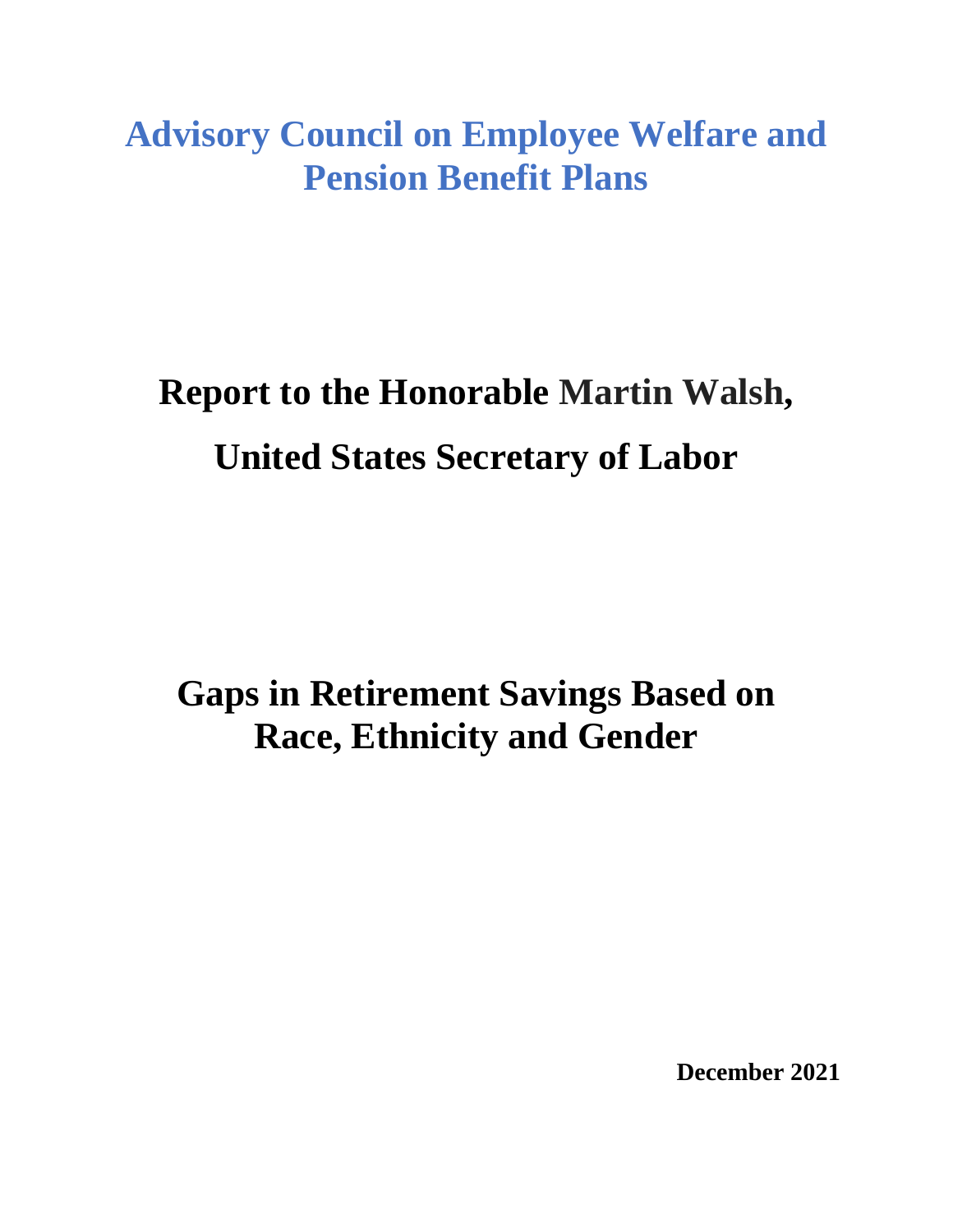## **TABLE OF CONTENTS**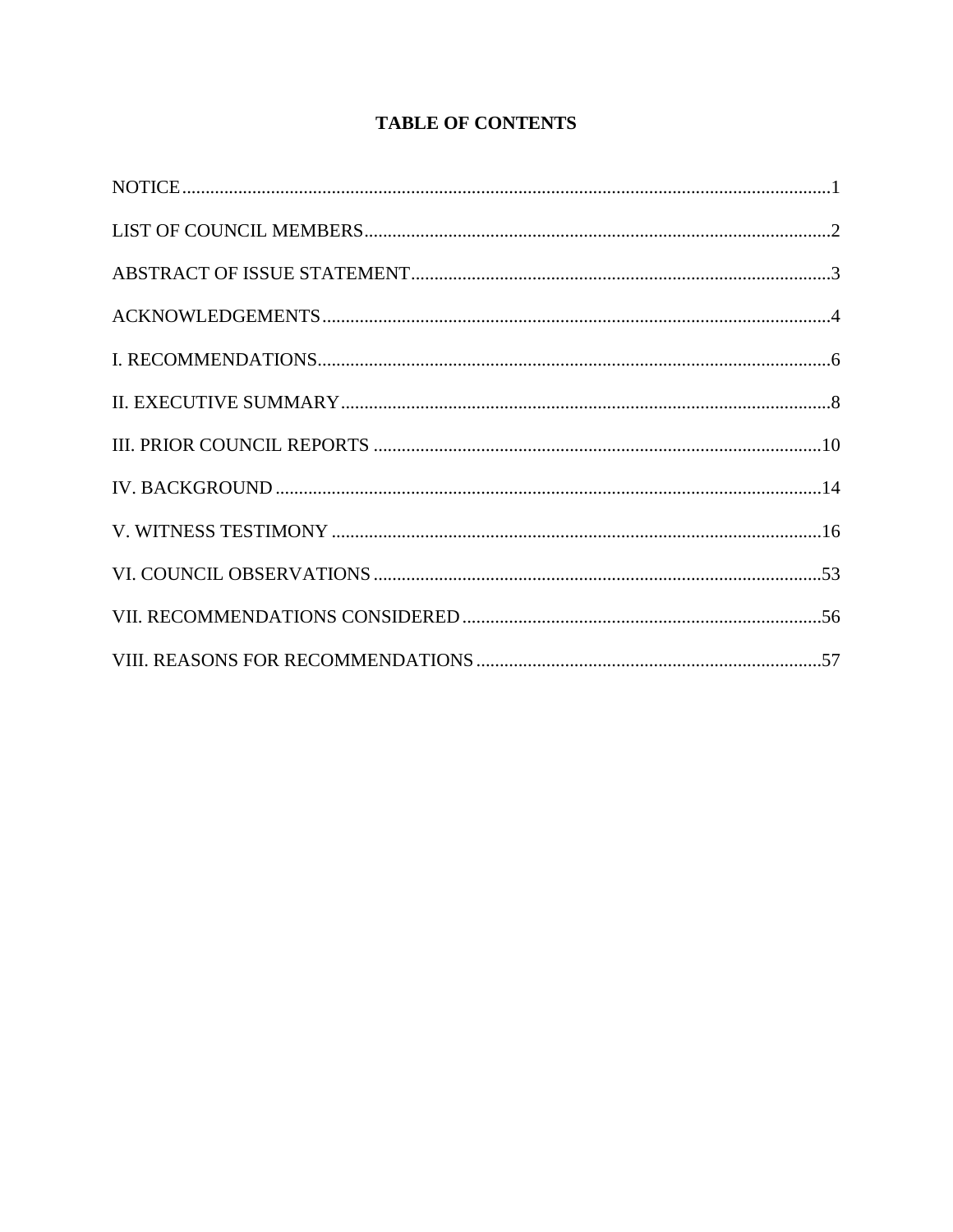#### **NOTICE**

This report was produced by the Advisory Council on Employee Welfare and Pension Benefit Plans, usually referred to as the ERISA Advisory Council (the "Council"). The Council was established under section 512 of the Employee Retirement Income Security Act of 1974, as amended ("ERISA") to advise the Secretary of Labor on matters related to welfare and pension benefit plans. This report examines the extent of gaps in retirement savings by people of color, ethnic minorities, and women, the challenges faced by these groups, and what actions may improve the situation. The contents of this report do not represent the position of the Department of Labor (the "Department").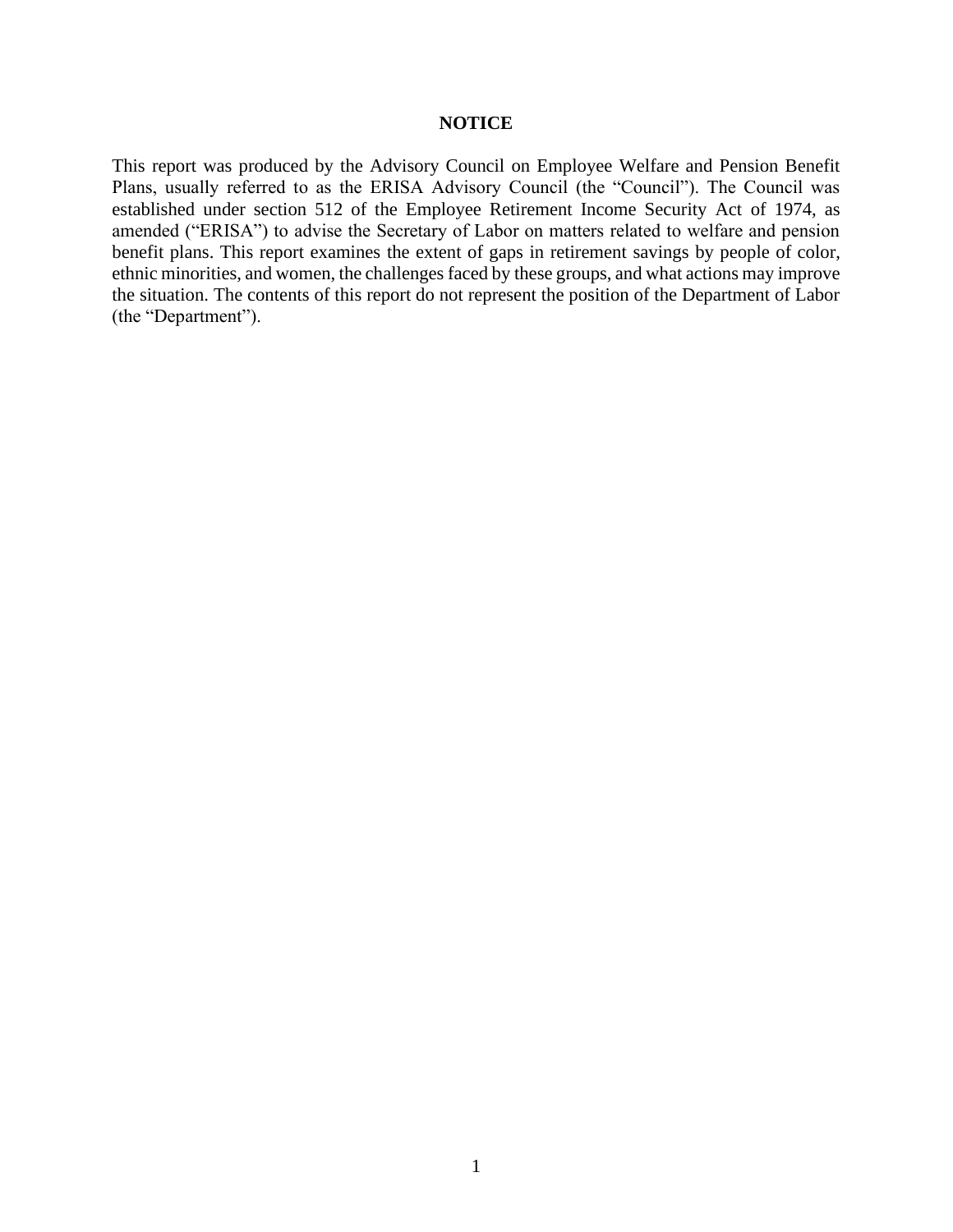#### **LIST OF COUNCIL MEMBERS**

Glenn E. Butash, Advisory Council Chair James G. Haubrock, Advisory Council Vice Chair John R. Harney, Issue Chair Andrea T. Sellars, Issue Vice Chair Megan Broderick, Drafting Team Member Julie A. Curtis, Drafting Team Member Mercedes D. Ikard, Drafting Team Member Anthony Marc Perrone, Drafting Team Member Dave Gray William B. Johnsen Tearyn J. Loving Edward A. Schwartz Marcy L. Supovitz Peter Wiedenbeck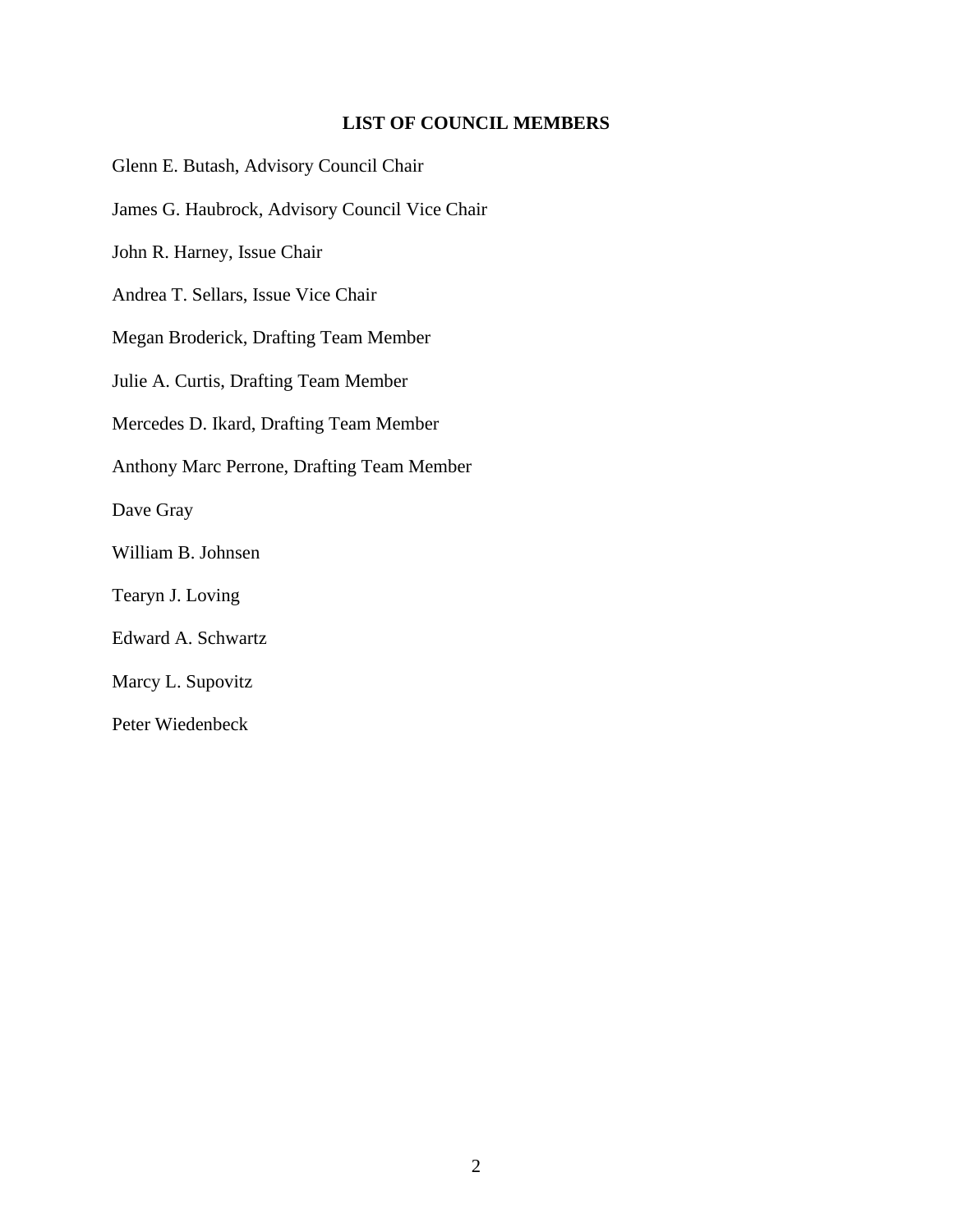#### **ABSTRACT OF ISSUE STATEMENT<sup>1</sup>**

In 1974, Congress declared that the "well-being and security of millions of employees and their dependents are directly affected by these [employee benefit] plans."<sup>2</sup> ERISA has been effective in protecting accrued pension benefits, but the statute left retirement plan coverage and benefit levels to private agreement. The portion of the U.S. labor force actively participating in a private retirement plan has stagnated at about 50 percent, and many Americans do not accumulate sufficient resources to support a dignified retirement.

Building retirement savings today differs greatly from the situation workers faced in 1974. Changes in the nature of employment, shifts in benefit offerings, disparities in access to technology, and wage inequality have created an environment that makes retirement saving difficult for many. Employer-sponsored retirement plans have largely moved away from traditional pensions (defined benefit plans) to defined contribution programs, and to 401(k) plans in particular. Those plans offer individuals opportunity to build a nest egg for retirement, and provide some incentive to do so, but they leave much of the burden of financing retirement on the individual, along with responsibility for making wise saving and investment choices. To accumulate sufficient retirement resources under defined contribution plans, including 401(k) plans, participants must contribute consistently throughout their working years. Therefore, prolonged inability to save or inaction (whether due to lack of access to a plan, pay levels, communication failures, or other factors) can have a profound adverse effect on retirement security. In addition, individuals whose compensation or career opportunities have been impacted by racism, sexism, or implicit bias may face acute disadvantages in amassing adequate retirement support. Data show that people of color, ethnic minorities, and women often find themselves with lower retirement savings compared to other workers in the same occupation.

The Council examined the extent of and underlying causes for gaps in retirement security experienced by people of color, ethnic minorities, and women. The Council considered the challenges these groups face achieving retirement security and what actions might be taken to improve their situation. The Council has formulated specific recommendations that the Department of Labor could follow to reduce these gaps in retirement savings.

<sup>1</sup> [https://www.dol.gov/sites/dolgov/files/EBSA/about-ebsa/about-us/erisa-advisory-council/2021](https://www.dol.gov/sites/dolgov/files/EBSA/about-ebsa/about-us/erisa-advisory-council/2021-advisory-council-issue-statement-gaps-in-retirement-savings.pdf) [advisory-council-issue-statement-gaps-in-retirement-savings.pdf](https://www.dol.gov/sites/dolgov/files/EBSA/about-ebsa/about-us/erisa-advisory-council/2021-advisory-council-issue-statement-gaps-in-retirement-savings.pdf)

<sup>2</sup> ERISA § 2(a), 29 USC § 1001(a).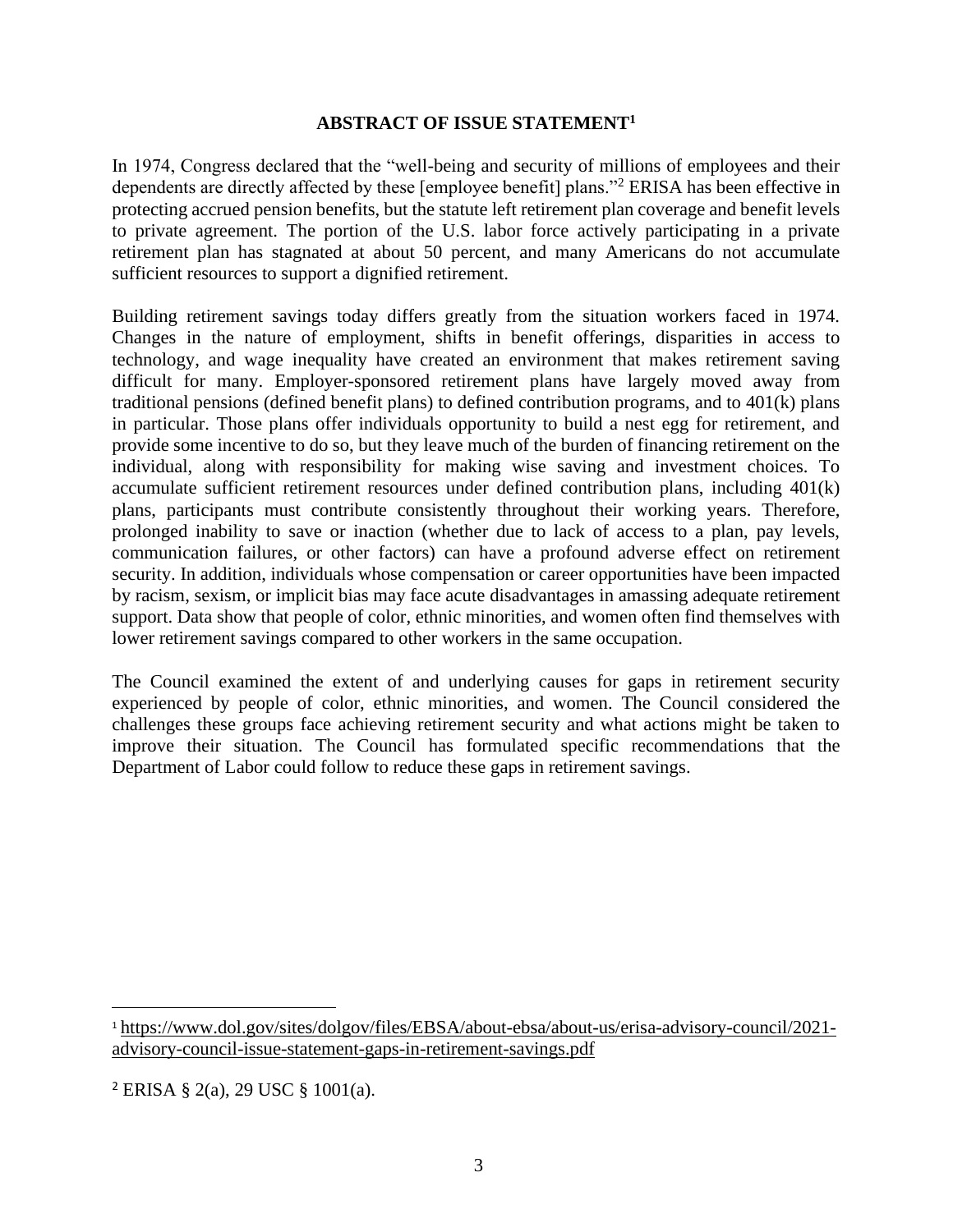#### **ACKNOWLEDGEMENTS**

The Council recognizes the following individuals and organizations who contributed to the Council's deliberations and final report. Notwithstanding their contributions, any errors in the report rest with the Council alone. The witnesses are shown in alphabetical order on the date of their testimony. Their submitted written testimony can be found at [https://www.dol.gov/agencies/ebsa/about-ebsa/about-us/erisa-advisory-council.](https://www.dol.gov/agencies/ebsa/about-ebsa/about-us/erisa-advisory-council)

Kris Nguyen, with Benjamin Bolitzer, Michael Collins, Tamara Cross, Jennifer Gregory, Sharon Hermes, Ted Leslie, Rhiannon Patterson, and Chris Zbrozek, U.S. Government Accountability Office (GAO) June 24, 2021

Nari Rhee, UC Berkeley Labor Center (Presentation) June 24, 2021

John W. Rogers, Jr., Ariel Investments June 24, 2021

Norman P. Stein, Pension Rights Center June 24, 2021

Jan Jacobson, American Benefits Council June 25, 2021

Lori Lucas, EBRI June 25, 2021

Monique Morrissey, Economic Policy Institute June 25, 2021

Jamal Rashad Watkins, NAACP June 25, 2021

Francesco Briganti, Cross Border Benefits Alliance – Europe August 26, 2021

Anqi Chen, Center for Retirement Research at Boston College August 26, 2021

Teresa Ghilarducci and Siavash Radpour, The New School August 26, 2021

Cindy Hounsell, Women's Institute for a Secure Retirement August 26, 2021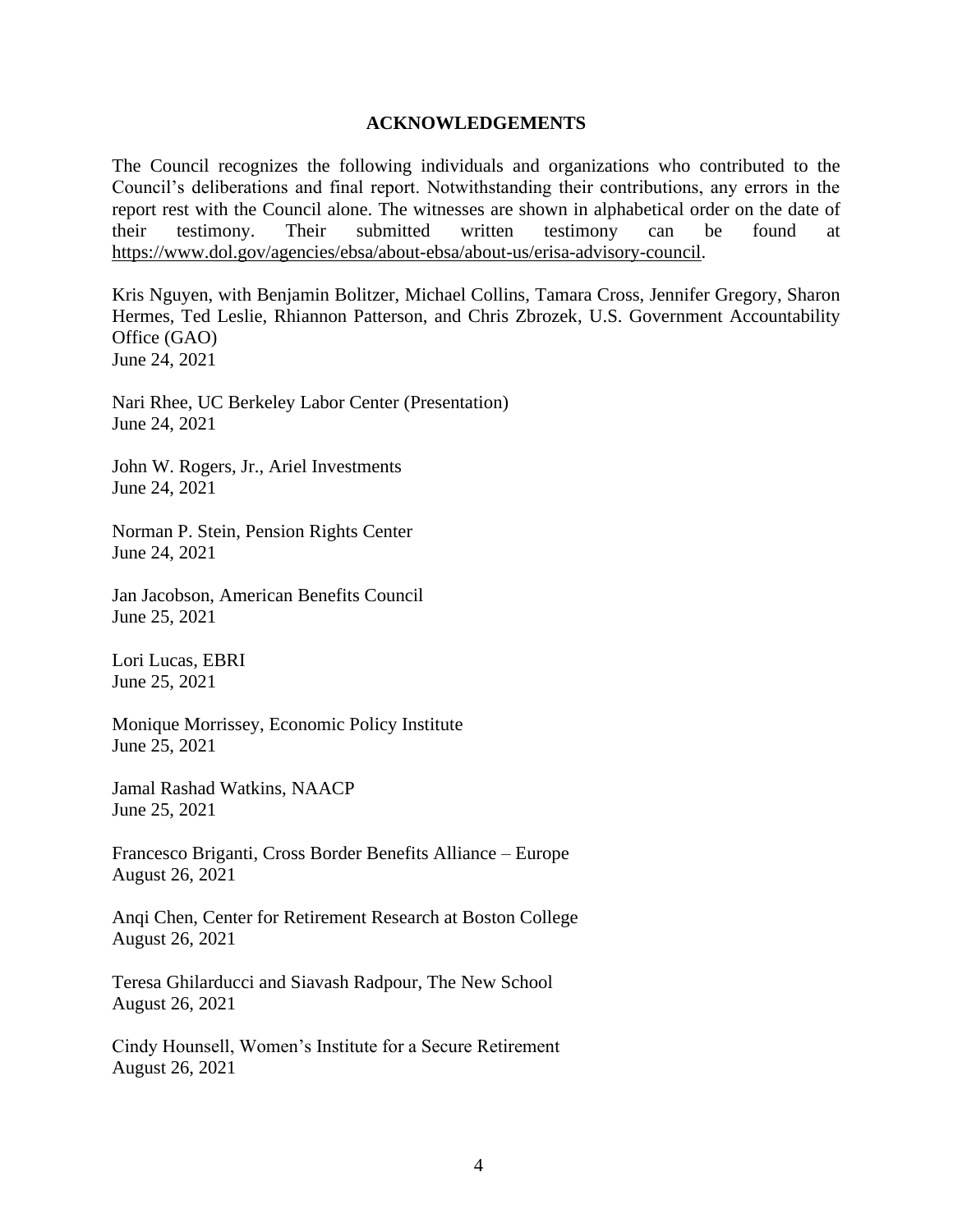Matti Leppälä, Pensions Europe August 26, 2021

Amy Matsui, National Women's Law Center August 26, 2021

Manny Pastreich, SEIU Local 32BJ August 26, 2021

John Scott, The Pew Charitable Trusts August 26, 2021

Jennifer Benz and Megan Yost, Segal Benz August 27, 2021

Barbara Hogg, Aon August 27, 2021

Deva Kyle, Bredhoff & Kaiser, PLLC August 27, 2021

Sarah Raposo, Fidelity Investments August 27, 2021

Chantel Sheaks, U.S. Chamber of Commerce August 27, 2021

Jack Towarnicky August 27, 2021

Kai Walker, Bank of America August 27, 2021

Steve Wendel, Lia Mitchell, Stan Treger, Michael Thompson, and Samantha Lamas, Morningstar, Inc. August 27, 2021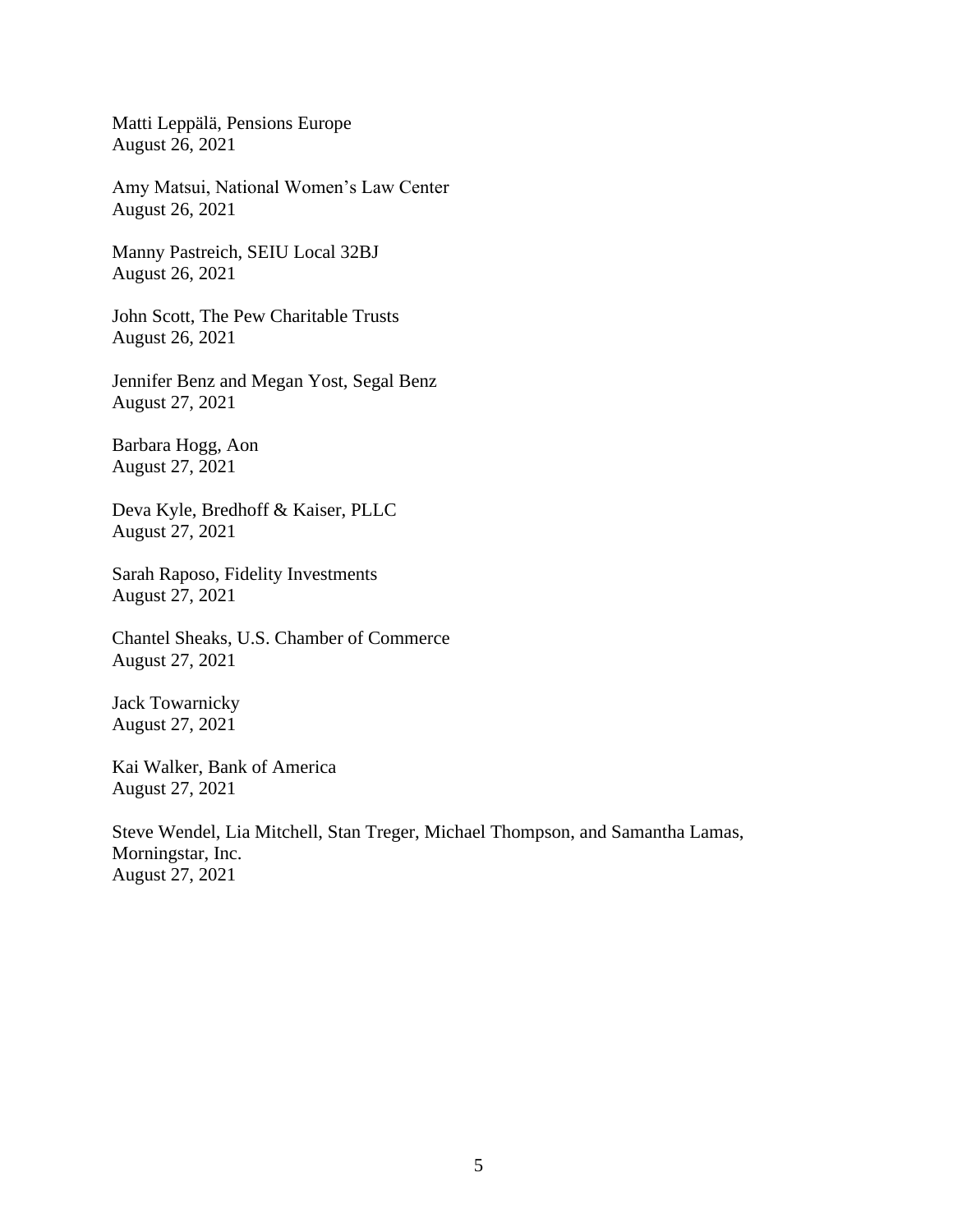## **I. RECOMMENDATIONS**

Based on the Council's key observations and recommendations from many of the witnesses, and as outlined in this report, the Council recommends that the Department of Labor look at all of the facets of its authority and influence to examine, focus and update the Department's promulgations, regulations, interpretive bulletins, and communication and education materials to specifically and directly address the issue of gaps in retirement savings, and thereby retirement security, of people of color, ethnicities and women. The recommendations fall into five categories:

#### **1. Lack of retirement plans for 50 percent of American workforce:**

1.1. Expand on prior guidance (Employee Benefits Security Administration ("EBSA") Interpretive Bulletin 2015-02) to facilitate and encourage development of ERISA retirement plans, such as multiple-employer plans ("MEPs"), pooled employer plans ("PEPs"), and State-sponsored Master and Prototype defined contribution/401(k) Plans to increase retirement plan access to underserved groups, with a glide path for plan creation and administration that makes the process simple for employers, including the sharing of fiduciary responsibility with sophisticated professional entities

#### **2. Current U.S. retirement system is fragmented:**

- 2.1. Work with other federal agencies to establish an interagency working group to coordinate a federal approach to retirement policy among the disparate agencies addressing retirement issues of underserved populations (e.g., Retirement Commission, periodic Retirement Adequacy Report)
- 2.2. Notwithstanding the limitations of authority of the Department, work with Treasury/IRS to:

a. Review penalties on involuntary small payments, hardship withdrawals, and relieve the penalty tax for early distributions of small amounts

b. Encourage employer match on employee contributions (pre-tax, after-tax and Roth) and permit match on contributions to emergency funds and student debt payments. Promote non-elective (profit-sharing) contributions, and Roth contributions as the default under automatic enrollment

• 2.3. Study the feasibility of a national portability system to encourage and facilitate account consolidation and retirement savings preservation for individuals with small account balances in several plans

#### **3. Real need exists to enhance education and outreach:**

• 3.1. Update EBSA Interpretive Bulletin 96-1 and define/clarify the fine line between advice and education so that the goal of providing meaningful participant financial and retirement education to achieve financial wellness is not lost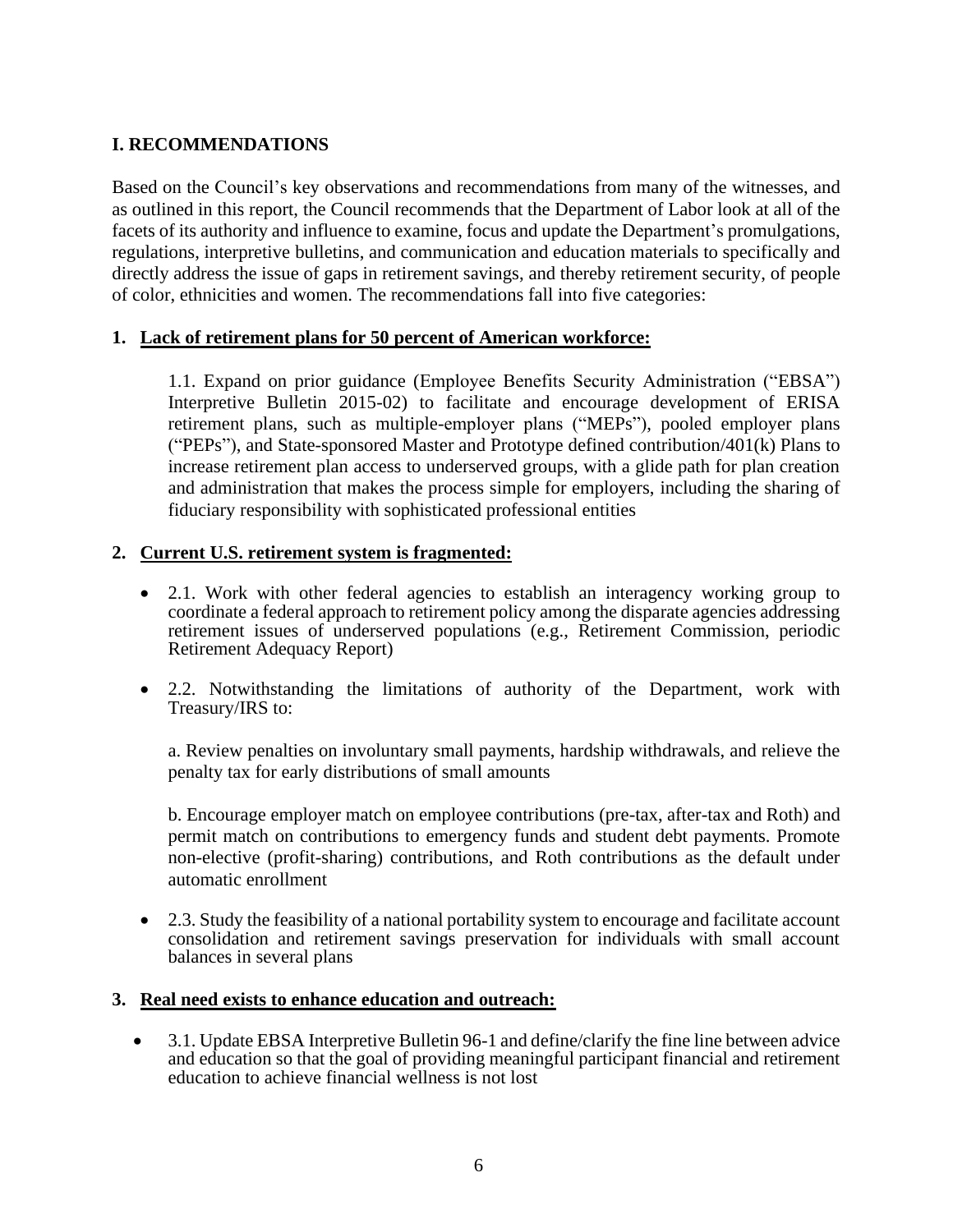- 3.2 Leverage and amplify EBSA education, tools and resource development, and promotion efforts (including employers, outreach/partnership with underserved community and advocacy groups) on financial literacy/retirement security and financial wellness for people of color, different ethnicities, and women
- 3.3. Include financial education in curricula of Department-funded/regulated training programs (Apprenticeship Standards, Women's Bureau, ETA grants, Job Corps), and work with the other agencies for middle and high school financial and investment curriculum

#### **4. Women are more likely to have lower retirement benefits:**

- 4.1. Leverage the Department's resources to address QDRO issues by working with and educating State bars, family court judiciary on importance of QDROs to retirement security of women and reduce impediments to obtaining QDROs
- 4.2. Working with plan sponsors and all stakeholders, EBSA to develop simplified model standard QDRO templates for defined contribution plans to help reduce the cost of interaction with the court system
- 4.3. Address gaps in spousal rights with respect to communications, protection, and access to information in defined contribution plans, which significantly impacts women and their potential retirement savings income
- 4.4. Encourage plan sponsors to treat absences of up to twelve weeks for caregiving as continuous service so as to prevent a break in service

#### **5. Opportunities for EBSA to update Regulations, Technical Bulletins, and Rules:**

- 5.1. Review Safe Harbors and provide guidance for enhancements including automatic enrollment, re-enrollment, escalation features, non-discrimination testing, and QDIA
- 5.2. Recognizing the changes in the economy since 1976 and where possible, update the Year of Service/Hours of Service regulations under ERISA Section  $202(a)(3)(B)$  to provide retirement plan eligibility for part-time, seasonal, and contingent workers
- 5.3. Provide guidance that the promotion of Diversity, Equity and Inclusion ("DEI") initiatives is not at odds with ERISA fiduciary responsibilities, including:
	- a. The tracking of participant behaviors and targeting education and communication based on employee participation, education, cultural priorities, and different long-term goals by race, ethnicity and gender
	- b. Clarify that a plan fiduciary does not breach its fiduciary duty when including questions relating to diversity and inclusion in a request for proposal in the selection of ERISA plan service providers.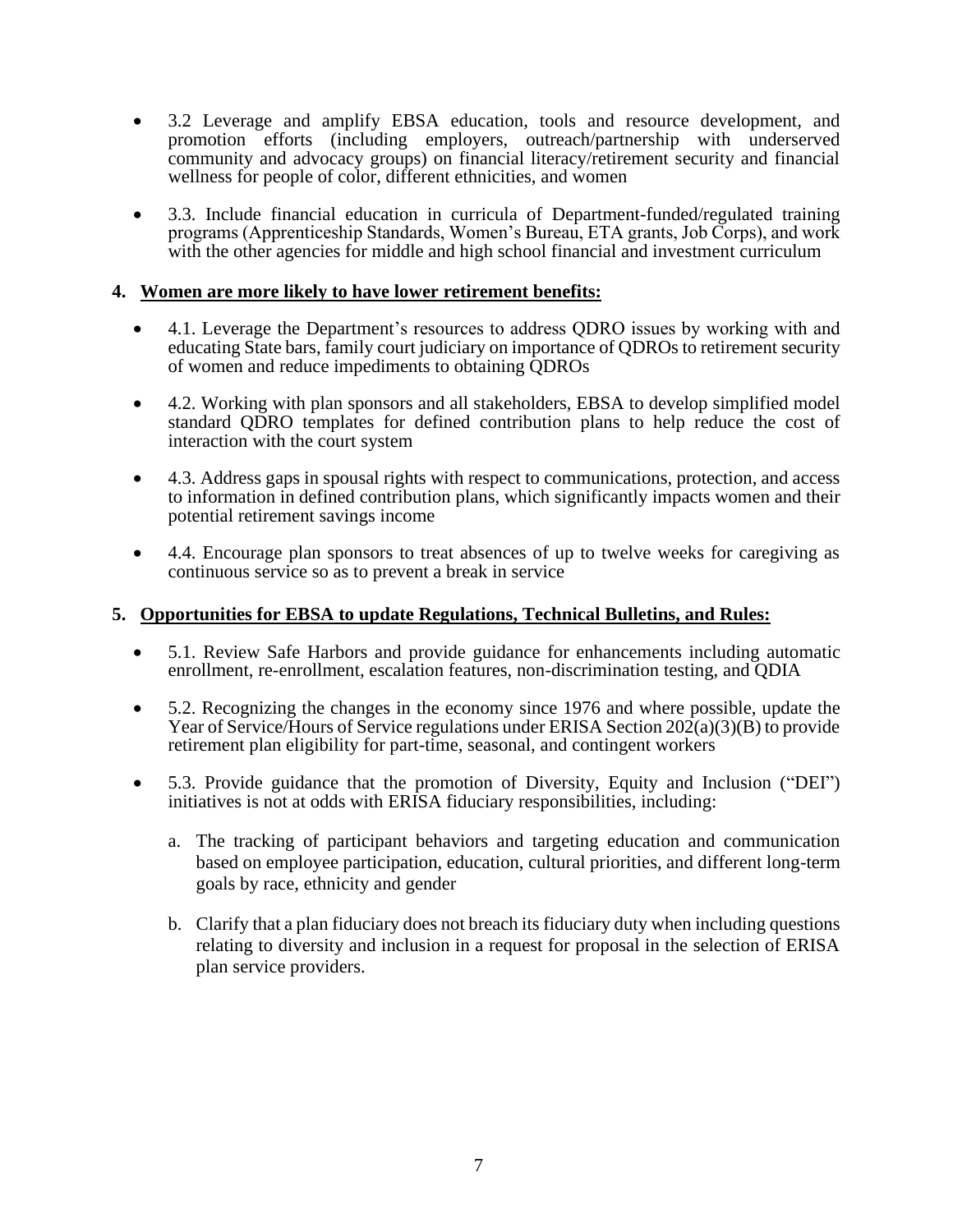## **II. EXECUTIVE SUMMARY**

The retirement system in the United States reflects the imperfections of its labor markets with regards to people of color and women. The voluntary approach embedded in ERISA has not moved the needle to encourage the employers of half of the American workforce to sponsor a retirement plan for their employees. Our recommendations attempt to find ways within the existing voluntary system to expand retirement plan coverage and participation.

In addressing the impact of structural racism and sexism on retirement security, the testimony and recommendations of many witnesses who testified before the Council went beyond the purview of EBSA, and, while we focus our recommendations on those subjects properly within the scope of the administrative authority of EBSA and the Department of Labor, we would be remiss if we failed to mention the need for statutory relief to close the gaps in retirement security for the underserved groups that have been the subject of this report.

Based on the testimony heard and the research performed by this Council, and for the reasons stated herein, the Council makes recommendations, covered in the prior section, to address the gaps in retirement savings based on race, ethnicity and gender which include, among others:

- Expand retirement plan access using existing guidance (EBSA Interpretative Bulletin 2015-02) to encourage States to provide ERISA plans for those workers whose employers provide no retirement program to provide meaningful consumer protections for workers that alternative State sponsored IRA programs lack;
- Continue to maintain focus on this issue, by increasing interagency cooperation and coordination on retirement policy affecting underserved groups with the creation of a periodic authoritative report on retirement adequacy in the United States similar to the European Commission's Pension Adequacy Report;
- Foster the expansion of financial education at all education levels, including adding financial education to the curricula of all Department-funded training and job programs;
- Update existing guidance (EBSA Interpretative Bulletin 96-01) to clarify the fine line between advice and education to help plan sponsors meet the goal of providing meaningful participant financial and retirement education to achieve financial wellness and retirement security;
- Address gaps in retirement security for women where divorce and unpaid caregiving responsibilities negatively impact retirement savings by educating State Court judiciary and the Bar on the importance of QDROs to the retirement security of women, providing resources to streamline the processing of QDROs, giving spouses/beneficiaries access to plan information in defined contribution retirement plans and encouraging plan sponsors to provide up to twelve weeks of continuous service so as to prevent a break in service for individuals whose careers are interrupted due to responsibilities to provide unpaid caregiving;
- Update existing regulations where possible to reflect the current workforce by specifically updating Year of Service/Hours of Service regulations under ERISA Section  $202(a)(3)(B)$ to provide plan eligibility for part-time, seasonal, and contingent workers;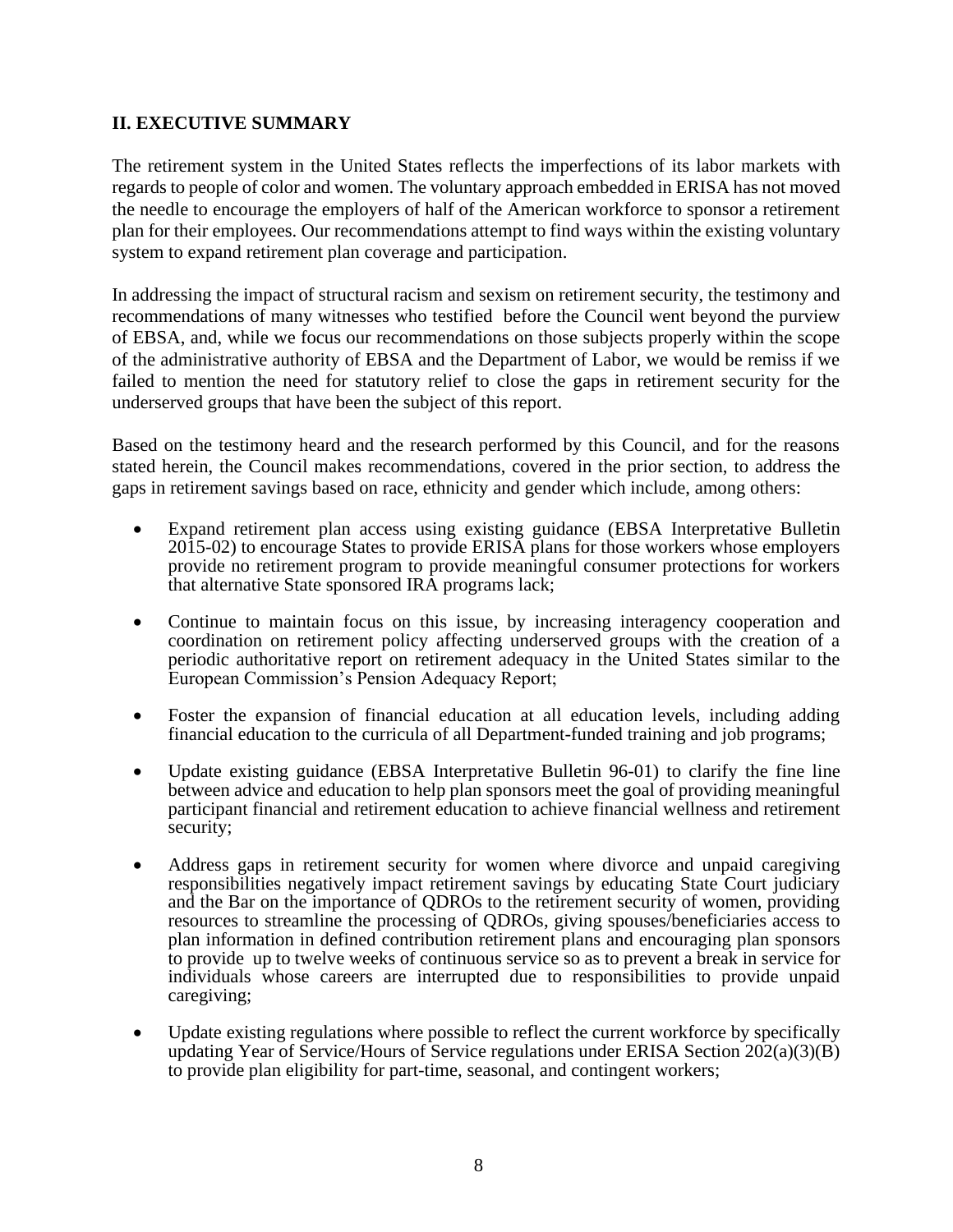• Provide guidance that the promotion of Diversity, Equity and Inclusion (DEI) initiatives is not at odds with ERISA fiduciary responsibilities and that recognizes the need for plan sponsors to be able to identify service providers that include DEI elements to provide underserved populations with relatable retirement professionals.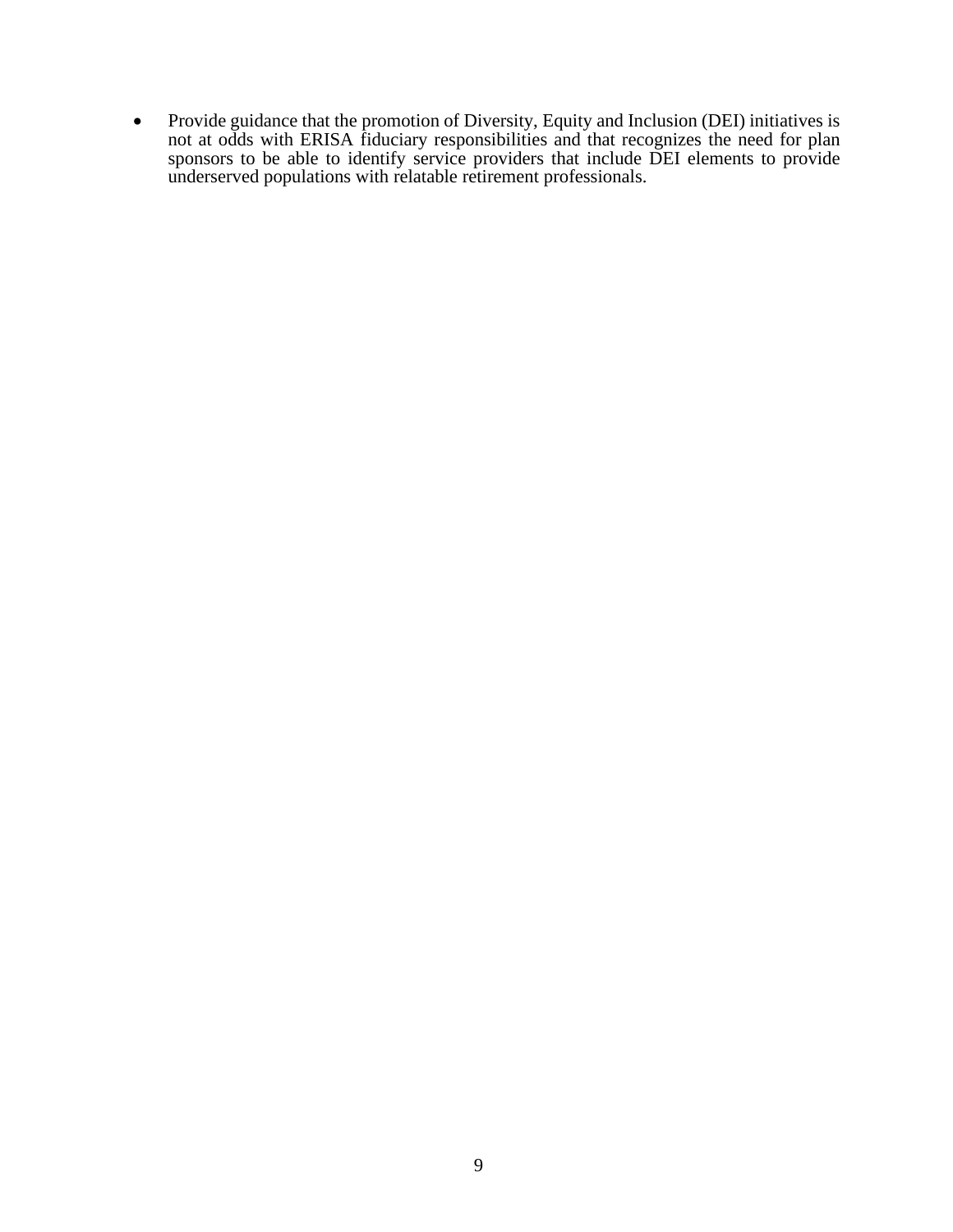## **III. PRIOR COUNCIL REPORTS**

In 2010 and 2013, the Council issued reports and made recommendations that considered the disparities in retirement savings (and thereby retirement security) impacting people of color, ethnic groups and women, and the impact of effective communications to reach these groups. Both reports outlined how the Department could take steps to improve retirement savings outcomes for these targeted populations.

## **A. Disparities for Women and Minorities in Retirement Savings (2010)**

The 2010 ERISA Advisory Council studied disparities for women and minorities as they relate to retirement security. The Council heard testimony in 2009 as part of the topic "New Approaches to Retirement Security in the United States", which indicated that women and minorities were less well positioned than men and Whites for retirement. The 2010 Council decided to study this topic more in depth and determine if the premise itself is true, and if so, what is the causation and what are the potential remedies. The objectives of the Council's study were to 1) identify the causes of the existing discrepancies with regard to retirement readiness for women and minorities and 2) determine what actions the Secretary of Labor could take to mitigate these discrepancies.

The genesis of the Council's study came from the 2009 testimony on the Ariel Hewitt study, a then-major study examining these issues. Fifty-seven large private sector employers anonymously contributed data on 3 million employees across several different categories – race, gender, ethnicity, salary levels and ages that were eligible to participate in 401(k) plans. This study and its results garnered great attention due to the disparities that were revealed. For comparison, a study by the Center for Retirement Research at Boston College showed that the disparities were dramatically reduced once adjusted for other factors such as education, tenure, non-pension wealth, defined benefit pension plan wealth, homeownership and income level.

While the Council referenced findings and testimony presented to formulate certain recommendations, the Council acknowledged its general references to certain behavior patterns did not characterize any particular group with accuracy and that there are exceptions to the general behavior pattern examined and referenced in its Report.

In general, the 2010 Council found that disparities exist and are due to a number of factors. Many minority workers are employed in industry sectors, such as non-union construction, services, and daycare, that traditionally do not offer retirement plans. For many women, moving in and out of the work force to care for children and other family members reduces their overall earning capability and the ability to build their "human capital" in the job market, often leading to fewer promotional opportunities and lower paying jobs. Breaks in service and lower average salaries often result in much lower benefit accruals. Employment choices, including part-time work and the types of jobs women choose, are additional contributors to the disparities. Less access, uneven workforce participation patterns, job choice, and lower wages combined often lead to lower account balances. The burden resulting from lower account balances is greater for women because of their longer life spans and the need to finance more years in retirement. Minority women tend to have even lower retirement incomes than White women and many older women of all races rely solely on Social Security benefits.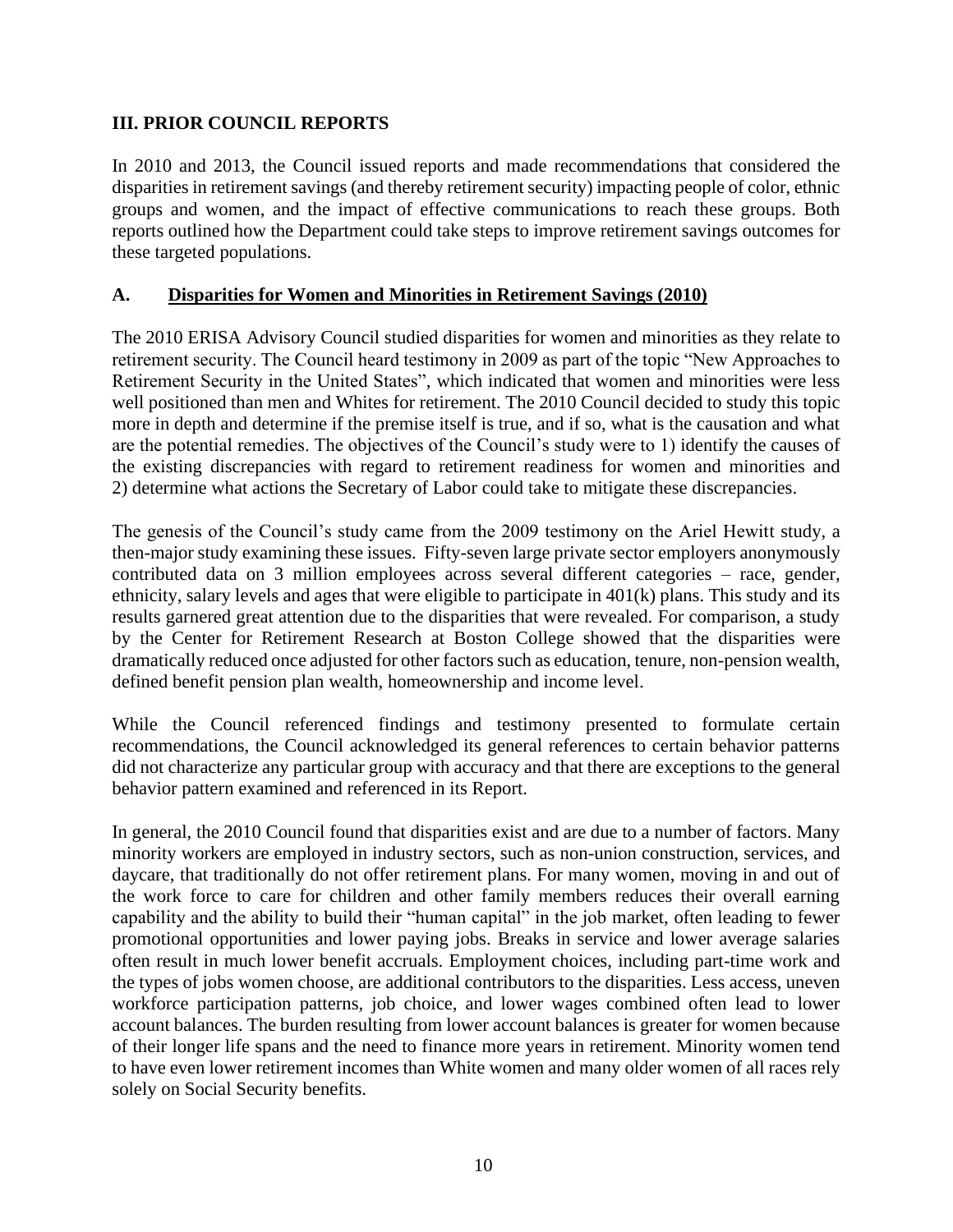The 2010 Council Report noted that some of the differences that exist between the various groups can be attributed to education level and differences in employment patterns. The average education level of minorities was a major cause of the disparity in income which is reflected in employment, incomes, retirement benefit accruals and account balances. The lower-income level results in lower contributions to savings plans, lower employer match, and lower benefit accruals.

The 2010 Council also noted the decline of the defined benefit system has negatively impacted many lower-income individuals, regardless of race or gender. Leakage from the existing retirement system compounds the issue of low balances for those having no or inadequate emergency reserves, creating a need to draw on accumulated retirement assets. This lack of financial preparedness results in a large portion of the American population relying on Social Security as the primary or sole source of retirement income

While acknowledging the number of far-reaching policy issues that touch on its subject matter, the 2010 Council recommendations focused on four major policy area within the bailiwick of the Department:

## **1. Increased Education and Outreach**

- DOL should promote financial education in schools both elementary and high school, helping to ensure America's future workers understand the value of securing a position that offers access to an employer-sponsored plan
- DOL should continue its policy to translate all model participant notices into Spanish and translate those notices that are yet to be translated
- DOL should provide education to employers, spouses and the public on the impact of participant divorce or death on plan benefits
- DOL should engage in outreach to business on the importance of sponsoring plans
- DOL should promote easier to understand, culturally relevant and easily accessible communications such as simpler summary plan descriptions and multi-language versions of required notices

## **2. Guidance for plan sponsor best practices and promotion of regulatory changes for plan designs that will encourage employment-based savings plan coverage and participation**

- DOL should provide regulatory support, with the Department of Treasury, as well as encouragement to plan sponsors to develop best practices designs to mitigate disparities, by:
	- $\blacksquare$  encouraging 401(k) plan sponsors to consider the inclusion of auto-enrollment and auto-escalation features in their plans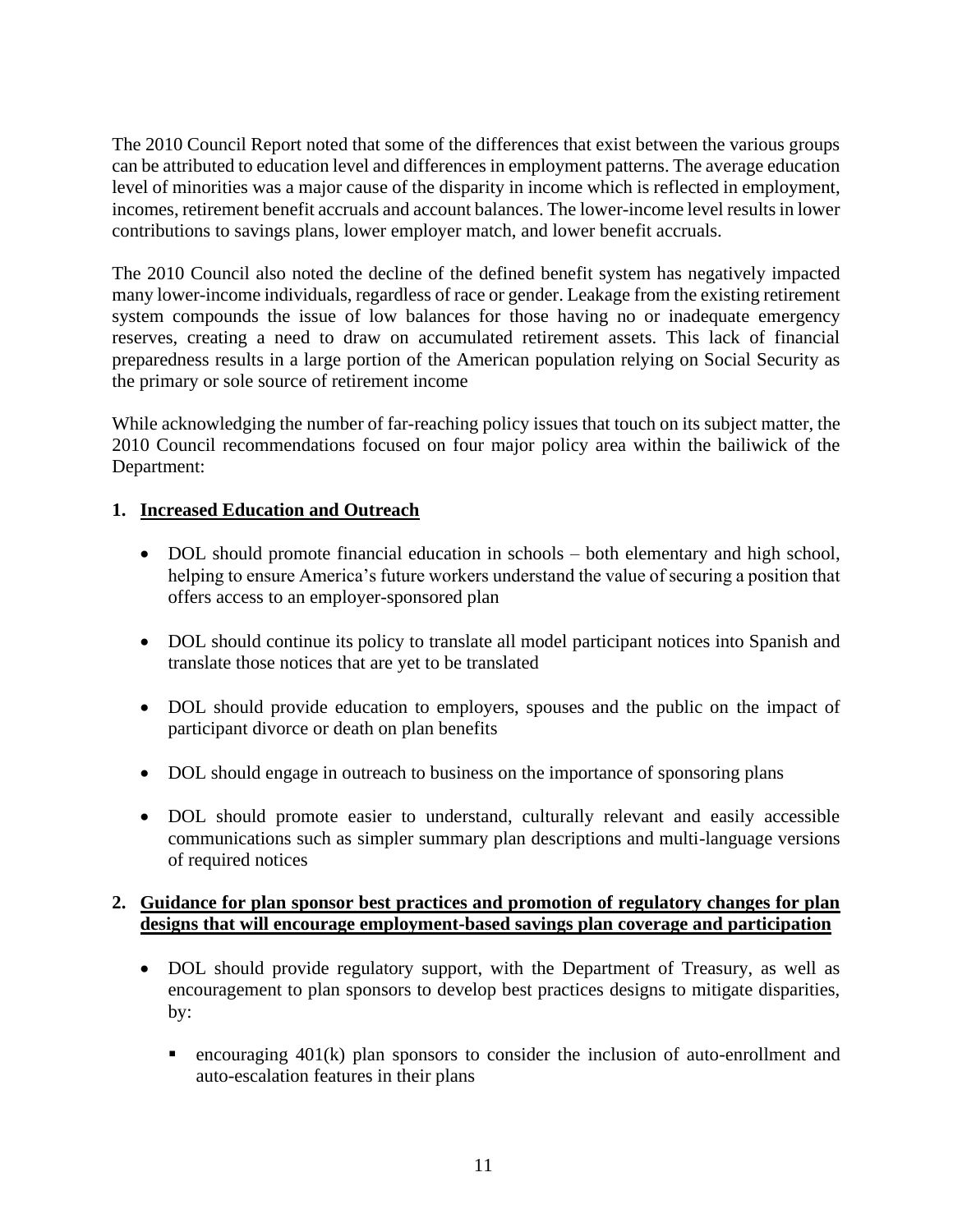- encouraging employers to minimize leakage (facilitate loan portability, adopt provisions and/or technology to enable continued loan payments post separation, allow participants to suspend payments during short term periods of unemployment)
- **•** encouraging sponsors of 401(k) plans to allow all of their employees to participate whether or not they would meet current permissible minimum service or age rules
- DOL should encourage the development of new retirement plan structures that would facilitate the adoption of retirement plans and broaden coverage, particularly among small and very small employers
- DOL should seek statutory changes to extend the period of absence permitted before the break-in-service rules would apply
- DOL should issue appropriate guidance permitting targeted disclosures to women and minorities by the plan sponsor and plan administrator

## **3. Address family-related issues including clarification of rules related to qualified domestic orders to reduce confusion and legal fees as it relates to providing plan information to participants and spouses and the actions necessary to qualify an order**

- DOL should clarify or address
	- Whether a spouse is a beneficiary (by regulation)
	- The circumstances under which a spouse is entitled to receive participant information (e.g., before receiving distributions)

## **4. Data Collection and the Sharing of Information**

- DOL should facilitate the voluntary collection of data on women/minorities disparities (including national origin)
- DOL should facilitate a clearinghouse on collecting disparity studies
- DOL should provide guidance to confirm the appropriateness of using plan assets to gather and supply this information/data.

## **B. Successful Plan Communications for Various Population Segments (2013)**

In 2013, the Council, building on the 2010 Report, observed that certain communication methods used for specific segments of the population helped increase both participation and savings rates. Moreover, with the increased study of behavioral science and its practical applications, there are new insights into the factors influencing retirement saving decisions by various groups. Advances in behavioral science have been used to analyze "social norming" concepts as a way of assisting with tailoring these communications.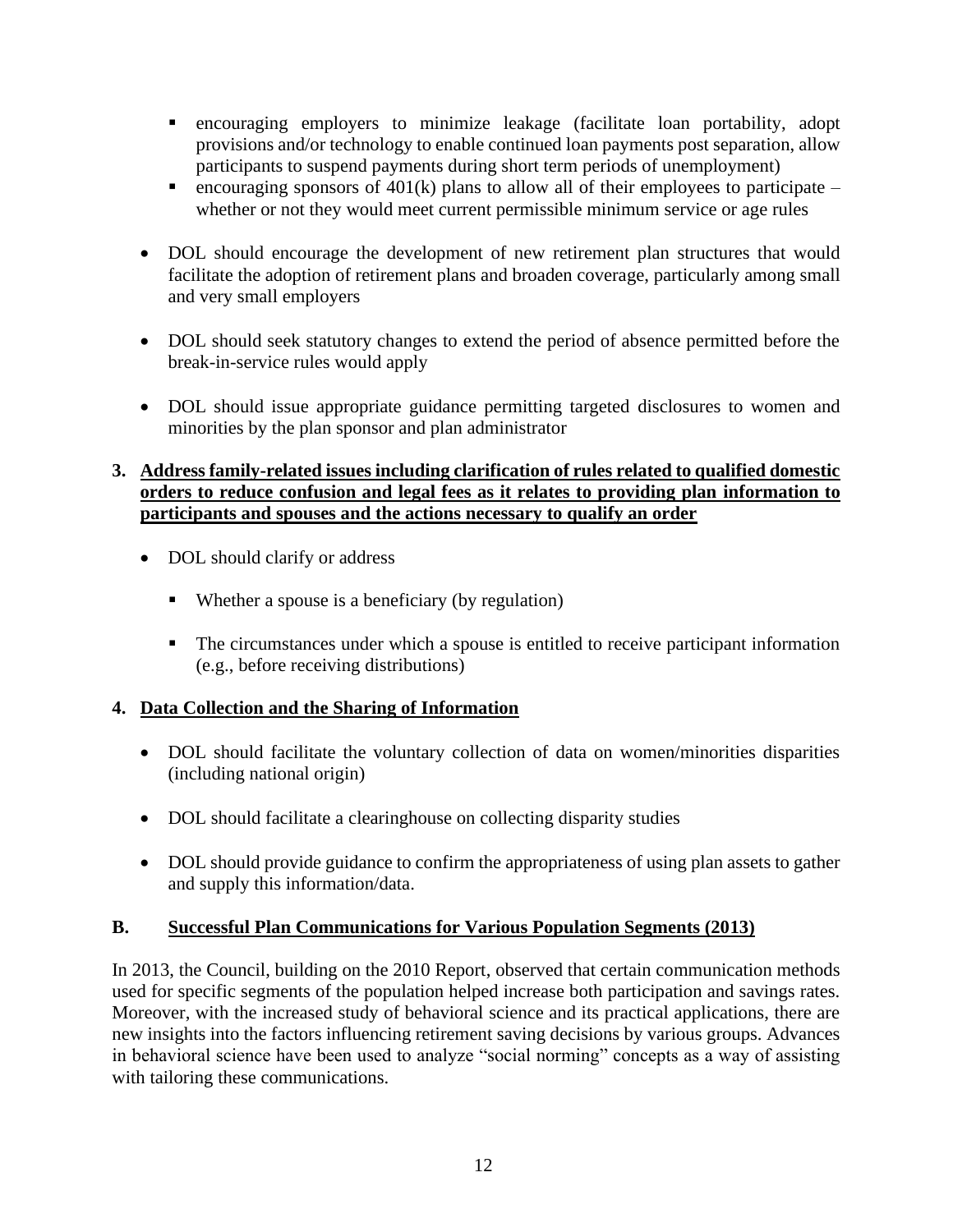The 2013 Council expanded on the 2010 Council study by investigating the message and the use of media directed to other population segments in addition to women and minorities, in order to understand what communication methods and plan design options are most effective. The Council heard testimony from witnesses who provided strategies for reaching participants within particular population segments, including but not limited to, segments categorized by income level, household status, generation, gender, and ethnicity.

Through testimony and discussion over a two-day period, the 2013 Council heard repeatedly about the value of tailoring communications to different subgroups of employees through direct communication. The Council also heard extensive testimony regarding the benefits of certain plan design options that increase both participation and savings rates. Witnesses advised that despite the successful communication methods presented throughout their testimony, plan design was the most effective tool to increase participation and retirement savings. In particular, automatic enrollment and automatic escalation plan design options were viewed as extremely beneficial in achieving the goal of increased retirement savings. The Council discussed the guidance shared by various witnesses about why implementation of these automatic plan design options still remains a concern with plan sponsors, despite their proven success. To that end, the Council made the following recommendations in its report to encourage plan sponsors to implement these reported improvements in plan design:

- Provide education to plan sponsors on specific techniques and communication practices that have been statistically proven to be effective;
- Clarify the distinction between advice and education, particularly the extent to which segmented education and life planning may be construed as advice;
- Issue guidance to plan sponsors that would allow the use of promotional items or incentives to encourage participation, including purchasing reasonably priced promotional items with plan assets;
- Consider coordinating with Treasury to promote self-correction programs for plan sponsors who might not offer automatic enrollment and/or automatic escalation out of concern about unintentional errors;
- Provide examples of target contribution rates to enable participants to meet their retirement goals. Also, the Department should encourage higher default rates of employee contributions for automatic enrollment and/or automatic escalation.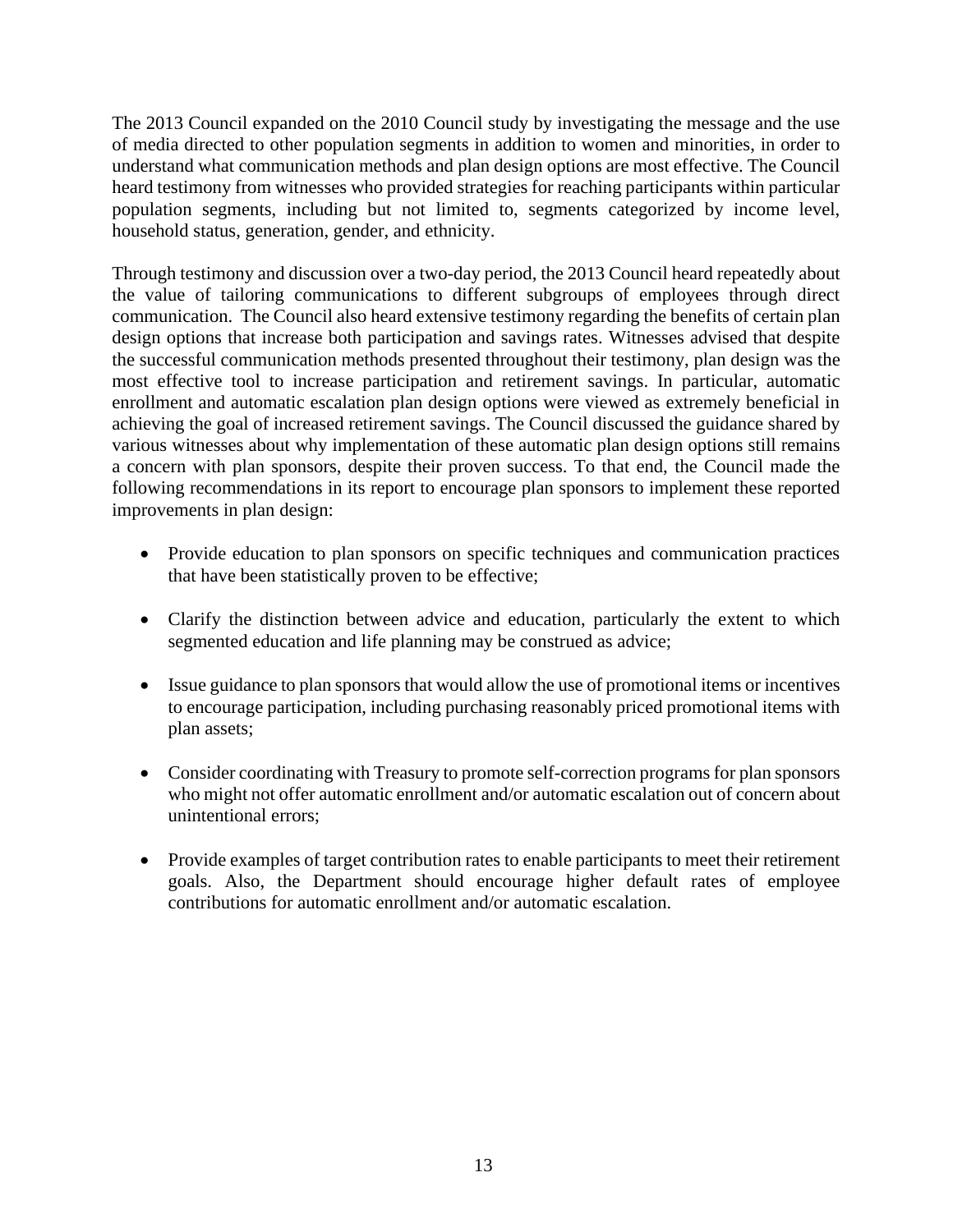#### **IV. BACKGROUND**

The 2021 ERISA Advisory Council heard from multiple witnesses – academics, researchers, retirement consultants, communication experts, government organizations, employers, labor organizations, advocacy groups and other interested parties – to identify the current comparative status of, trends in, and prospects for retirement savings and future individual retirement security. The Council found that the savings gaps measured by race, ethnicity and gender are wide and that the gaps have grown since the 2010 ERISA Advisory Council Report on Disparities for Women and Minorities in Retirement Savings. The issue is complex, multifaceted and challenging for all parties involved and will take a concerted and coordinated effort among government officials, plan sponsors, employers, community groups, and non-governmental organizations, as well as individuals, to truly address the issue and help close the gap.

The witnesses provided a wide range of recommendations, strategies and possible solutions that alone, and in combination, can help address this gap. The Council, in the development of its recommendations to the Department, in line with our issue statement mission, has looked to the witnesses' recommendations and solutions that are under the Department's purview and that can be implemented without a dependance on other agencies or legislative changes. We have also, however, identified those witness recommendations that may be beyond the Department's purview but that would benefit from the Department's focus, support, and joint involvement.

The interest in, research around and activity underway to address this issue of income, wealth and savings disparities is extensive and encouraging. The Council's witnesses provided a thorough snapshot/overview of the current state of comparative retirement coverage, participation, savings rates, and account accumulations. They shared research into the causes of the retirement savings disparity including differences in income levels, access to job-related savings vehicles, levels of emergency savings, cultural related financial priorities and obligations, debt levels and management, career life paths and patterns, caregiving obligations and employment disruptions, and access to and utilization of financial education and advice. The solutions the witnesses suggested, and the recommendations of this Council, that the Department may want to consider that address this issue directly involves increased focus, clarity, simplification, encouraging access and efficiency, and supporting and promoting education, flexibility, affordability, and plan design automatic features and incentives.

Professor Norman Stein from Drexel University School of Law and Senior Policy Advisor for the Pension Rights Center pointed out that

ERISA was originally drafted as a vehicle for retirement plan transparency, not plan adequacy. Additionally, the employment model the statute was predicated on was that of male, full-time workers with long-term firm tenure. With no anticipation of alternative employment arrangements outside this original model, ERISA is inadequate to address the retirement needs of part-time or seasonal workers, workers with frequent firm changes, or the retirement needs of people performing uncompensated caregiving and household work.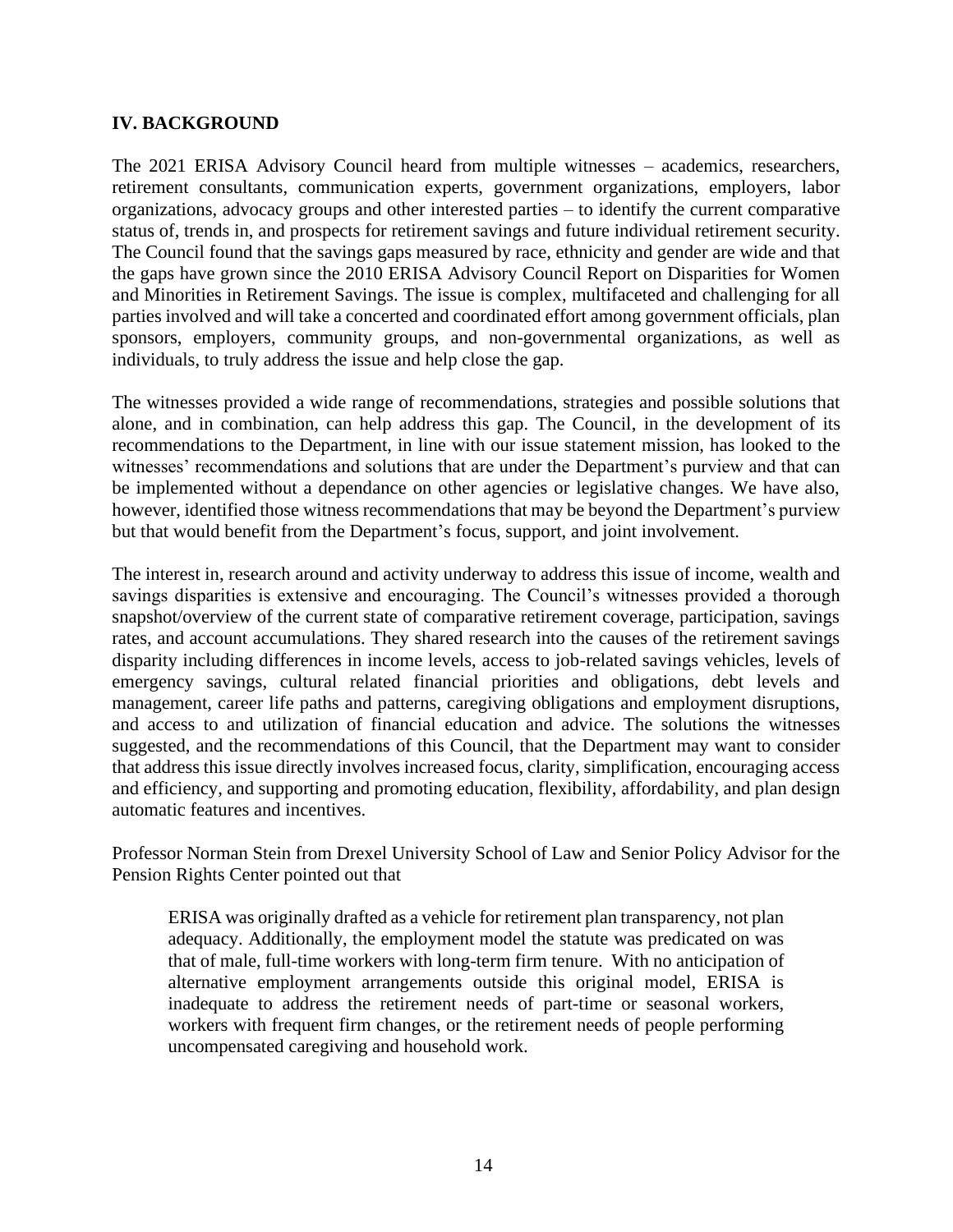Professor Stein noted that there are limits within which the Department and EBSA can operate and address this issue from a technical perspective without legislative changes. However, based on extensive testimony and recommendations from the array of excellent expert witnesses that appeared before the Council, the Council concluded that there are many areas under the law where the Department and EBSA can help employers and plan sponsors move the needle to help close the retirement-security gap.

#### **Promising Changes for the Future**

Congress is actively engaged in discussing and proposing legislation that, if enacted, will directly impact and help close the racial, ethnic and gender retirement security gaps that persist in our country. The Department and EBSA will play an instrumental role in the implementation of any changes, and the importance of timely attention to these legislative responses cannot be overstated. At the same time, we should all take note that recent Bank of America employer research found that 62 percent of employers feel an extreme responsibility for their employee's financial wellness compared to only 13 percent of employers in 2013. And that "today, the majority of employers understand that helping their employees on the path toward financial wellness is not a "nice to have," but an integral part of how they attract and retain talent in a landscape of changing demographics, as well as ensuring a workplace that is productive and can thrive."

The Council concluded from its findings that the time is right for the Department and EBSA to support employer initiatives to address racial, ethnic and gender retirement savings disparities, to offer employers guidance and encouragement to engage all of their employees, workers or contractors to actively participate in financial wellness practices, retirement planning and savings opportunities.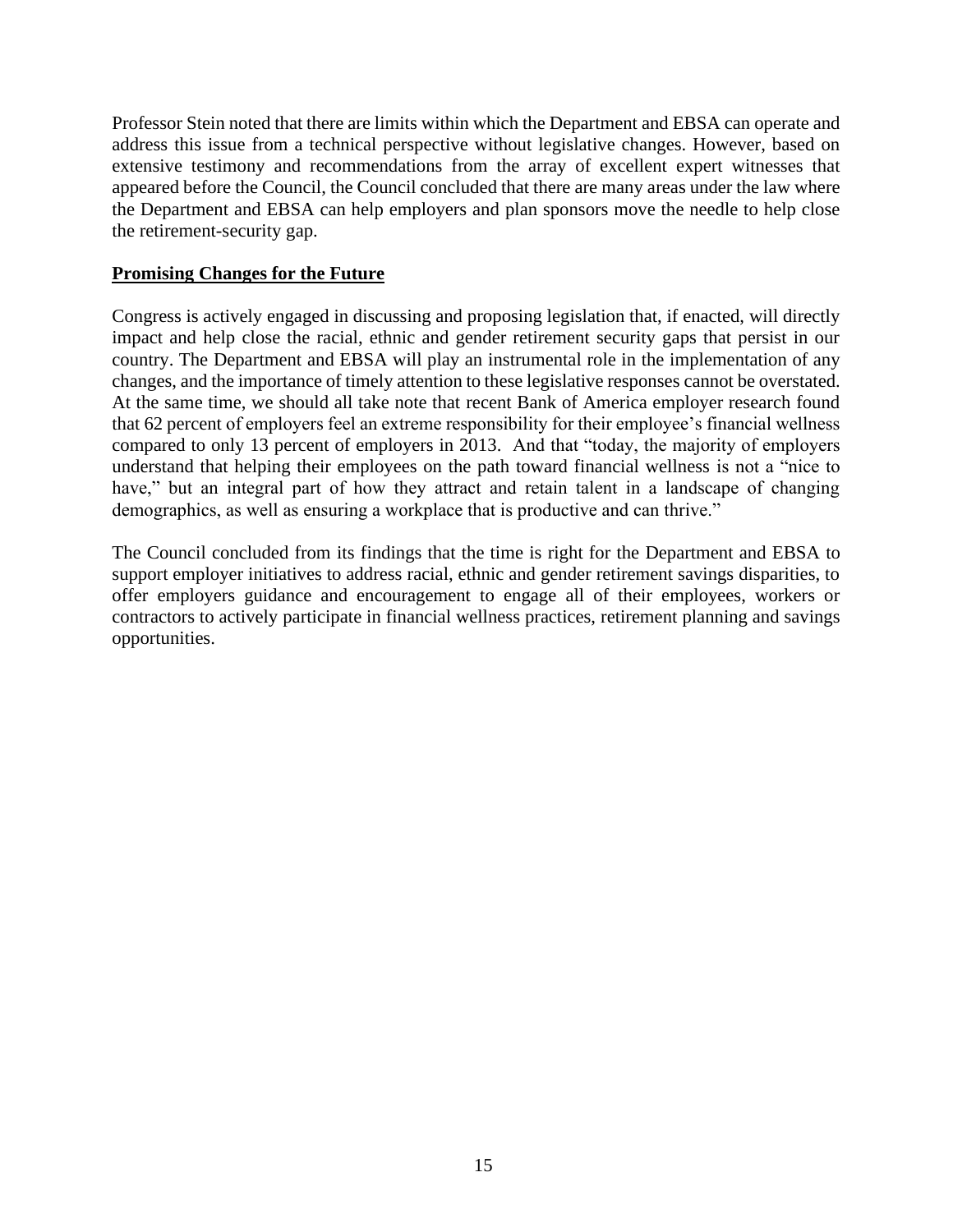## **V. WITNESS TESTIMONY**

**U.S. Government Accountability Office (GAO), Kris Nguyen** with Benjamin Bolitzer, Michael Collins, Tamara Cross, Jennifer Gregory, Sharon Hermes, Ted Leslie, Rhiannon Patterson, and Chris Zbrozek.

The GAO team reviewed the results of three of their recent research reports:

- 1. [GAO-19-587, August 2019, Retirement Security: Income and Wealth Disparities Continue](https://www.gao.gov/assets/gao-19-587.pdf)  [Through Old Age](https://www.gao.gov/assets/gao-19-587.pdf)
- 2. [GAO-20-435, August 2020, Retirement Security: Older Women Report Facing A Financial](https://www.gao.gov/assets/gao-20-435.pdf)  [Uncertain Future](https://www.gao.gov/assets/gao-20-435.pdf)
- 3. [GAO-20-541, July 2020, Retirement Security: DOL Could Better Inform Divorcing Parties](https://www.gao.gov/assets/gao-20-541.pdf)  [About Dividing Savings](https://www.gao.gov/assets/gao-20-541.pdf)

The GAO found that over the last 30 years, income and wealth disparities have increased such that in 2016 the top quintile of households had an average income of \$368,000 (compared to \$242,000 in 1989), while the middle and bottom quintiles had averages of \$53,000 and \$14,000 (compared \$9,000 in 1989), respectively. Estimated average wealth of households in the top 20 percent was about \$2.1 million in 1989 and about \$4.6 million in 2016. In comparison, average wealth of households in the bottom 20 percent was similar over time from 1989 to 2013 and in fact, in both 2010 and 2013, was estimated to be negative, meaning that those households, on average, had more debt than assets. The GAO found that minorities had lower incomes across all quintiles and that, for quintiles with lower wealth, future income from Social Security and defined benefit pensions provide a relatively significant portion of resources in retirement for those who expect such income.

The GAO found that there are material disparities in longevity, with more Whites surviving to old age, and women living longer than men. They looked at the data by race, retirement participation and marital status. The GAO surveys showed that less than half of individuals age 70 and older had high levels of confidence in their financial security. Married individuals were more confident than unmarried ones, African Americans and Latinx reported a lower confidence, and with divorce in later years taking a huge toll on income, wealth and retirement security. They noted that while longer life expectancy is a positive thing, longer lives means there is a greater need for planning and saving to support more years of retirement.

The GAO pointed out in its report that "there is concern among some researchers and policy makers that disparities in income, wealth, and life expectancy may be indicative of potential problems for many Americans' financial security in retirement." It found that income and wealth continue to be low for minorities, and despite different longevity expectations (requiring fewer resources and greater reliance on Social Security and other social programs) it concluded that income over one's career has the major impact on retirement security. It concluded that individuals need to have access to retirement information throughout their careers and that the information needs to be more accessible for our diverse populations.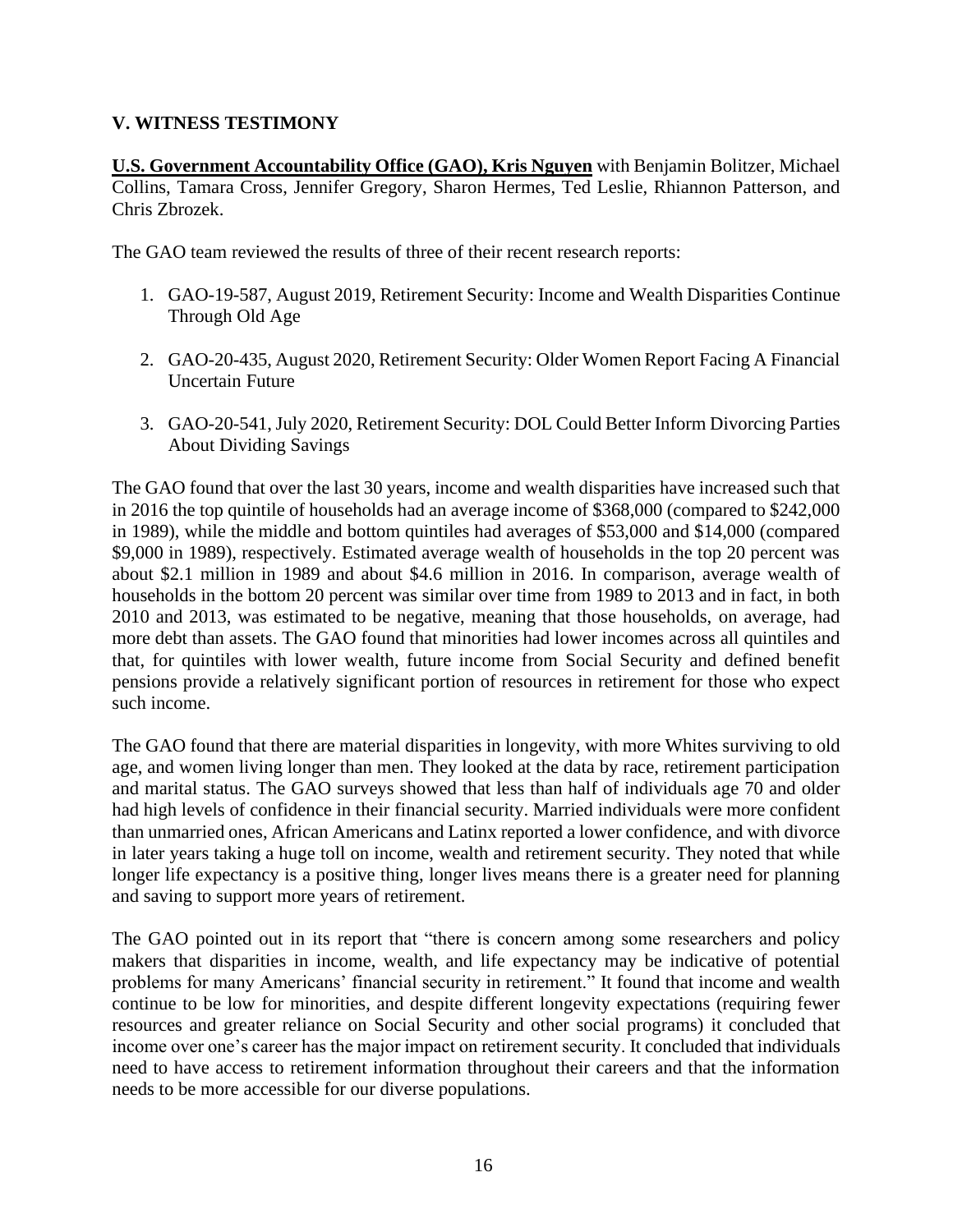GAO studies demonstrated that providing retirement security is complex and mentioned key factors that GAO learned or heard from survey respondents that issues that affect individuals' future retirement security include economic downturns, level of income, minority status, marital status, education, pattern of work, having retirement accounts or pension plan access, home ownership, impact of divorce, longevity, levels of debt, rural vs urban, understanding the need and how much to save for retirement, and access to, utilization of and reliance upon Social Security.

GAO suggested that the Department seek increased data from recordkeepers and plan sponsors to understand better the specific causes of these identified disparities and to understand how much of the disparity is due to different career earnings vs. other factors. GAO suggested that the Department collect more data on QDROs and associated fees on Form 5500s and provide more information for divorcing participants about how to pursue and keep track of QDROs.

**John W. Rogers, Jr.**, the founder, Chairman, Co-CEO and Chief Investment Officer of Ariel Investments, LLC, a global value-based asset management firm with approximately \$16.2 billion in assets under management, addressed the issues he has found that employees of color face when planning for a secure retirement. He also made some recommendations that might improve future outcomes. Based on his personal experience, he believes that early education about financial literacy will be helpful. During his childhood, Mr. Rogers's father emphasized the importance of saving and understanding basic types of investments such as stocks and bonds. Mr. Rogers wants to pass that legacy on.

He described some of the gaps that the African American community faces when compared to their White counterparts. He also mentioned that similar gaps exist in the Latinx community. He noted that 49 percent of Whites vs. 32 percent of African Americans have defined contribution ("DC") savings. Whites have about six times more set aside for retirement. The DC gap is just one aspect of the overall wealth gap. Black Americans have 12 cents in wealth for every dollar of wealth held by White Americans.

Mr. Rogers mentioned factors such as the long-term ramifications of slavery, Jim Crow laws, and redlining as contributing to the lower wealth. With few financial resources and less employment opportunity, the African American community tends to be more conservative and is reluctant to trust market volatility. As a result, Blacks are not as comfortable in the equity markets as other groups. They are also twice as likely to borrow from DC savings and more than twice as likely to take a hardship withdrawal.

Mr. Rogers's recommendations included the following.

• Improve financial literacy for young Americans. By the sixth grade, introduce investment concepts and have the students invest in portfolios. A key factor in engaging the students is letting them benefit from their stock selections and have them experience, first-hand, how money grows with compound interest. Also encourage them to put their earnings into a 529 Program with up to a \$500 match.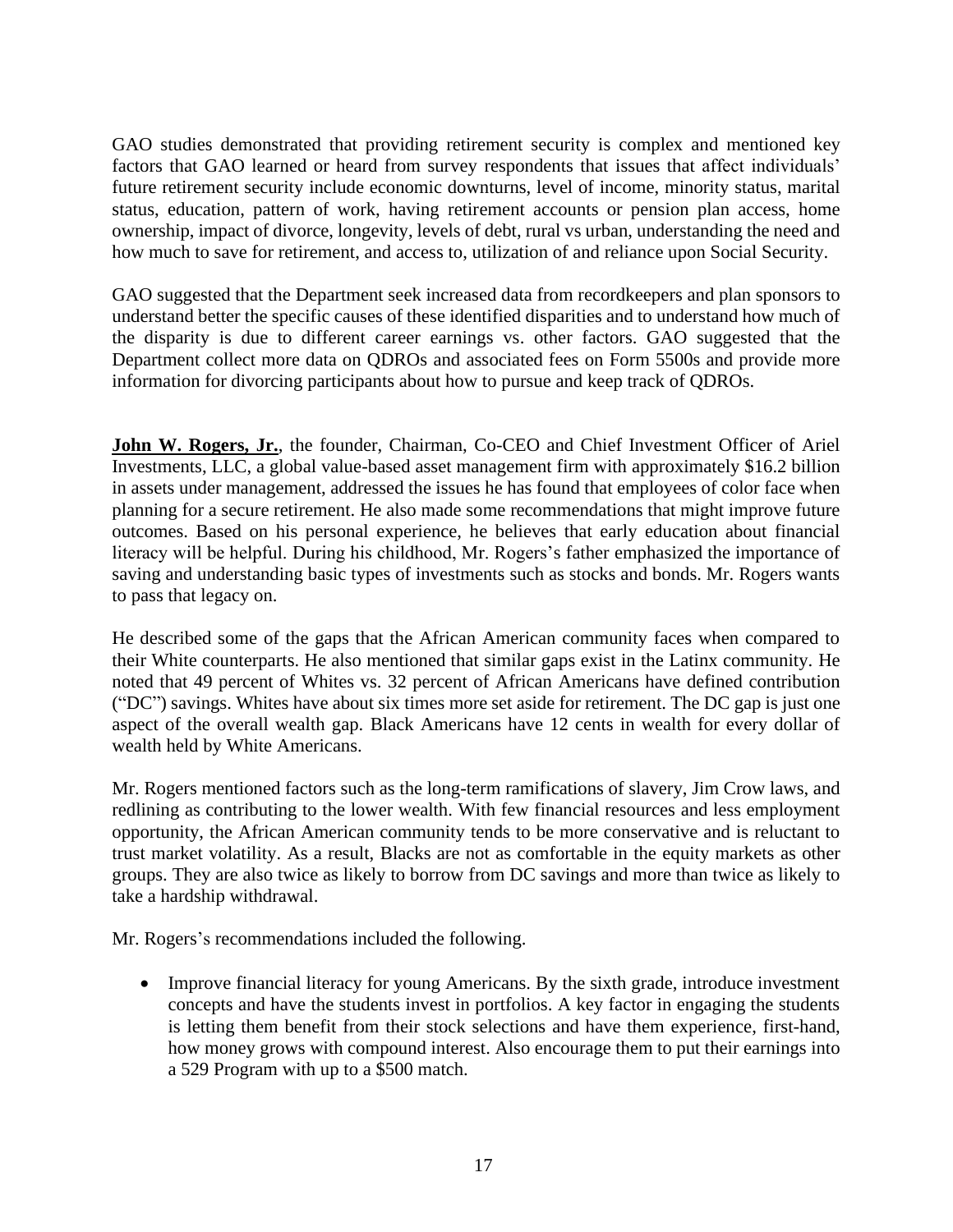- Encourage financial services companies to partner with schools encourage careers in financial services, spread information to family and friends, improve community financial literacy. Black Americans currently represent less than two percent of Certified Financial Planners. If more enter the industry, the reach into the community will be much stronger.
- Employee communications need to match the audience, to reflect their education levels, cultural differences among the various groups and their different long-term goals.
- Encourage corporations to track DC data by race so that latent problems become evident. If a particular group is lagging in savings, the company can reach out with its communications. One example he cited was McDonald's Corporation, which encouraged all employees to increase savings through increased education, automatic enrollment, and front-loaded matching contributions. African-American contributions increased substantially after this change in approach.

**Norman Stein**, professor at Drexel University and Senior Policy Advisor for the Pension Rights Center, talked about several key topics. He noted that ERISA was initially crafted to improve transparency and fairness for working people who were participating in retirement plans but not to expand participation or improve the adequacy of benefits in those plans. It was primarily consumer protection legislation, not retirement policy legislation. Moreover, in the 1960s and early 1970s – the incubation period for ERISA – issues of race, gender, and ethnicity, and the disparate economic outcomes based on such characteristics, focused more on overt discrimination than on structural characteristics of American economic life that result in less favorable economic outcomes for members of certain groups.

A spouse's right to share in a pension at marital separation or divorce is another issue in which the 1974 ERISA Congress failed to engage, which led to considerable uncertainty about whether and how and by whom a pension could be divided when a marriage ended. Congress took up the issue in the Retirement Equity Act of 1984, which introduced the QDRO mechanism. The QDRO process, however, is expensive, complex, and can too often result in woman not receiving their equitable share of a pension after a divorce.

It is difficult to address the retirement savings problem without also addressing the aggregate savings problem. Professor Stein made recommendations to address the gaps in coverage and adequacy. He suggested that the nation consider a different national retirement policy to replace the current system. He also noted that the incentives tend to provide much larger advantages to more prosperous groups, and the retirement preparedness problems of lower and moderate-income individuals are studied rather than meaningfully addressed.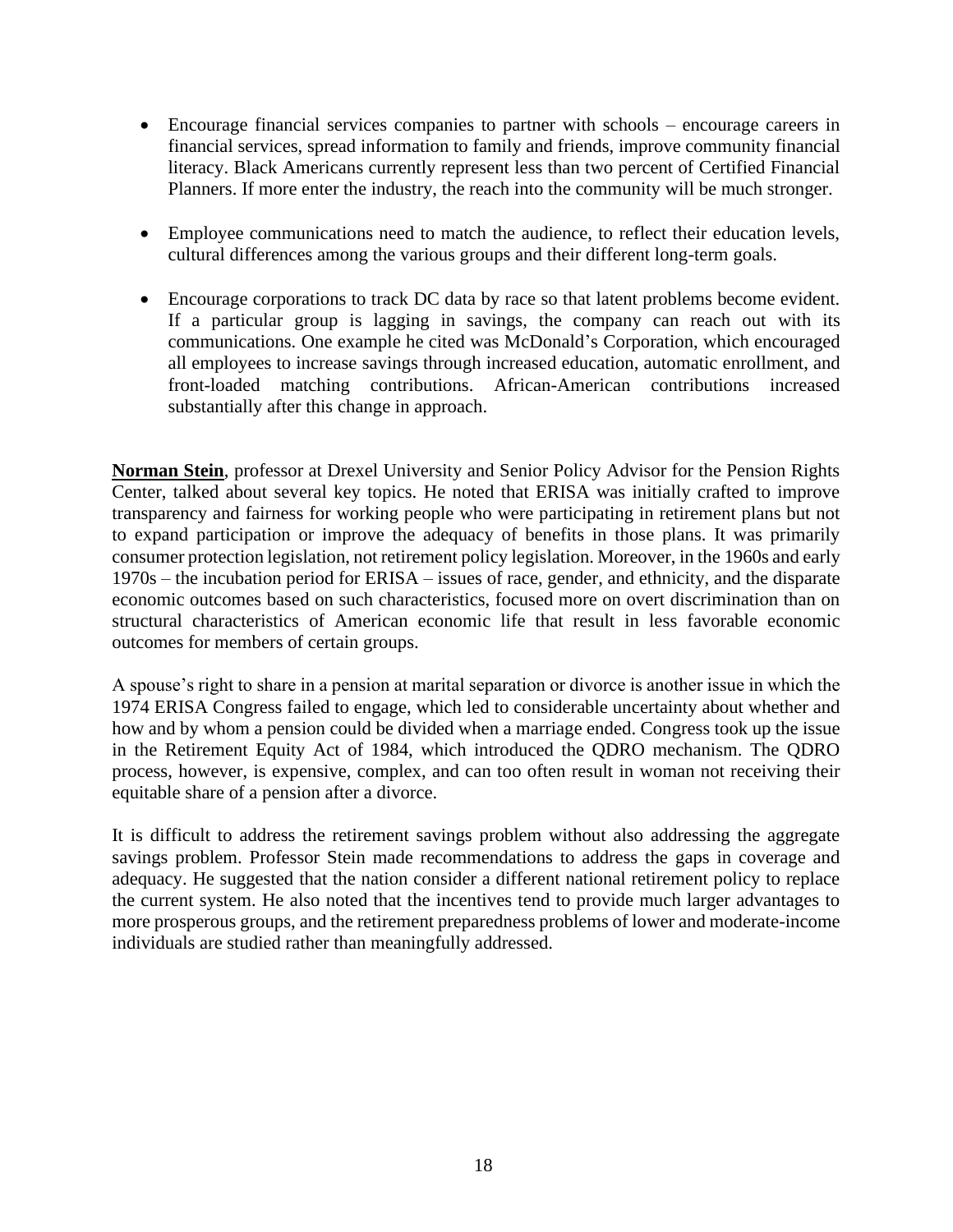#### **Issues Identified**

#### **Gender Issues**

The retirement security for many married women was and continues to be tied partly or entirely to the workplace savings accumulated by their spouse. ERISA, as enacted in 1974, did not adequately protect the interests of a woman in her spouse's pension. There are three separate inflection points at which a spouse's interest in a retirement plan was (and … still is) inadequately protected: at divorce; at the time a pension benefit form is selected, for this is when a spouse's survivor annuity is either selected or foregone; and during preretirement moments of discretionary control of a plan's assets. Although there have been positive changes to ERISA in its protections for spouses, particularly with the enactment of the Retirement Equity Act of 1984, there remain significant statutory shortcomings in the protection of a woman's interest in her spouse's pension.

#### **QDRO Concerns**

The QDRO process is not well understood by the public and even by many professionals. As a result, many spouses, particularly in moderate- and lower-income households, are not in a position to divide a pension at all. A spouse of a plan participant does not have a clear legal right to request information from a plan, information that is generally required in order to prepare a QDRO. Sometimes a participant empties out a retirement plan before the QDRO process gets underway. Moreover, it is often difficult to modify a domestic relations order, which at the least requires a new court appearance, time and resources, even when the parties are in agreement about the modification.

#### **Survivor Benefits**

The Retirement Equity Act of 1984 added some critical spousal protections. However, these protections apply only to pension plans: defined benefit or defined contribution plans (for example, money purchase pension plans), but not to other individual account plans unless the plans offer an annuity benefit option. This means that the typical profit-sharing plan, including most 401(k) plans, offer only limited spousal survivor protections: the spouse is the automatic beneficiary of the plan unless the spouse waives this beneficiary status in a notarized writing. But there are no constraints on the participant in such plans until death: the participant can withdraw all or part of his account balance, or take a loan, without spousal consent. And for IRAs, federal law does not even mandate that the spouse be the default beneficiary, although under some State property regimes the spouse is automatically entitled to all or a part of the IRA. IRAs that receive rollovers from employer plans today hold more assets than in all ERISA-covered plans. It is a major defect in our retirement system that IRAs and most individual account plans provide so little recognition of the reality that retirement plans of married couples were, in effect, created by both parties to the marriage, not simply the participant.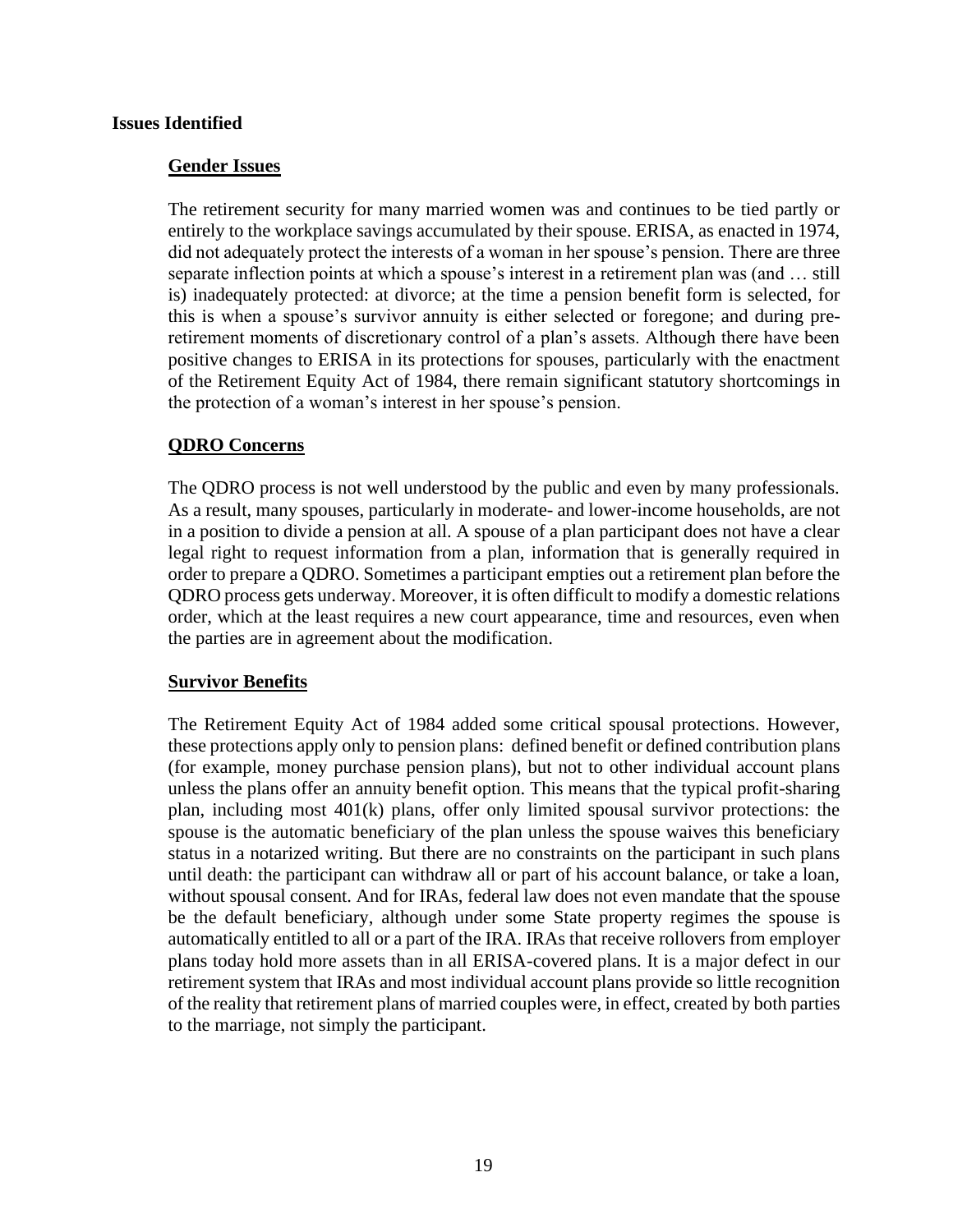## **Pre-Retirement Control of Assets**

In profit-sharing plans and IRAs, a participant can, to the extent a plan permits, take withdrawals (often during active employment) and loans, without spousal consent. Additionally, the participant has control over the investment of plan assets in self- directed plans, and the spouse has no right to plan disclosures or information.

#### **Incremental Measures to Address Coverage and Adequacy Gaps**

Professor Stein discussed ideas that would mandate or at least incentivize coverage and employer contributions to Americans who currently do not benefit from the current system. He noted that there is overlap between the proposals:

- A mandatory universal pension system in which employers would contribute to a retirement savings vehicle. Jimmy Carter's Commission on Retirement Policy proposed such a system in its 1979 report, recommending a program in which employers would contribute three percent of payroll for all workers. There have been several similar proposals over the years, most recently "The Savings for the Future Act," which would require employers to contribute 50 cents per hour to an employer plan or an UP [Retirement] Account, which would be modeled on the Federal Thrift Savings Plan.
- Replace matching safe harbors, where employers match a percentage of employee contributions with reverse matches, where employees can match a percentage of employer contributions. This ensures that all plan participants will receive an employer contribution.
- Immediate vesting in employer matching contributions and prohibition of pre-retirement withdrawals for such contributions.
- Bright letter rules that treat most gig-economy workers as employees for purposes of retirement plans.
- Require coverage of part-time and seasonal workers. The Women's Retirement Protection Act would take modest first steps in this direction.
- Household worker SEPs. Permit a person who engages household labor on a regular basis to establish a SEP for such worker, with the employer eligible to deduct such contributions.
- Bring back the MyRA. Allow it to be used for small rollover contributions. Do not require conversion to an IRA, and provide federal annuity conversion of MyRA amounts.
- Increase the Saver's credit and make it refundable. To the extent of the credit, lock in assets until retirement age.
- Eliminate the IRC  $\S 72(t)$  10 percent penalty tax on early withdrawals. Section 72(t) of the Internal Revenue Code imposes a 10 percent penalty tax on withdrawals from a retirement plan unless one of several exceptions apply. There are two conceivable justifications for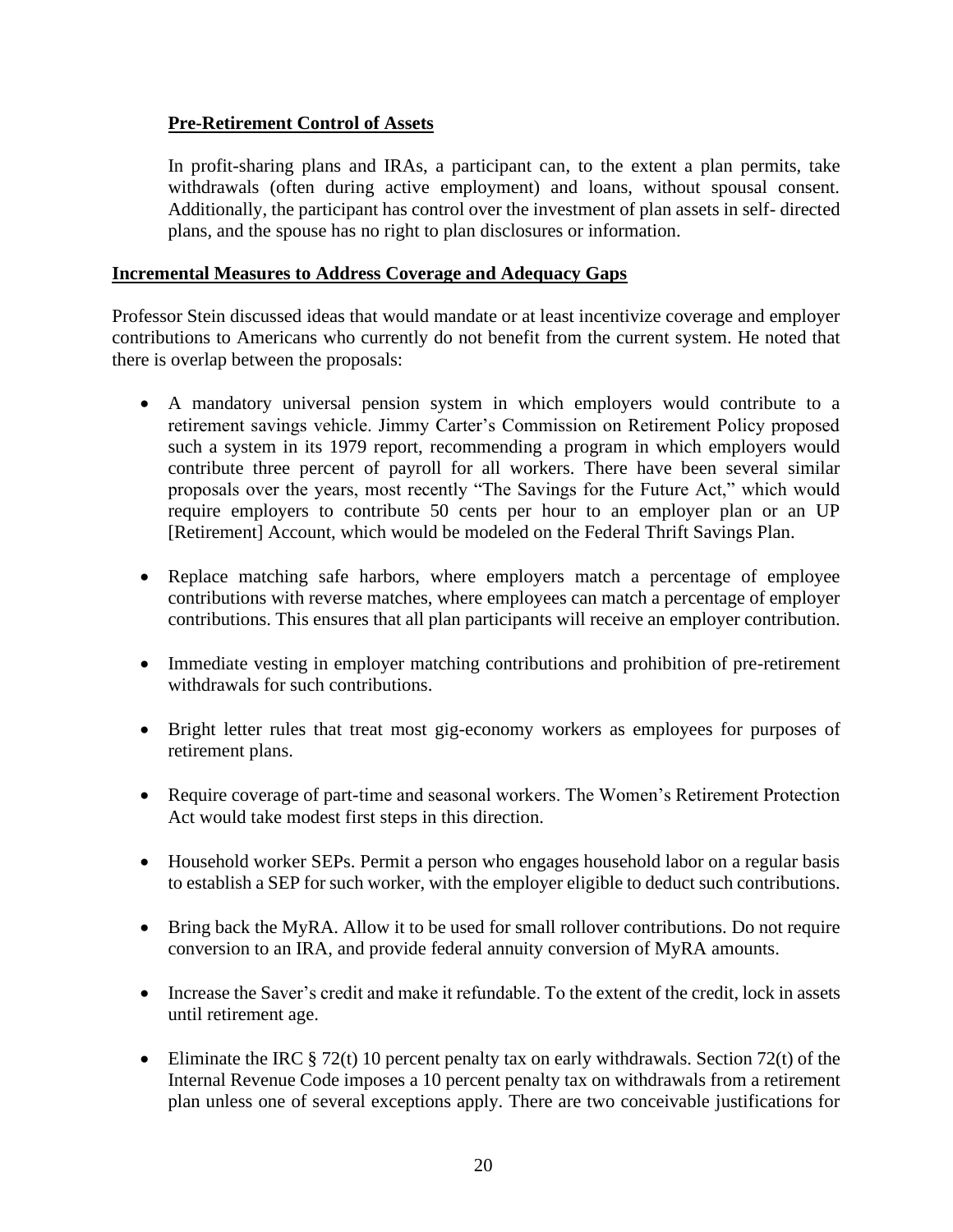this tax: it recovers a tax subsidy that was intended to incentivize retirement savings, and/or it discourages people from withdrawing retirement assets before retirement.

Professor Stein noted that, although he was not aware of any studies that directly studied the impact of the withdrawal penalty by income, race, gender or ethnicity, his impression is that it is primarily a tax on lower and moderate-income participants in employer plans or IRA owners. For these individuals, the tax is punitive – lower-income retirement savers receive small if any tax subsidies for their savings and a 10 percent add-on tax is far in excess of any tax subsidy they received. Many such individuals withdraw money from an employer plan when they lose a job and often desperately need the money. A 10 percent tax is not likely to be a serious disincentive to leave the assets in a retirement solution in such situations.

Moreover, most of the exceptions from section 72(t) are designed to address the needs of middleincome rather than lower-income taxpayers. The section 72(t) tax, when assessed against lowerand moderate-income individuals, is a mean-spirited, unjustified punitive tax. There should be an exception from the tax for taxpayers whose income is below some amount, such as 200 percent of the poverty level.

## **A New System**

In addition to the above recommendations, which are all incremental modifications to the existing national retirement policy, Professor Stein suggested that the Department and other government entities consider a complete redesign.

Current national retirement policy is essentially built on two pillars: Social Security, which alone is inadequate to provide for retirement, and the employer-based retirement system, which is heavily tax-subsidized. The value to an individual of the tax subsidy in the private system is a function of the individual's marginal tax rate on investment income, the amount sheltered in a retirement plan, and the length of time retirement assets stay in a plan solution.

Government resources should be used to increase the retirement resources of low- and moderateincome individuals. Government should direct that money at the intended beneficiaries and not provide the wealthy tax incentives to get plans established.

A MUPs plan [Mandatory Universal Pension System], a plan such as that advanced in the Savings for the Future Act [an UP Retirement Account], an expanded Social Security system, mandatory contributions to something similar to the Netherlands collective defined contribution plans, and Dr. Ghilarducci's Guaranteed Retirement Account are all ideas that could alleviate inadequate retirement savings across all groups of people.

**Nari Rhee, PhD**, Director of the Retirement Security Program at the UC Berkeley Labor Center, noted that although the retirement system in the United States shares similarities with the systems of other nations, it also has some distinctive characteristics that might explain the retirement savings differences among different populations. Dr. Rhee made the following observations.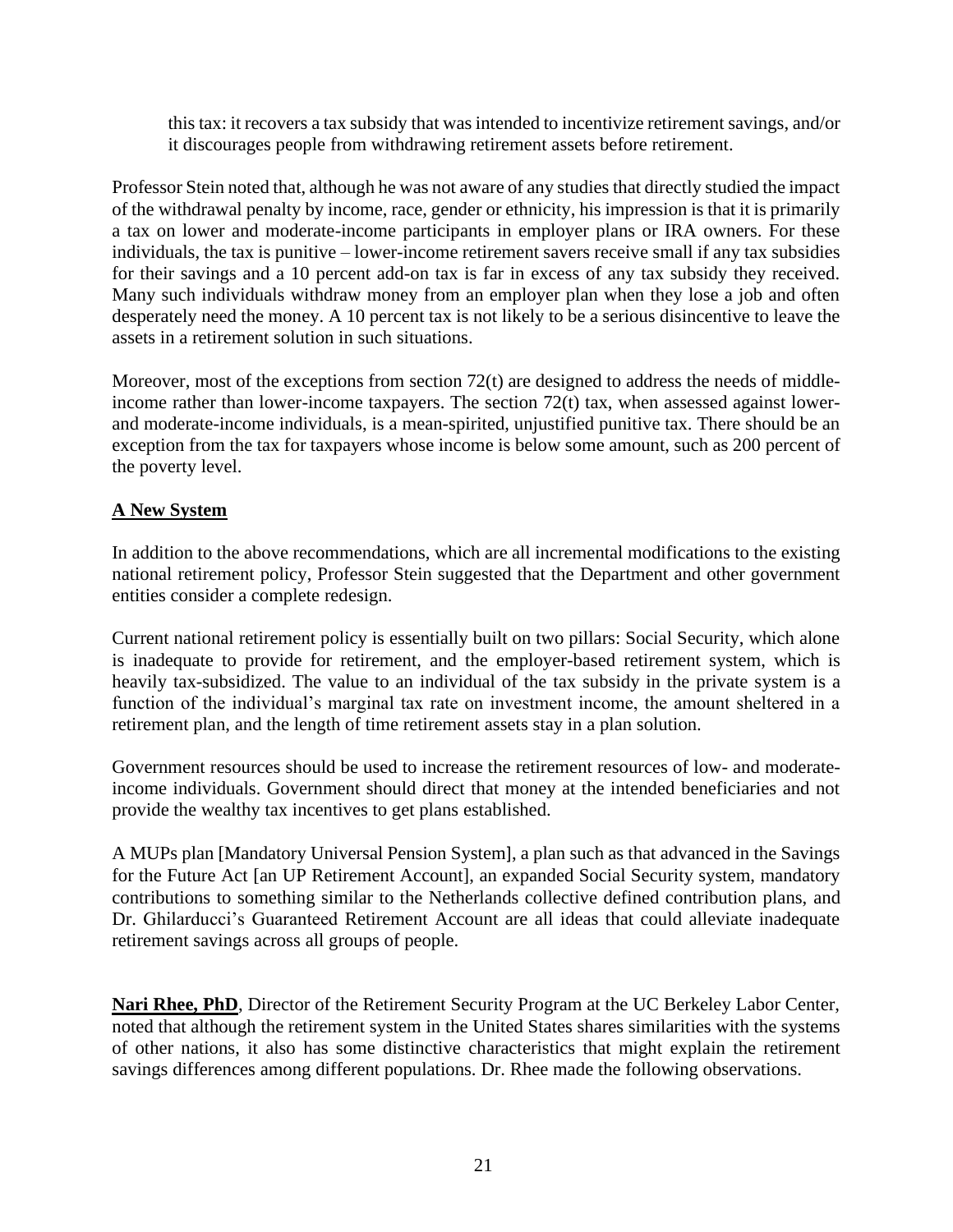Although the U.S. retirement system is like that of other countries in providing one layer of pensions through Social Security, other countries fund additional pensions through payroll or general tax revenue. Favorable demographics (immigration) in the U.S. help fund Social Security. The U.S. has an employer-driven system where:

- Firms with the ability and inclination to provide pensions do so
- Small firms are less inclined to provide retirement plans
- The U.S. systems tends to exclude workers
- Large firms may sponsor retirement plans but few employees meet eligibility (e.g., the retail industry has 80 percent turnover annually)
- Few employees meet  $1/2/3$  year of service requirement for participation
- Tax incentives in the U.S. system are regressive. Two thirds of the total tax subsidy goes to the top 20 percent of wage earners, while only 2 percent of the tax benefit benefits the bottom quintile
- There is significant labor market segregation among the different groups
- Black and Latinx workers have a significant wage gap in the private sector and higher unemployment
- Black workers are 30 percent underrepresented in financial services sector but 40 percent overrepresented in hospitality and retail industries
- Women experience near parity with men on access to retirement. However, lower pay and shorter careers create persistent wage gaps. Women carry the majority of unpaid caregiving responsibilities, and there is a cost-of-motherhood-penalty compared to a fatherhood-paybump. Women forego an estimated \$120,000 in earnings, \$60,000 in Social Security and \$50,000 in retirement.

There is a stark economic disparity in retirement security for these groups between the public and private sector. Public employees in lower quintiles have access to defined benefit ("DB") plans. Employees in the private sector rely mostly on savings plans. The average 401(k) balance for the lower quintile is small and generates a monthly benefit of \$200. Black and Latinx workers have half the retirement savings of Whites.

Dr. Rhee noted that 2/3 of workers of color work for small businesses and that IRAs were more prevalent than employer-sponsored qualified plans. She made several suggestions that might encourage stronger savings and broader participation by the different groups:

• Tax Incentive Programs-Savers' Credit in lieu of deduction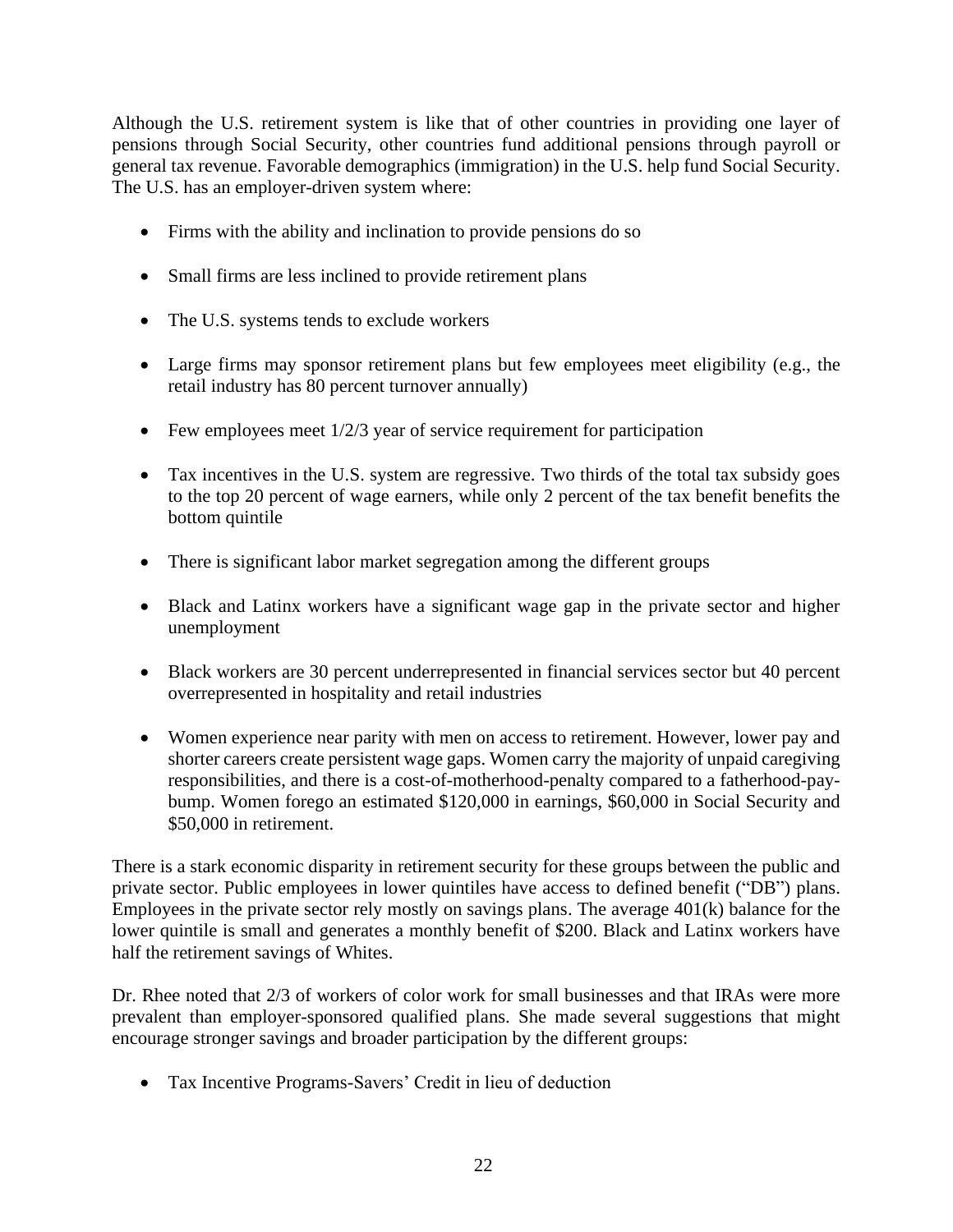- Tighten loopholes that exclude part-time workers
- Auto IRAs (ERISA Preemption notwithstanding) CalSavers, Oregon Saves, Illinois Saves- State IRAs (Auto IRAs with mandatory coverage). Public Board with fiduciary duty.

**Lori Lucas**, **CFA**, President and CEO of the Employee Benefit Research Institute ("EBRI") discussed EBRI's confidence survey and some recommended areas of focus. EBRI's Retirement Confidence Survey of 2021 had the following findings:

- The wealth gap persists between Whites and Blacks/Hispanics, *regardless of income*
- Blacks/Hispanics earning less than \$35,000 per year ... more likely to have less than \$1,000 saved than Whites
- At \$75,000 or more per year
	- 56 percent of Whites saved \$250,000 or more
	- 39 percent of Blacks/Hispanics saved \$250,000 or more
- Debt is a considered problem affecting retirement security
	- 61 percent of Blacks consider this a problem
	- 66 percent of Hispanic consider this a problem
	- 38 percent of Whites consider this a problem
	- For heads of households over age 55, median debt to asset ratio is
		- o 29.5 percent for Whites
		- o 47 percent for Blacks
		- o 48 percent for Hispanics
	- Debt of older populations is growing; for heads of households age 72 or above
		- $\circ$  2007 1/3 had debt
		- $\circ$  2017 1/2 had debt
	- **•** Debt in retirement was even more pronounced for women (and is highly correlated to marital status)
		- $\degree$  married women 76 percent somewhat/very satisfied with retirement security
		- $\degree$  divorced women 43 percent somewhat/very satisfied with retirement security
		- $\degree$  never-married women 51 percent somewhat/very satisfied with retirement security
	- 20 percent of divorced or never-married women and 12 percent of married women expect "never to retire"
	- Student loans for individuals and their family members have become a big obstacle to saving for retirement.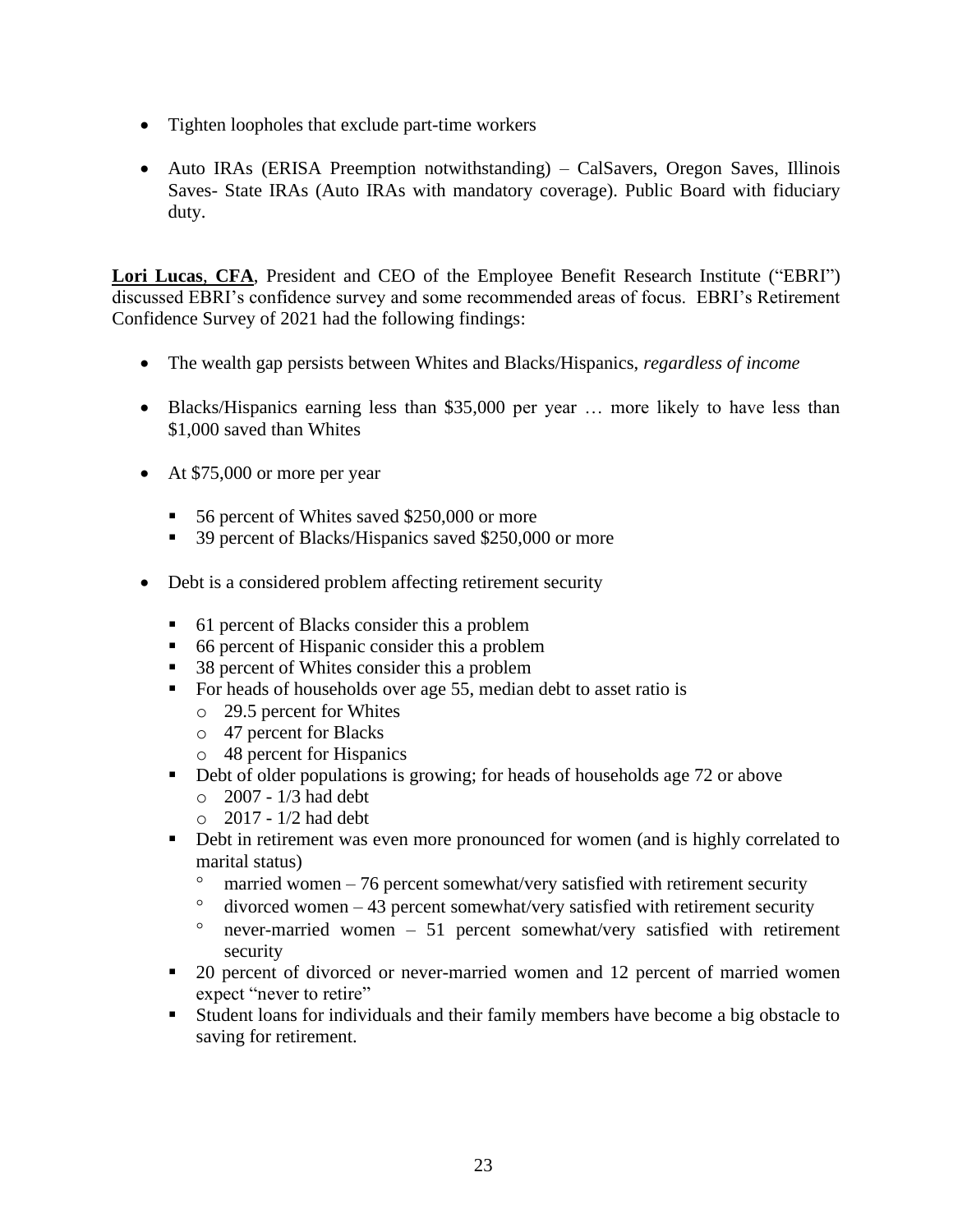- Regarding emergency savings—
	- 55 percent of Blacks lack access
	- 59 percent of Hispanics lack access
	- 34 percent of Whites lack access

Ms. Lucas noted that EBRI found several potential areas of focus for the various groups. Among Hispanic communities, helping families and friends ranked *more important* than saving for retirement. Retirement saving was not a priority; education savings was more important.

The survey also showed that, within the Black community, many did not feel fairly treated by the financial services industry and expressed a preference to have an advisor that "looked like them." There is also a near-term need to address issues affecting divorced women. Most indicated that there are few or no information sources to meet their needs.

All groups indicated that there is a critical need to access emergency savings and a preference for advice through the workplace.

**Monique Morrissey, PhD**, an economist at the Economic Policy Institute, emphasized that the U.S. employer-based retirement system poorly serves most workers but especially workers of color and women. She noted that retirement statistics are sometimes unreliable and incomplete, but evidence from multiple surveys points to a consistent finding: most workers are not on track to maintain their standard of living in retirement, and workers of color and women are especially likely to face hardship at older ages.

Dr. Morrissey noted that the situation is getting worse, as cuts implemented in 1983 are gradually reducing the Social Security replacement rate, while at the same time risky and inadequate 401(k) plans have largely replaced secure defined benefit ("DB") pensions among non-union privatesector workers. These trends have especially harmed lower-paid workers, including workers of color and women who rely more on Social Security and are less likely to have other forms of wealth to fall back on in retirement.

Most households of color have little or no savings in retirement accounts, including 401(k)-style defined contribution (DC) plans and Individual Retirement Accounts ("IRAs"). Among prime working-age households ages 32-61, only 32 percent of Hispanic and 44 percent of Black households had retirement account savings in 2019, as compared with 65 percent of White households. Even among households with retirement account savings, the median account balance was modest: \$38,000 for Hispanic households, \$40,000 for Black households, and \$83,000 for White households, respectively.

Though it is easier for employers to offer DC plans than traditional DB pensions, the DB-to-DC shift did not increase access to retirement plans, especially among Hispanic households. Between 1989 and 2019, Hispanic households' participation in any type of employer retirement plan declined from 40 percent to 34 percent. Over the same period, the participation rate for Black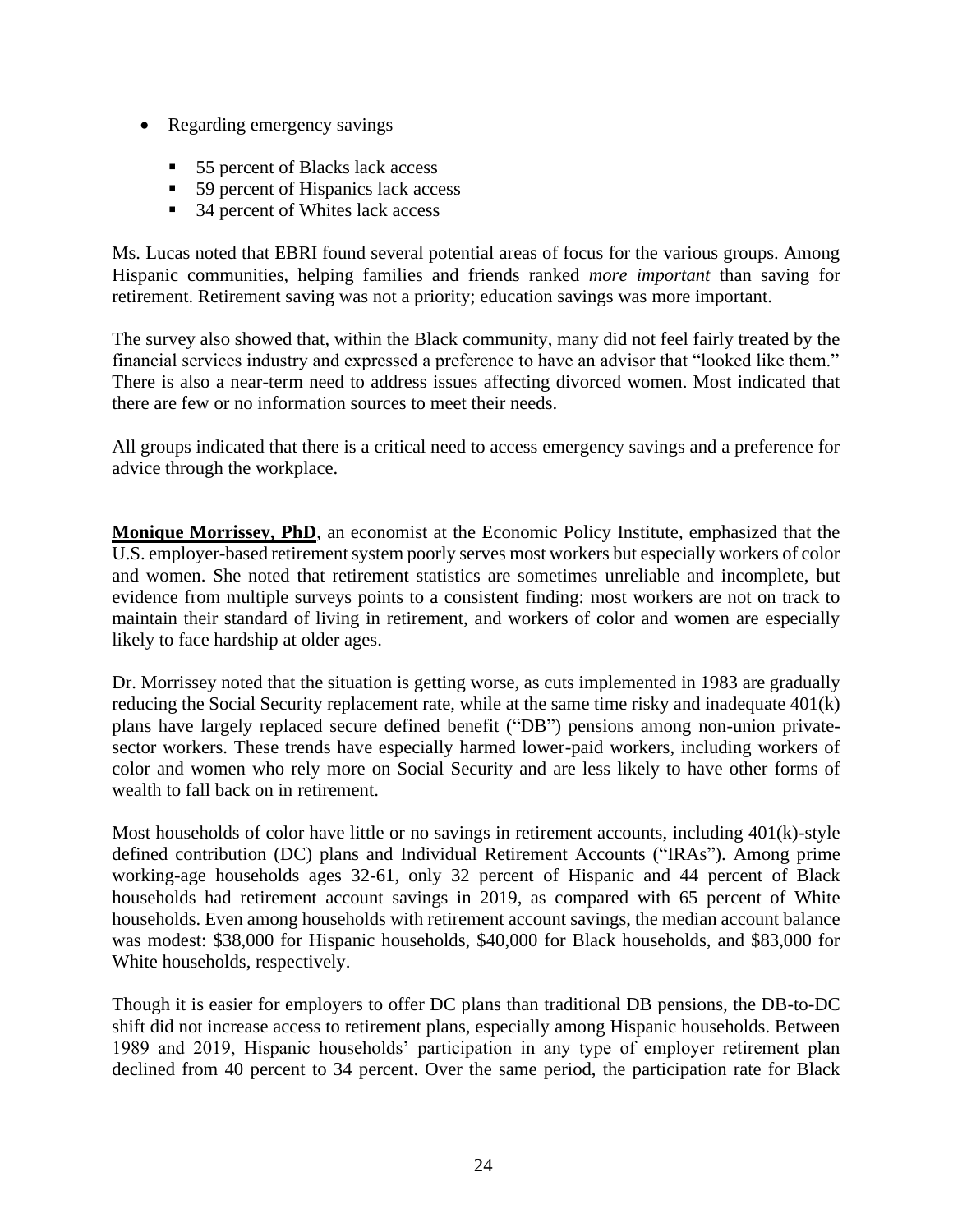households edged up from 45 percent to 48 percent, while that of White households edged down from 63 percent to 60 percent.

Household-level data can obscure differences or changes in the share of individual workers participating in retirement plans. However, evidence from the U.S. Census Current Population Survey ("CPS") confirms that workers of color, especially Hispanic workers, are much less likely to participate in employer plans than White workers, in most cases because their employers do not offer a plan. Among full-time workers in 2014, only 31 percent of Hispanic workers and 48 percent of Black workers participated in an employer plan, as compared with 53 percent of White workers.

Disparities in participation largely reflect differences in access and eligibility, as opposed to workers choosing not to participate. Among full-time workers in 2014, only 10 percent of Black workers, 8 percent of Hispanic workers, and 8 percent of White workers did not participate in a plan even though their employer offered one.

In the public sector, pay is lower but pension benefits are more secure and generous.

Gender disparities in retirement are also stark, though they may emerge later in life than racial and ethnic disparities. Like workers of color *vis à vis* White workers, women are paid less than men and are more likely to have employment gaps or work part-time, with negative implications for retirement preparedness. Women, especially women of color, still face greater hardships in old age. In addition to the negative impact of lower lifetime earnings, employment gaps, and part-time employment on retirement benefits and savings, women live longer and may be more likely than men to suffer financial consequences after widowhood or divorce.

Despite their longer life expectancy, women tend to retire at younger ages than men, often due to caregiving responsibilities that also reduce their earnings before retirement.

Dr. Morrissey then explored possible approaches to mitigating the disparities. She started by noting that low-income workers, including many workers of color and women, become low-income retirees. Although the U.S. needs to focus on helping people *before* they retire – by, for example, raising the minimum wage, making it easier for workers to form unions, pursuing full-employment macroeconomic policies, investing in physical and social infrastructure, addressing the student loan crisis, confronting racial inequities, reducing caregiving burdens, and other policies designed to foster broadly-shared prosperity – such steps will not likely be sufficient.

The U.S. employer-based retirement system is broken. It increasingly magnifies inequality. To Americans, at least, it may seem normal that public and private retirement benefits are linked to earnings and contributions, albeit with some social insurance provisions to reduce hardship among lower-income, longer-lived, and disabled participants. However, in the current system, merely *participating* in a plan depends greatly on income. Households in the top income quintile are eight times as likely as those in the bottom quintile to have any savings at all in a retirement account[.](applewebdata://9E1CABD6-1E1F-4894-A6BB-3BB571B5E084/#_ftn9)

While parts of the current retirement system do a good job converting steady contributions from employers and workers into secure benefits for retirees, Social Security and DB pension benefits replace a shrinking share of pre-retirement income. Instead, the population increasingly relies on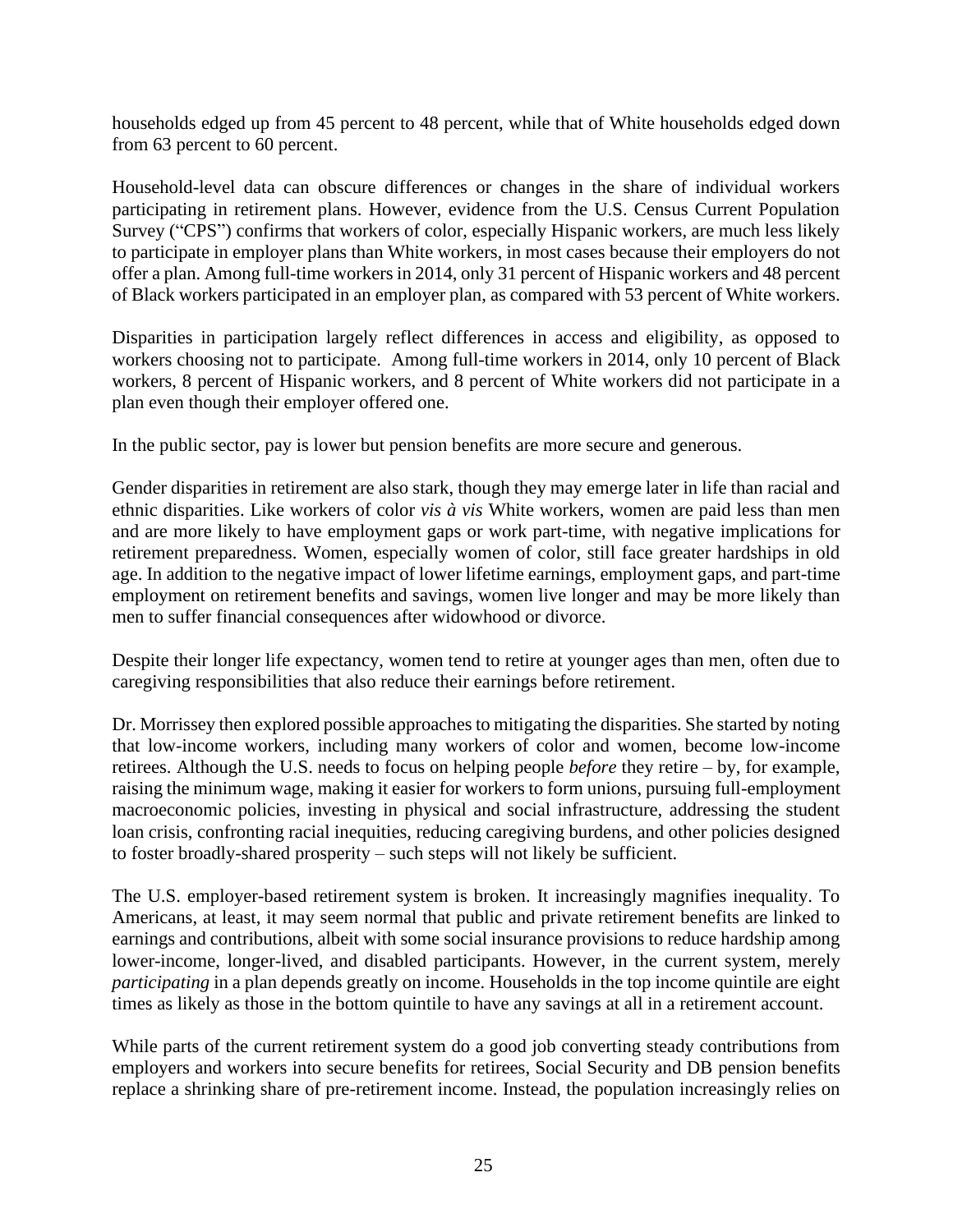a system of tax-subsidized retirement accounts that was never designed to help ordinary workers achieve retirement security – and, not surprisingly, has failed at this task.

Dr. Morrissey suggested that the simplest solution is to expand a system that works: Social Security. She noted that, although popular with voters and although a part of the Democratic Party platform, Social Security expansion has so far failed to gain traction among Republicans in Congress. However, suggestions for targeted improvements, such as a caregiver credit that would help women and others who take time out of the paid labor force, have at least prompted Republican policymakers to offer alternatives.

As Social Security expansion has entered the mainstream, and as the failures of the do-it-yourself 401(k) system have become impossible to deny, centrists, including some Republicans, have begun contemplating what they might once have considered unthinkable: mandating employer contributions to retirement plans. Meanwhile, States have tried to address the coverage gap with plans designed to make it easy for small business employees and others left out of the system to voluntarily contribute to individual accounts.

These efforts aim to address the coverage crisis, a mostly political rather than technical challenge. They also seek to make investing decisions less complicated for small savers, with less emphasis on investor choice and more on facilitating access to suitable low-cost investments. But if the goal is to reform individual account plans rather than render them unnecessary, the U.S. will eventually need to address other problems with the system that harm small savers: Individual accounts are expensive to administer; participants in these accounts still bear longevity and investment risks; and tax subsidies for retirement are upside down, favoring the wealthy rather than those who face the greatest challenges saving for retirement.

These are not trivial problems. The higher cost and risk of individual accounts requires workers and employers to contribute roughly twice as much to individual accounts as to traditional pensions to achieve a similar level retirement security. But single-employer pensions are not a realistic option for most private-sector employers, and the system has yet to find a permanent solution to some of the challenges facing multiemployer pensions, though practitioners are working on ways to address stability issues.

Individual accounts' administrative cost problem can be solved, at least temporarily, with pooled investment funds and passive investment strategies modeled on the Thrift Savings Plan for federal employees. Implementation and overhead costs can also be minimized with multi-employer and multi-State efforts. However, passive investment strategies can become problematic as the size of the investment pool grows, and some experts are looking into active management options for pooled funds. Ideally, this would also include mechanisms for smoothing investment returns across cohorts and converting lump sums into lifetime income streams, creating hybrid plans that replicate some of the benefits of traditional pensions but with risk-sharing features designed to avoid saddling individual employers with systemic risks.

The current system of tax subsidies for retirement functions more as a tax shelter than a saving incentive. It favors high earners and investors with a higher risk tolerance because the value of the subsidy depends on taxes that would otherwise be owed on investment returns. Reforming these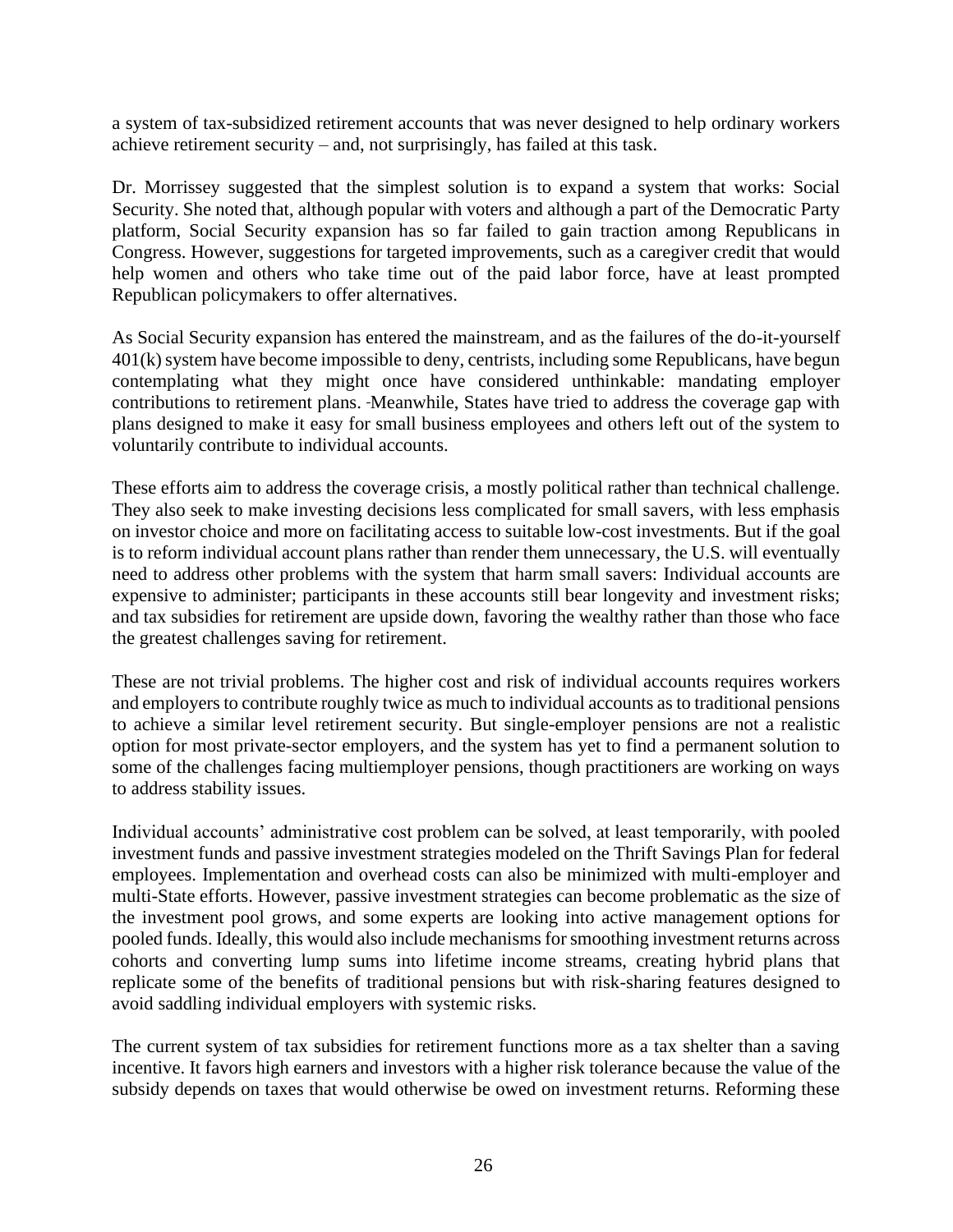subsidies, which President Biden has included in his political agenda, will face political resistance from the financial industry and defined contribution plan participants who are counting on the current system remaining in place until they retire. Therefore, restructuring the system to incentivize saving rather than rewarding people for higher investment returns may have to be done incrementally – for example, by giving mid-career workers the option of remaining in the current system. Though these efforts are still in the beginning stages, in the meantime we should prioritize expanding access to, and increasing the value of, the Saver's Credit, a failed initiative of the Obama Administration.

The retirement challenges facing many workers of color and women are, for the most part, the same challenges facing other low- and middle-income workers. Though there are targeted policies that should be pursued, such as adding a caregiver's credit to Social Security or expanding access to a Saver's Credit, most policies that help workers of color and women will also help other lowand middle-income workers. But we will not make progress on addressing these challenges so long as we define the problem as an individual rather than systemic one.

Jan Jacobson, JD, Senior Counsel, Retirement Policy, for the American Benefit Council ("ABC"), reported on the results of an informal survey conducted for the Council. Forty plan sponsors, mostly of large plans with more than 5,000 participants, responded. About a third had data available that could be identified by gender, but only about 5 percent had data based by ethnicity or race. Of the few that could identify ethnicity or race, about half noticed a difference in plan participation and/or savings rates. In spite of the lack of broad-based data available by gender, ethnicity, or race, most plan sponsors indicated in response to the survey that they were aware of a need for targeted communications for the different groups and for adopting plan features that would encourage participation by such groups. Examples of such features include one-click enrollment, early enrollment, and making financial advisors available to employees.

Ms. Jacobson also made some key observations and recommendations that were based on a combination of the survey results and anecdotal interactions with ABC members. Plan sponsors are very interested in providing the most effective communications to all participants, which may mean communicating in different ways to different parts of their workforce. However, sponsors are concerned that providing this type of segmented education could be construed as investment advice because of its targeted nature. ABC believes it would be helpful for the Department to provide clarification that such education continues to be classified as education rather than investment advice, which could create new potential fiduciary liability for plan sponsors.

Ms. Jacobson also described several actions that were outside of the Department's purview, but that could mitigate the retirement savings disparity. These items included features from previous proposed legislation: using promotional items to encourage participation, enhancements to automatic enrollment and automatic escalation, and facilitating matching contributions on student loan payments. The provisions in the Setting Every Community Up for Retirement Enhancement Act of 2019 (SECURE) for pooled employer plans ("PEPs") could provide economies of scale. Expansion of and advertising the Saver's Credit could also encourage participation by the three groups.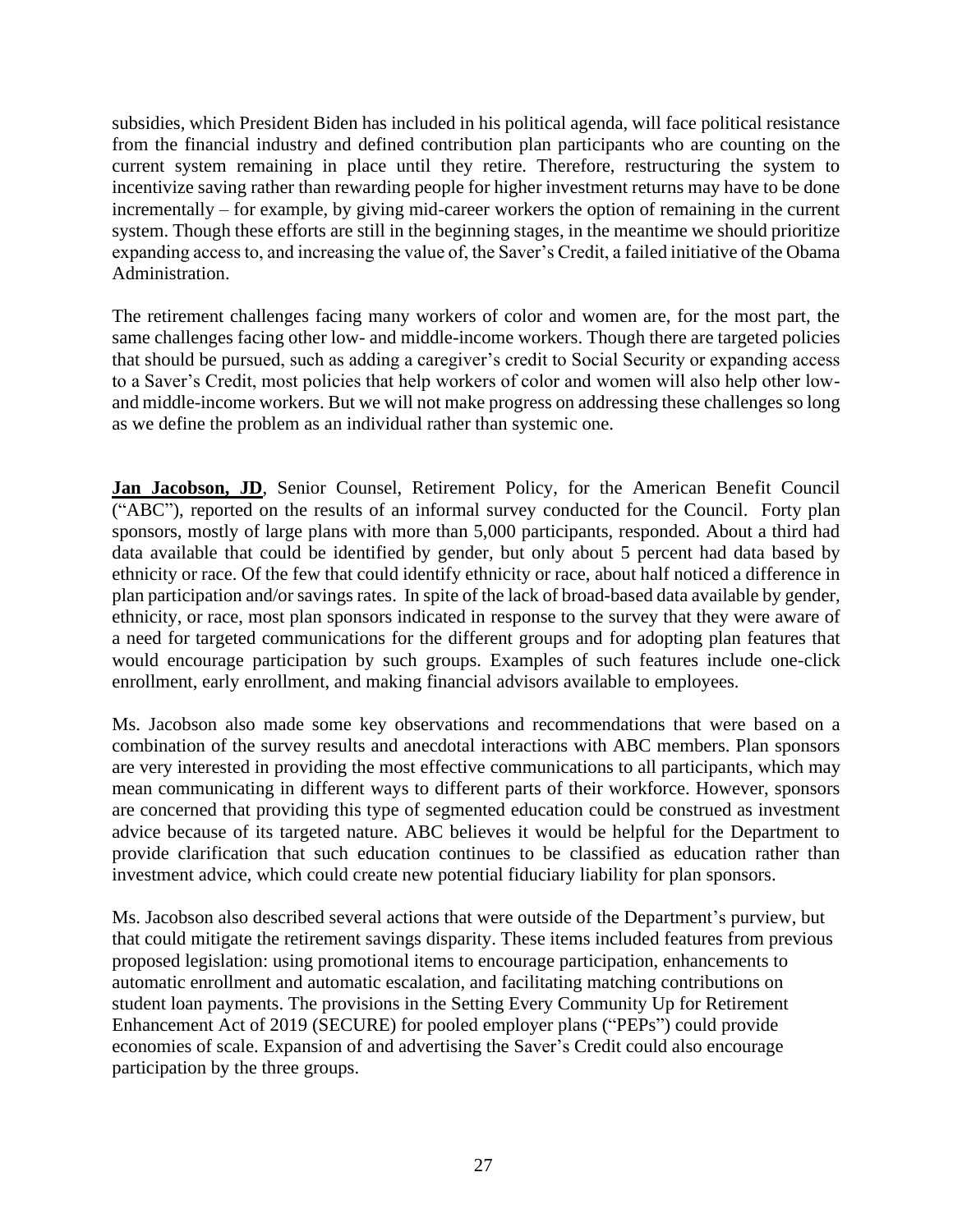Ms. Jacobson also emphasized that the three groups would benefit greatly from emergency savings programs that plan participants could access in times of emergency. Regulatory and legislative encouragement to establish and participate in these programs could be very helpful.

Ms. Jacobson concluded by restating a critical point. While many sponsors would appreciate tips and other guidance from the Department, it is important to provide such guidance in a way that does not increase potential litigation exposure. Flexibility is key in a voluntary retirement system, so that small employers especially are not discouraged from sponsoring employee retirement plans.

**Jamal R. Watkins**, Senior Vice President of Strategy and Advancement at the NAACP, opened his testimony with a quote from an anonymous author: "Retirement is wonderful if you have two essentials – much to live on and much to live for."

Mr. Watkins noted that if one accepts the baseline conclusion that there is a racial wealth gap, then the logical extension is that the same racial gap exists and, in some ways is amplified, as it relates to overall savings and retirement. According to data released in 2016 by the National Retirement Risk Index (NRRI) – a calculation from the Center of Retirement Research ("CRR") at Boston College that is based on the Federal Reserve's Survey of Consumer Finances – 50 percent of all U.S. households were at risk of falling short in retirement while 54 percent of Black Americans, and 61 percent of Latinx, shared that risk – compared to only 48 percent of Whites.

- The National Institute of Retirement Security (NIRS) reported in 2013 some alarming facts.
	- Workers of color are significantly less likely than White workers to be covered by an employer-sponsored retirement plan – whether a 401(k) or defined benefit (DB) pension.
	- Only 54 percent of Black and Asian employees and 38 percent of Latinx employees age 25-64 work for an employer that sponsors a retirement plan, compared to 62 percent of White employees.
	- These racial disparities are much more pronounced in the private sector than in the public sector. Blacks are 15 percent less likely than Whites to have access to a jobbased retirement plan in the private sector, compared to 10 percent in the public sector.
	- Households of color lag behind White households in coverage by DB pensions that guarantee lifetime retirement income. While 24 percent of White households have a DB pension through a current job, only 16 percent of households of color do.
	- Households of color are far less likely to have dedicated retirement savings than White households of the same age.
	- $\blacksquare$  A large majority of Black working age households 62 percent do not own assets in a retirement account, compared with 37 percent of White households.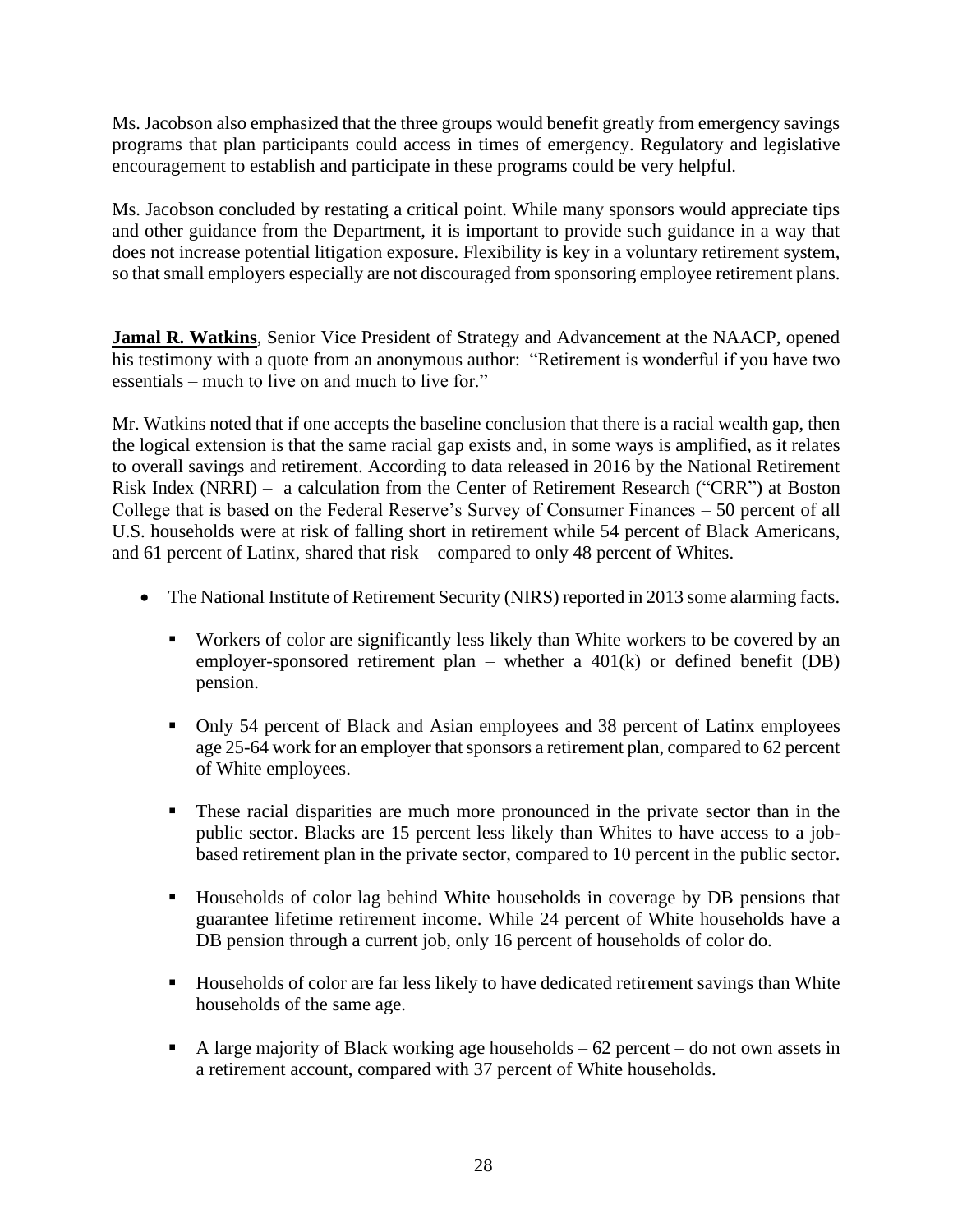- The racial gap in retirement account ownership persists across age groups.
- Households of color have substantially lower retirement savings than White households. Three out of four Black households age 25-64 have less than \$10,000 in retirement savings, compared to one out of two White households.
- Among near-retirees, the per-household average retirement savings balance among households of color (\$30,000) is one-fourth that of White households (\$120,000).

According to a report issued by Demos, employer-based retirement coverage is inadequate. Even for those who have coverage, the most common type of retirement plan, the  $401(k)$ , is fatally flawed. The significant possibility of outliving retirement savings or losing them to a turbulent market, high fees, or poor investment decisions make 401(k)s and other individual retirement plans unfit to be the primary private supplement to Social Security. The report indicated that the high fees that 401(k)-type plans charge is one of the worst aspects of these plans. Every investment option in a 401(k) charges hidden and high fees for investment management and other services. These fees might seem small, but they can cost an average worker tens of thousands of dollars over a lifetime of saving.

The combination of these factors creates the perfect storm that results in a lifetime of racial inequities that result in Black seniors being at risk of spending their last years with declining income and virtually no savings. Enduring generations of economic racism has resulted in lower wages, lower rates of homeownership and little-to-no savings or investments. The impact of these inequities has created a cycle of generational poverty and economic insecurity. The organization Prosperity Now predicts that the average net worth of Black Americans will average zero by 2053 if there is not a reversal of the trends we are seeing.

It should also be made apparent that Federal intervention through Social Security is not enough to shift the gap. According to the U.S. Social Security Administration, about 38 percent of minority beneficiaries rely on Social Security for 90 percent or more of their income, compared with 28 percent of White people. The average Social Security benefit is only \$1,500 a month, but if you wait until you're 70 to begin receiving payments, the payment rises to about \$3,000. Given the data, and this reality, most Black Americans who qualify for Social Security would have to work until age 70 to optimize the benefits of Social Security, which is an untenable solution to a pervasive crisis rooted in structural racism.

Mr. Watkins concluded by stating that the 401(k) needs to be replaced, not reformed. A solution such as Guaranteed Retirement Accounts would provide a secure foundation for the dignified retirement that should be the right of all American workers.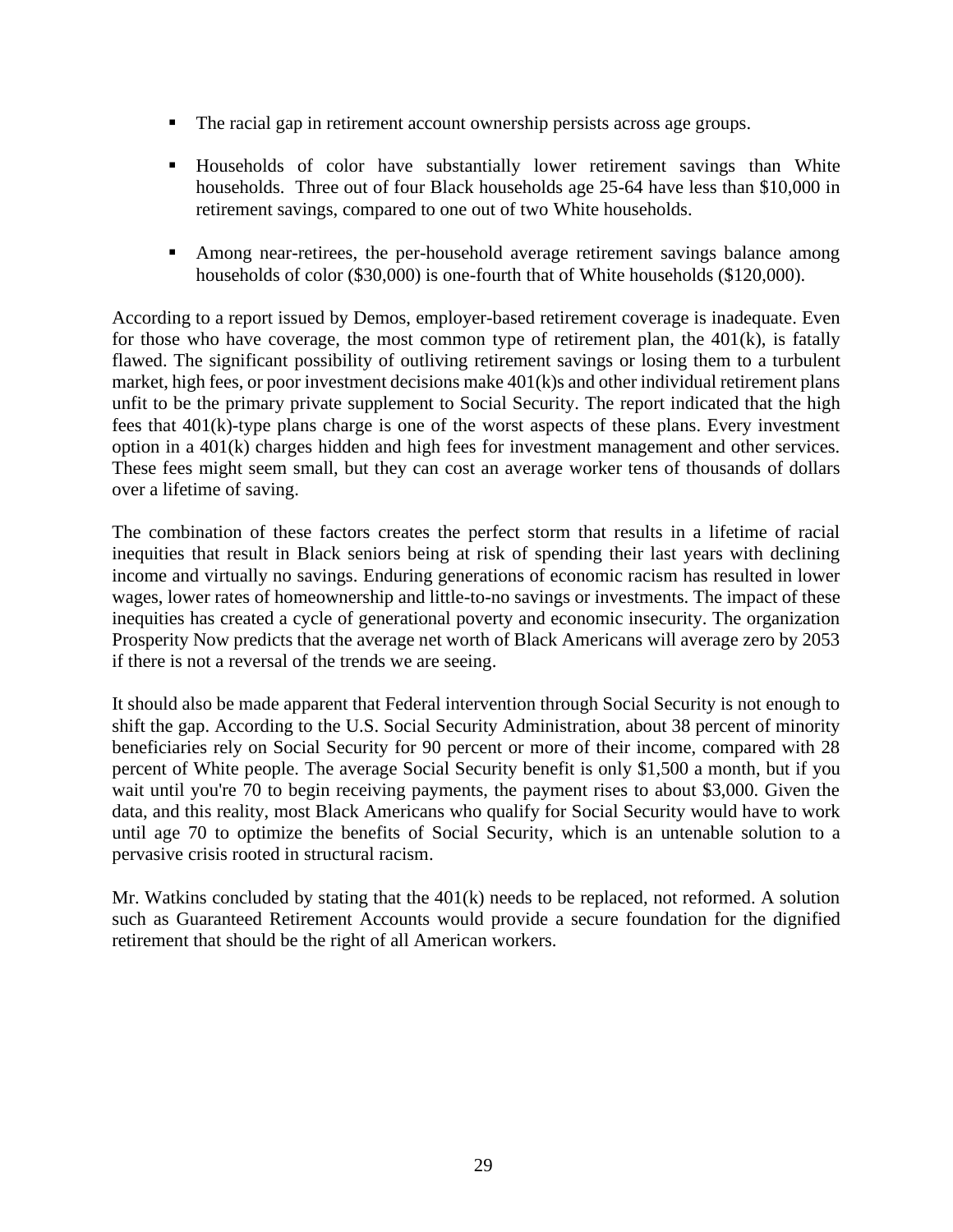**Francesco Briganti, PhD**, Secretary General of the Cross Border Benefits Alliance, and **Matti Leppälä, LLM**, the Secretary General and CEO of Pensions Europe, provided testimony related to potential retirement security disparities in Europe.

Mr. Leppälä explained that the European Union ("EU") is not a nation or state, but is instead "a hybrid system of intergovernmentalism." It is not a federation but is much stronger than an international organization. He also pointed out that there is no legislation like ERISA in the EU. Instead, each nation has its own policies and laws that are affected by EU legislation, policies and case law in the European Court of Human Rights and the European Court of Justice. Mr. Leppälä cited EU treaties and directives that mandate equal pay for equal work and that prohibit discrimination on the basis of gender, nationality or ethnicity.

Mr Leppälä noted that in the EU there is a gender pay gap of approximately 15 percent and a pension gap of 30 percent. Women had shorter careers, more breaks in their careers, and lower pay. Much of the difference is due to the fact that women provide most of the care within families. Also, because women live longer on average and tend to be single at higher ages, the poverty rate for women in retirement worsens after age 75.

The EU addressed this disparity in its Gender Equality Strategy 2020-2025: "To protect pension rights and encourage equal sharing of care responsibilities between women and men, the Commission will explore with Member States and stakeholders the provision of pension credits for care-related career breaks in occupational pension schemes."

Mr. Leppälä briefly described the efforts of some European nations to achieve the strategic goal.

- In **Finland**, pension benefits for maternity, paternity or parental benefit periods (in total these leaves are now up to more than 12 months, and will increase to more than 14 months in 2022. Ninety percent of the available periods are used by women).
- In **Sweden**, in the occupational ITP30 pension plans contributions are paid by the pension provider during parental leave or time off for child care for a maximum of 13 months. The contributions are calculated based on the average of the last 12 months' income before the month prior to parental leave.
- In **Denmark**, during maternity, paternity and parental leave, contributions are no longer paid to the private occupational pensions but are replaced by a doubling of the contributions made to the ATP (a statutory, fully funded, collective insurance based, defined contribution scheme) covering all workers. These contributions are paid for 1/3 by the beneficiary and 2/3 by the government/municipality of their residence. The government expense is covered by contributions paid to the scheme by private employers

Mr. Leppälä concluded by noting that despite clear EU directives and strong case law prohibiting employment, pay, or benefit discrimination due to race or ethnicity, such disparities exist. A study in the UK showed that the gap in pension income between a female pensioner from an ethnic minority group and a male pensioner from White ethnic groups is 51.4 percent. <https://thepeoplespension.co.uk/wp-content/uploads/Measuring-the-ethnicity-pensions-gap.pdf>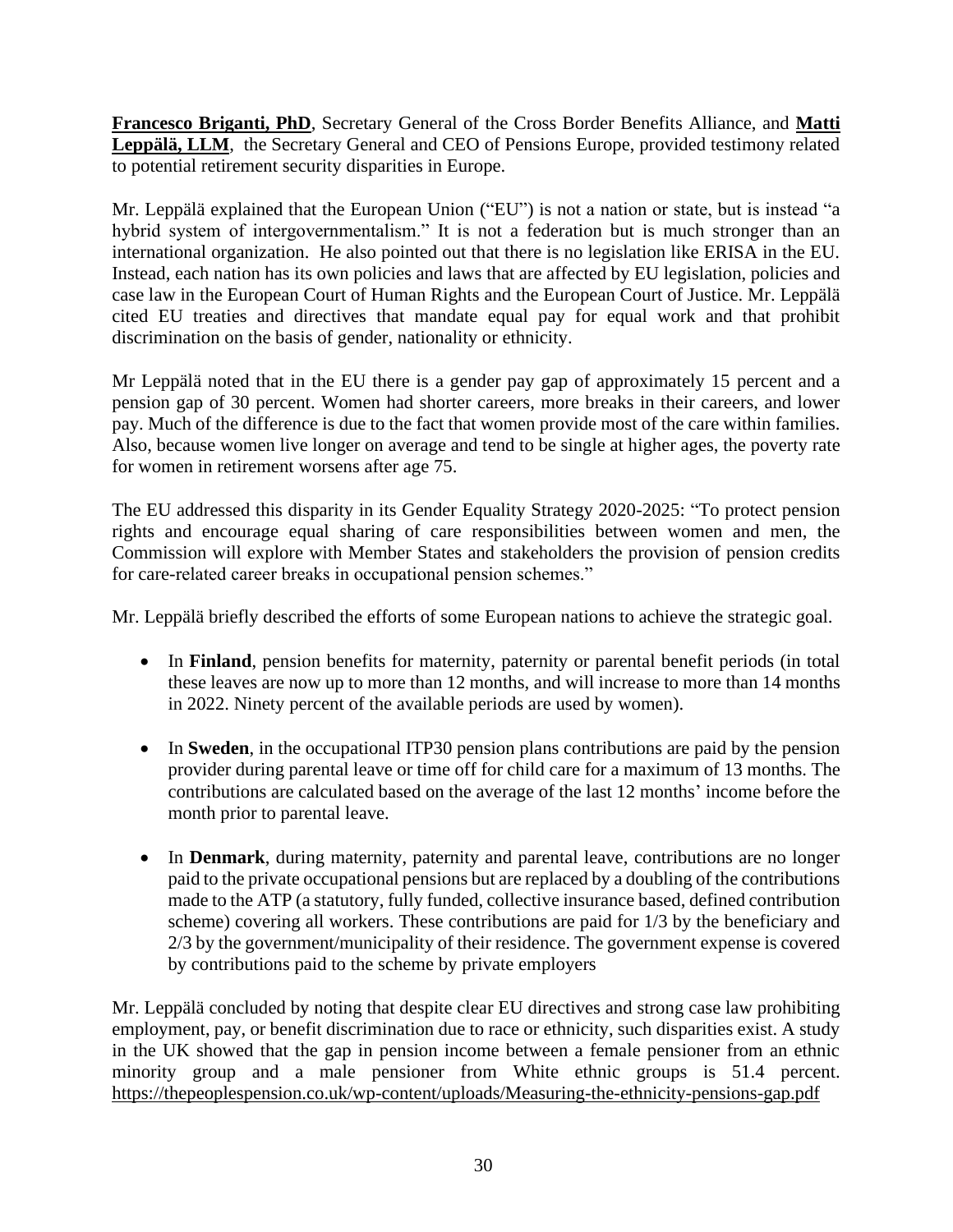He observed that Finland addressed the disparities by providing a guaranteed pension for those who have little or no pension income from other sources.

Dr. Briganti also identified the main causes of retirement disparities that his organization has seen emerge over the last few decades:

- From employment:
	- Number of years of employment
	- **■** Intensity/duration of daily employment
	- Type of employment contract
	- **Employees' remuneration and career (and potential discrimination)**
	- Educational background/financial literacy
	- Sector/industry of work
	- Rules/habits concerning the social protection in some professions
- From pension/retirement systems:
	- Compensation during career breaks and/or insurance solutions
	- Retirement savings redistribution
	- Capability to address loss of purchasing power over the years (ex: indexation);
	- **•** Differences in retirement age and actuarial calculation of pension benefits
	- Differentiated compensation level in workplace retirement plans (case of noncontributory periods)
	- **Treatment of spouses/survivors**

Dr. Briganti proposed several solutions to mitigate the disparities:

- **•** Increase the coverage/access to retirement plans to weak/low-income persons (through compulsion or incentives for employees and/or employers; automatic enrolment; enlarging scope of sectors; relax eligibility criteria for pension plans)
- Favour a regular and higher payment of contributions into pension plans (allow additional contributions from spouses; subsidies for maternity and caretaking)
- Better accommodate the pension systems to career patterns (e.g., flexible contributions; portability of pension plans; lower administrative fees for small pension pots)
- **Improve investment returns for low-income people (overcome risk aversion;** behavioural bias; education on importance of pension accumulation over the years)
- Transfer of pension entitlements between partners in a household (split retirement benefits of the spouse/split of benefits upon divorce)
- Actuarial elements (e.g., unisex mortality tables; equalize retirement age between genders; subsidies to compensate women for higher life expectations)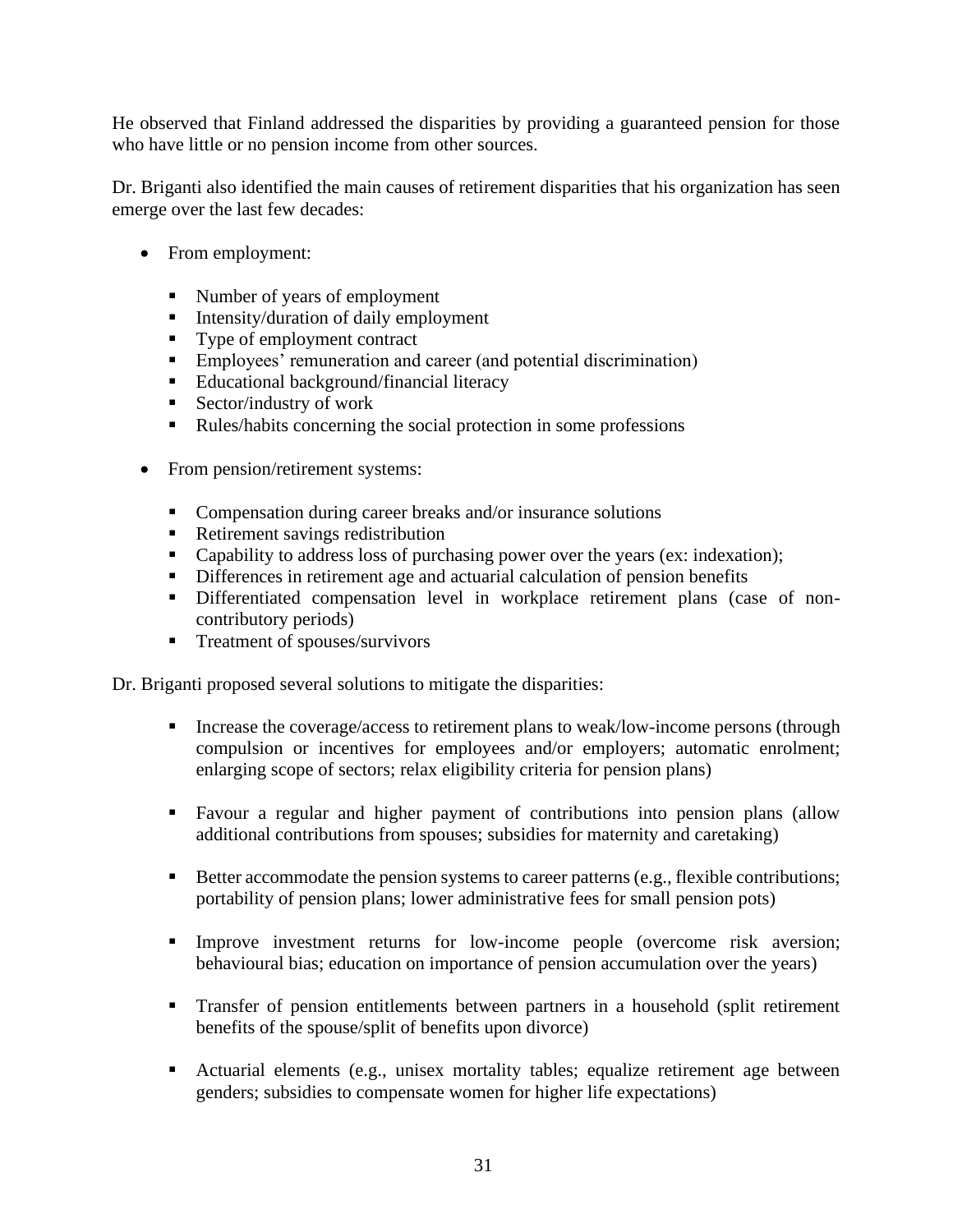- Survivors' pensions (compulsory or as a default option; death insurance)
- **•** Pension entitlements during parental leave (notional contributions; risk-sharing plans; employers or government contributions)
- Other initiatives (family allowances or extension of retirement plans to spouses or civil partners of self-employed persons)

**Manny Pastreich**, Secretary-Treasurer of the Service Employees International Union ("SEIU") Local 32BJ, and **John Scott, PhD**, Director of the Retirement Savings project at The Pew Charitable Trusts ("Pew"), provided a panel discussion.

Mr. Pastreich noted that the SEIU Local Union 32BJ represents 170,000 members, most of whom are lower-wage earners. The members are about evenly divided between men and women and are predominantly people of color and many are first generation immigrants. He warned that it can be misleading to make generalizations because each union member faces a unique situation. However, because there are so many members, Mr. Pastreich noted trends that have emerged over time.

His first observation was that the wealth and wage gap play a significant role in hampering minority workers' efforts to attain retirement security. He then shared two paragraphs from a recent brief from Morgan Stanley (found at:

[https://www.morganstanley.com/atwork/articles/retirement-race-gap\)](https://protect-us.mimecast.com/s/ZsNZCADQ8LTNon95hGfeOy):

The lines are clear when it comes to race and retirement. On average, White Americans have seven times the retirement savings of Black Americans, and five times the savings of Latinx retirees. What's more, if current trends continue, Black and Latinx Americans are at risk of owning zero wealth by 2053 and 2073, respectively.

Data from the Federal Reserve's 2019 Survey of Consumer Finances shows that White households own 83.9 percent of the wealth in the U.S., while Black households own 4.1 percent and Latinx households own 2.5 percent. Wages play a large factor in this disparity, with Black households earning just 61 cents and Latinx households earning just 74 cents for every dollar of income earned by White households.

These numbers have remained largely unchanged over the past 30 years and speak to a substantial and troubling disparity. The gap continues with age, putting the Black and Latinx workforce most at risk for retirement insecurity. Without Social Security, the poverty rate among Latinx seniors would be nearly 50 percent and the poverty rate among Black seniors would *exceed* 50 percent.

For union members who do accumulate savings, roughly one percent per year request a loan or hardship withdrawal every quarter.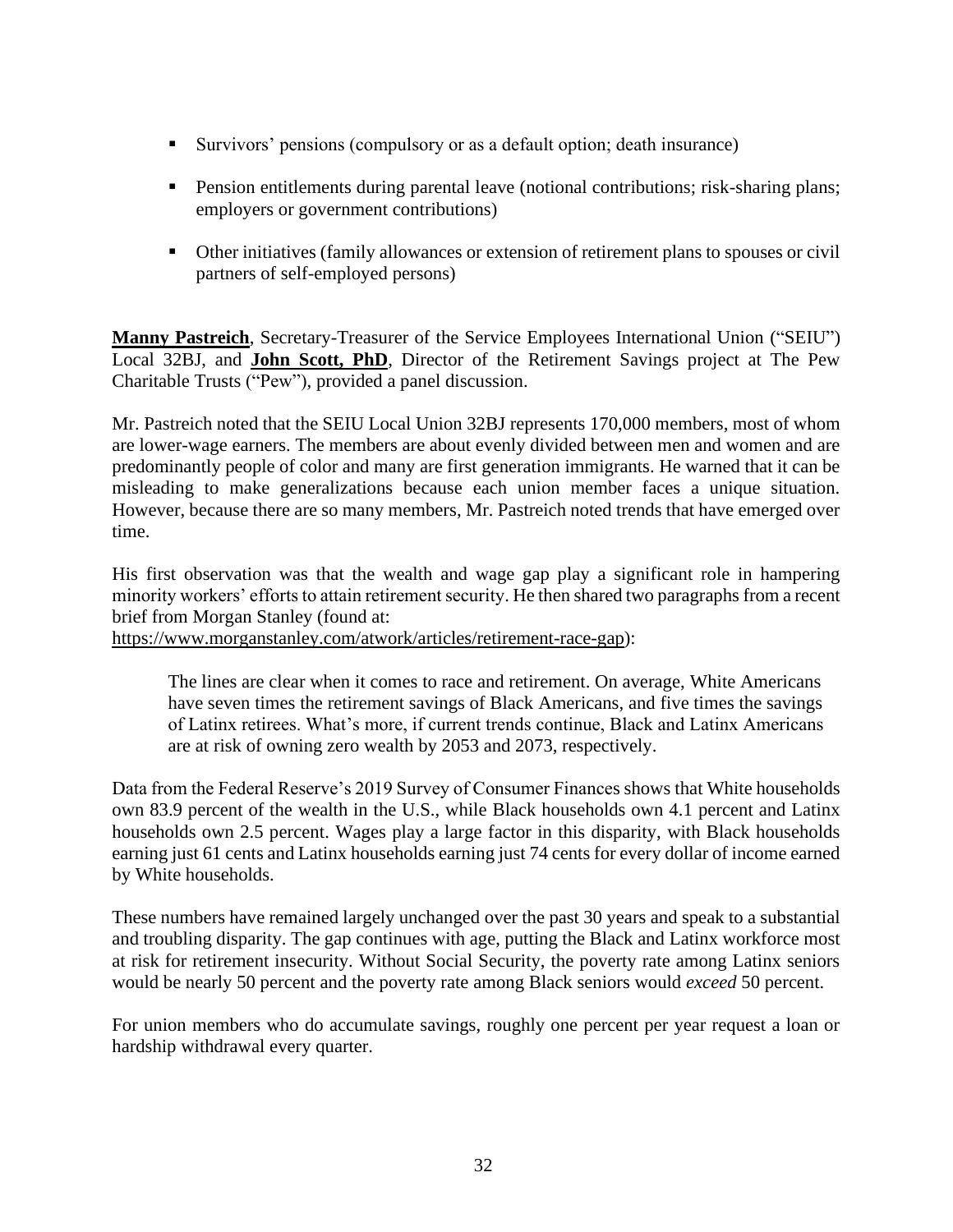Mr. Pastreich stated that the union strongly believes that defined benefit plans are the best form of retirement security. The professional investment, low fees, and combined investment structure that focuses on the retirement benefit as opposed to the amount an individual has today leads to positive long-term planning.

The union also recognizes that many of their members do not have access to defined benefit plans, and there is strong employer opposition to joining them because of the potential impact of withdrawal liability, both real and perceived.

The union will always reject a concept of shared sacrifice that puts an undue burden on the working class. A 401(k) plan can work fine for someone who has income that covers their monthly and yearly costs and allows them to accumulate assets over time in the hundreds of thousands or millions of dollars. But for the large majority of the union's members, the ability voluntarily to put aside enough money for retirement, to choose the future over today's very real challenges, is a model destined to fail. The facts about compounding returns are meaningless and is a potentially dangerous distraction to working people if the base does not exist to compound upon.

Mr. Pastreich acknowledged that some of the recommendations he made are outside the purview of EBSA, but any help the Department could provide would mitigate the disparities. First, supporting unionization and supporting efforts to raise the minimum wage are two important preconditions to addressing retirement security. Retirement security cannot be addressed adequately until wages are raised to a point that workers can see past today's crises.

Secondly, in the big picture, strengthening and improving Social Security for lower-income Americans is the simplest and most concrete step that can be accomplished in the near term to provide retirement security for working and poor people.

The Administration should also continue to take steps to strengthen defined benefit plans while keeping a particular eye on supporting those plans for low-wage workers.

Creative solutions are needed to address the employer opposition to defined benefit plans. Much of that opposition comes from the real and perceived impacts of withdrawal liability. Some of those fears are real and many are unfounded. But the Department and the Administration as a whole should look to creative solutions to lower that employer opposition. The union would support ways the Department can provide support to union and employers in key sectors to explore guaranteed retirement options, including variable defined benefit plans. There could be ways to fund these plans that builds on the models used to save insolvent plans but in a more positive situation, possibly seeding plans to allow for new groups to have guaranteed pensions.

Finally, in respect to 401(k)s, the union recognizes that they are part of the landscape. While they are ideally a supplemental retirement to defined benefit, it is clear that for many Americans they are both the second and third leg of the retirement security stool. The State and Federal governments should continue to look for ways to encourage and even force retirement options for working and poor people. Government seeding of accounts for lower-income Americans and State or Federal requirements that employers make a contribution to a defined benefit or defined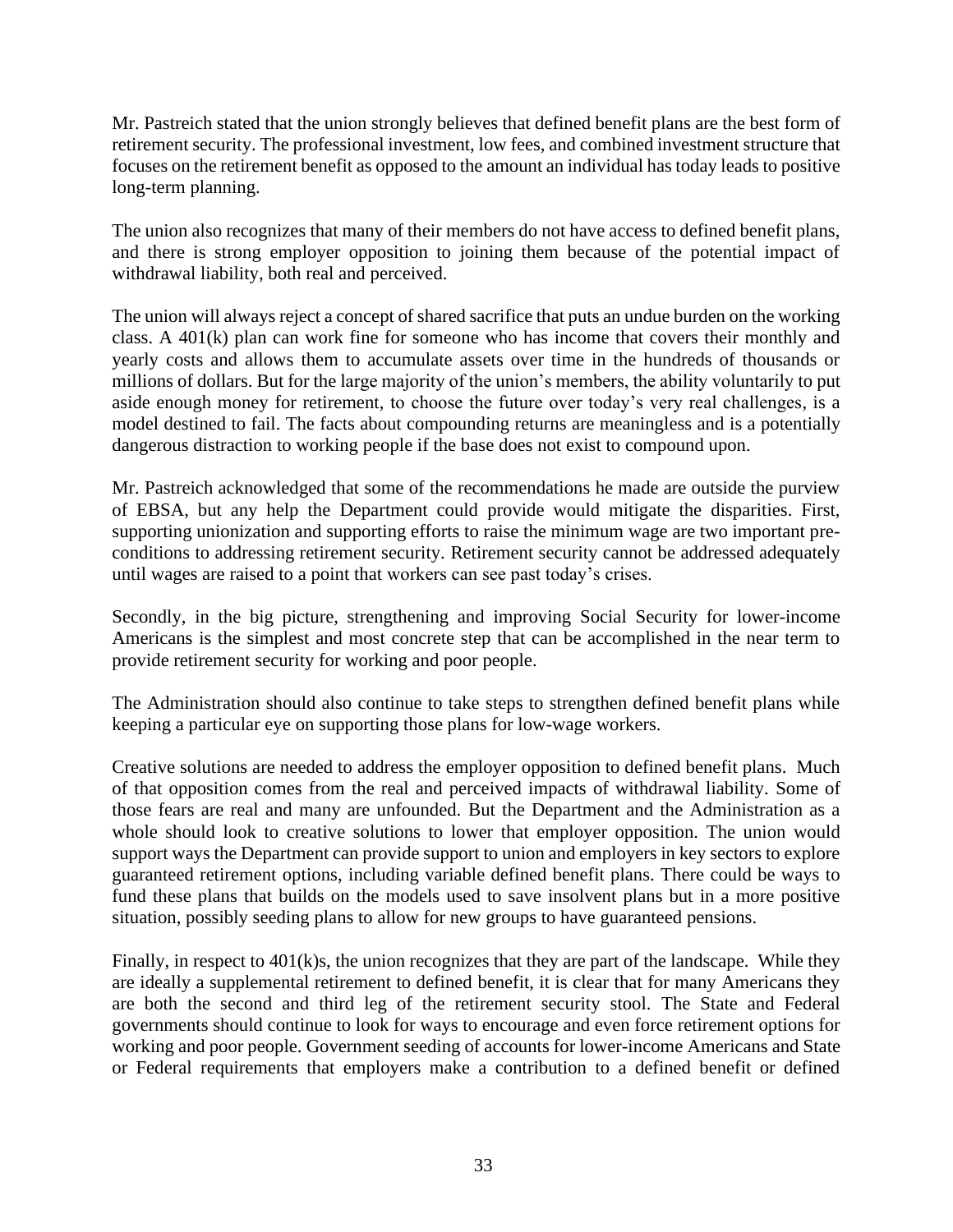contribution plan would also be a step forward. Just creating the accounts for working people will not lead to significant retirement savings.

Dr. Scott opened by describing Pew's involvement in 2004 with the retirement security project at the Brookings Institution. The project's key proposals, such as automatic enrollment, laid the foundation for State-facilitated Auto-IRA programs.

Dr. Scott confirmed that Pew's findings on retirement preparedness and retirement savings were consistent with those of earlier witnesses. He provided specifics and referred to his written testimony for details and source material. He mentioned that State-facilitated auto-IRAs seem to be successful. California, Illinois and Oregon are actively enrolling new members and participation appears strong. The savings are enabling the growth of a nest egg, but they are also providing a source of funds for emergencies. Because most of these plans use Roth IRAs, funds can be withdrawn without penalty.

Dr. Scott also recommended expanding the Saver's Credit. He pointed out that an expanded credit would encourage participation in retirement savings plans.

Dr. Scott closed his testimony with a list of the following recommendations:

- The Department could fund research in several areas: especially how employees and plan participants learn about benefits. How can communications be customized for key, underserved groups?
- Facilitate and encourage Auto-IRAs
- Support a commission on federal retirement policy

**Cindy Hounsell**, President and founder of the Women's Institute for a Secure Retirement ("WISER"), and **Amy Matsui, JD**, Director of Income Security and Senior Counsel at the National Women's Law Center, testified as a panel to the Council.

Ms. Hounsell focused primarily on the unique challenges that women face in trying to achieve both long-term and short-term retirement/financial security. Women want and need targeted information and knowledge in navigating the retirement system as well as in avoiding the traps and the gaps. She suggested that EBSA expand access to financial literacy publications and work with plan sponsors to provide education. The promise of financial wellness programs is important because long-term financial education is not widely available to the general public, even as many individuals take on more financial responsibility and the systems become more complicated.

Ms. Hounsell explained that it is important to focus on women because there are 5.8 million more women than men at age 65 and 67 percent of the over-age-85 population is female. Many of the group over age 85 ends up near poor or in poverty even if they have never been poor before. Women's longevity means that they will need **more** income. At age 65, women can expect to live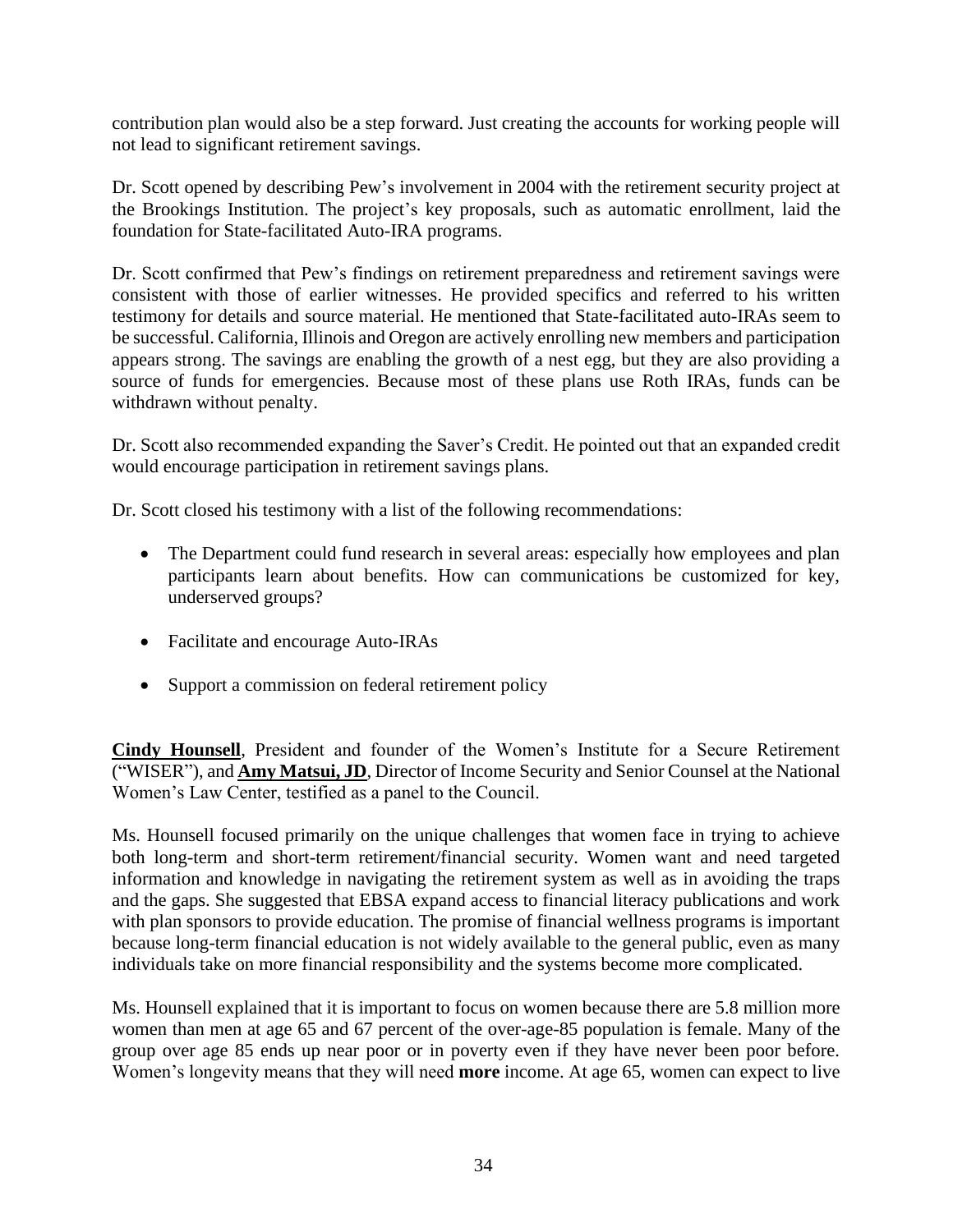an average of 21+ years while men can expect to live an average of 18+ years. One out of two women in their mid-50s today will live until age 90.

Ms. Hounsell focused on the challenges women face including:

# • **Financial Capability**

WISER and the Administration on Community Living, with the U.S. Administration on Aging, operate the National Resource Center on Women and Retirement (the "Center" or "NRCWR"), which serves as a national clearinghouse of tools and information on retirement planning. The Center's goal is for WISER to improve the financial knowledge of the Center's target population of vulnerable women by helping them plan and achieve retirement security. WISER presents financial workshops to diverse groups of women across the country; the target population includes not just low-income women, but women with disabilities, caregivers, and women with limited English-speaking proficiency. The Center creates consumer publications that explain in easy-to-understand language the complexity of women's retirement issues: claiming Social Security, signing up for Medicare, emergency savings programs, caregiving issues, divorce, widowhood, long-term care and elder financial abuse.

WISER's outreach extends to 22 partners providing specialized programs and co-branded reports such as the updated 2020 report, *Minority Women & Retirement Income*, which is distributed through partners with underserved audiences and those with low financial literacy. Among the partners are two national nonprofit organizations: MANA, A National Latina Organization ("MANA") with 25+ chapters, and the National Caucus & Center on Black Aging, Inc. ("NCBA"), with several State and local programs. These groups are long-time financial literacy partners who have prioritized providing skills and knowledge to their members.

The major underlying problem is that there are still too many women over-represented in the low-wage workforce with little access to workplace benefits or to employer financial wellness programs. These low- to moderate-income women often work multiple jobs with little to no savings to show for it and are likely to live in poverty in old age

While many Americans are not financially prepared for retirement, the future for underresourced women, the target population of this work group session, is especially alarming. The statistics mentioned in earlier sessions result in the following situation; older women living alone becoming poorer as they age, especially minority women living alone who are more likely to age into poverty. The data confirms the high rates of poverty: for Hispanic women 43 percent and Black women 33 percent– rates almost twice that of White women.

# • **Unique Challenges: Longevity Risks, Health Care Costs, Marital Status and Caregiving**

• **Longevity Risks & Health Care Costs:** Women confront other retirement income challenges that are long-lasting due to their longevity and health care costs. Longevity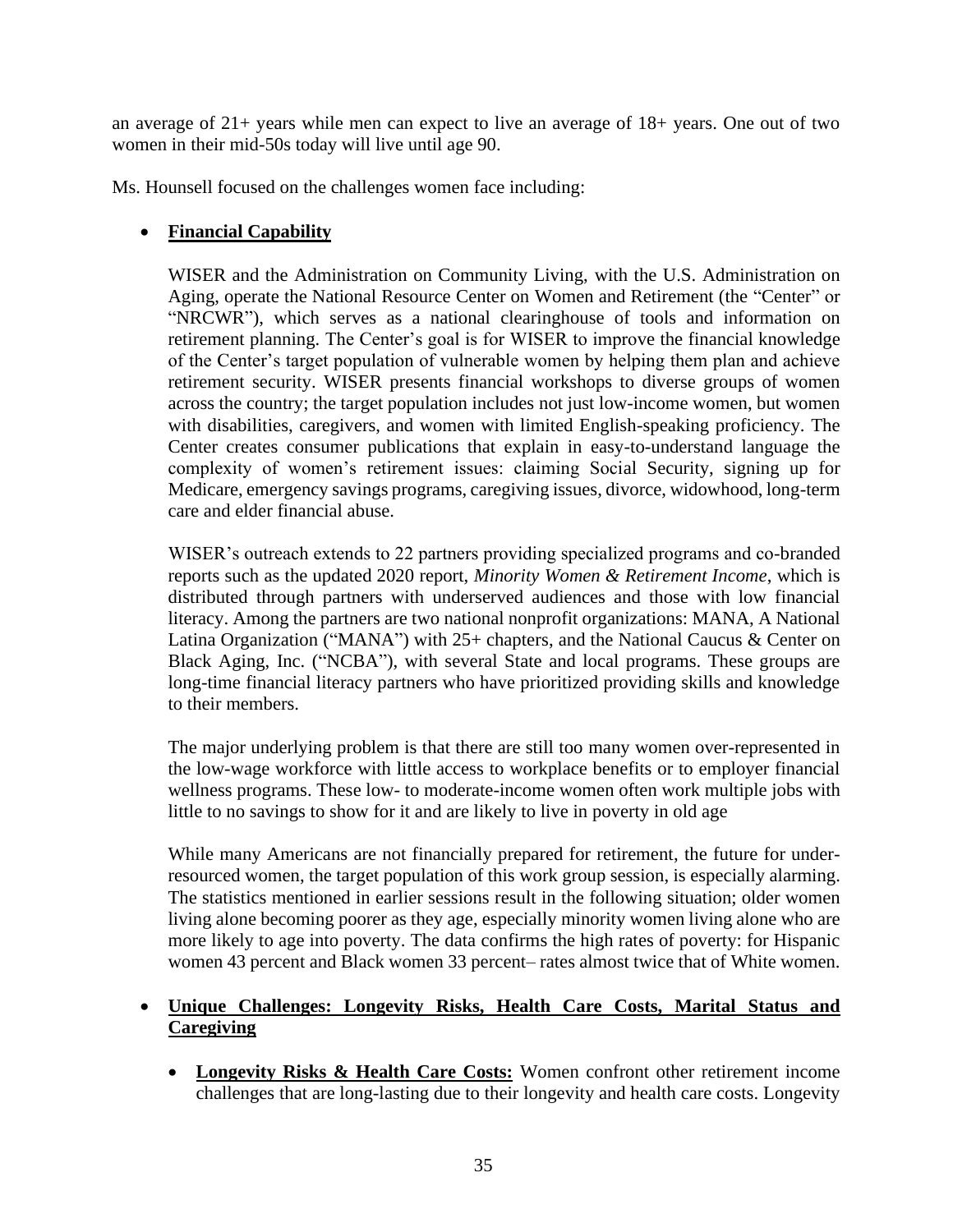risks include inflation, loss of spouse, and health care costs which have a disproportionate harm on women's retirement income. Today, a woman at age 65 can expect to spend approximately \$47,000 *more* in retirement for health care expenses than her male counterpart. These health care costs increase with age, as women experience more frailty and more long-term care services are needed. Many women are unaware of these facts and what services Medicare and Social Security actually provide. In fact, many families are not aware that Medicare does not cover most longterm care costs or that Medicare premiums are subtracted from their Social Security benefits.

- **Marital Status:** Women are more likely to be single and at much greater risk of poverty as they age than are men: 26.1 percent of those who never married live in poverty compared to 4.9 percent of married women. The gender mortality difference and the fact that many women marry older men, means that women are more likely to be living alone which increases the likelihood of poverty. While many women are caregivers for their husbands, many women do not have a spouse to care for them in their retirement years. At age 85, about 86 percent of women are single.
- **Caregiving**: Currently, there are 48 million family caregivers. and most are women. Women generally, and as caregivers, are spending on average 9 years out of the paid work force. Those nine years mean zero earnings, or a career of 29 years compared to men's 39-year careers. The zero earnings are compounded in the 35-year calculation of their Social Security benefit. In addition, women, because of their need for flexibility for caregiving, are twice as likely to work on a part-time basis as are men, with the resulting lower earnings. Women are more likely to work in industries that pay lower salaries and have no retirement plans or less generous retirement plans.
- **Financial Caregiving:** Women compromise work schedules by leaving the labor force or working part-time to accommodate family needs. Recent research studying the financial effects of caregiving found a majority of women/caregivers have given little/or no thought to their own financial situation; while over half describe their financial position as fair or poor. Another study shows that single women who care for elderly parents are 2.5 times more likely than other caregivers to live in poverty in retirement. The financial consequences are serious but understanding the financial implications of these decisions allows for better planning and more opportunities for preserving retirement income and affording health benefits. However, financial caregiving also has consequences for both the caregiver and the care recipient who needs help with managing their financial affairs. More than one in five caregivers provide both financial management and out-of-pocket support (\$7,242+) to their care recipients with two-thirds of family caregivers reporting they could benefit from financial advice on managing money.
- **Automatic Portability a positive step:** A fairly new retirement savings feature is a technology-based solution developed by the Retirement Clearinghouse. It ensures that when someone switches jobs (which 14.8 million workers do annually) their  $401(k)$ savings move automatically from their previous employer's plan to their new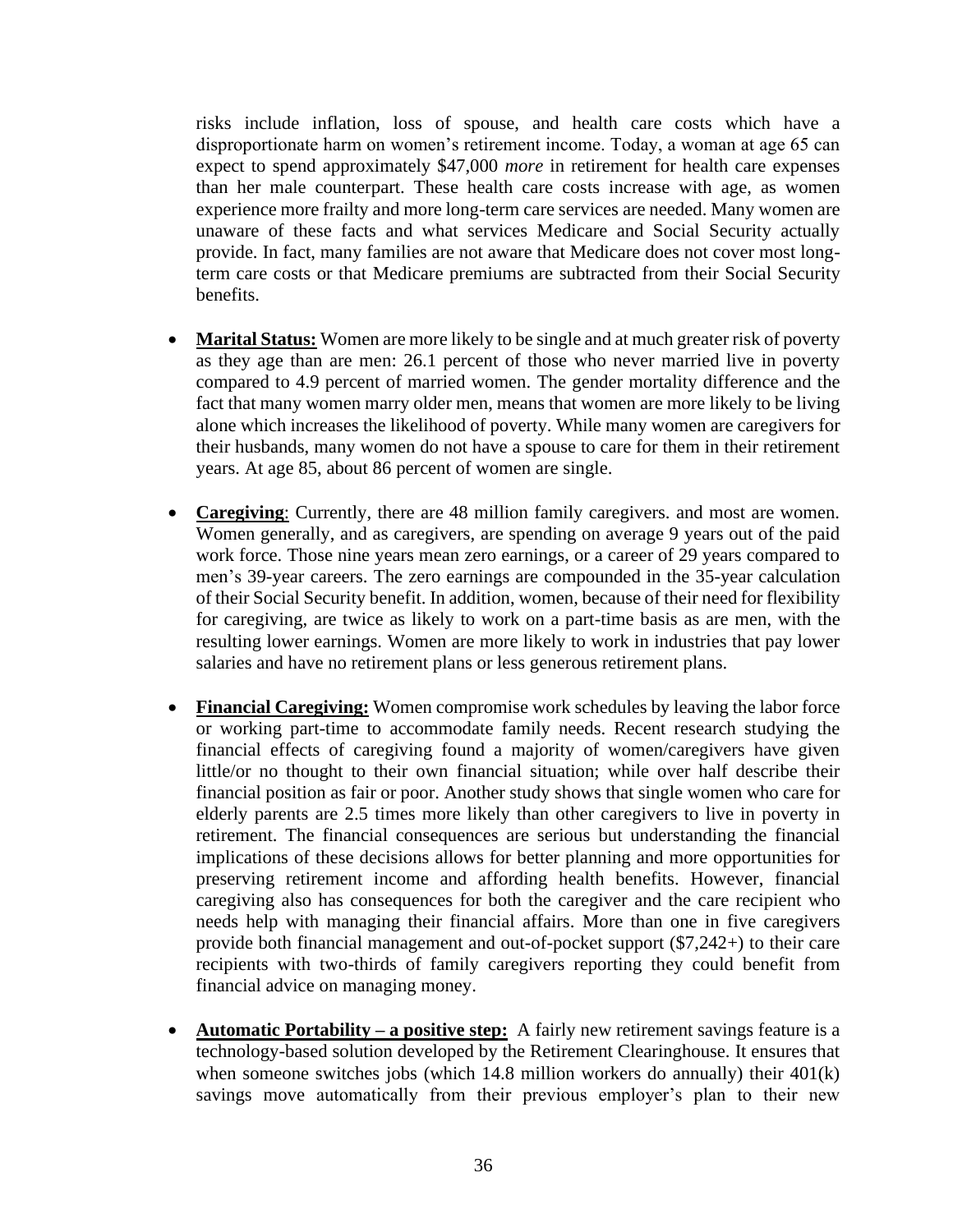employer's plan, even if their assets are less than \$5,000. That allows their savings to continue to grow in one easy-to-monitor, consolidated investment account. Studies indicate that over a 40-year period, automatic portability could decrease cash-outs to such a degree that it could add as much as \$1.5 trillion to \$2 trillion to Americans' retirement savings. And much of that savings will belong to the people who need it most. Without automatic portability, 50 percent of workers who earn between \$20,000 and \$30,000 cash out within a year when changing jobs. Sixty-three percent of Black and 57 percent of Hispanic workers also do so. Forty-one percent of women do. And 71 percent of women age 25-34 do. Automatic portability changes that. The more financially challenged demographic groups, those with the smaller balances, lower their cash-out rates more than other groups when automatic portability is a feature of the plans.

Ms. Hounsell explained that WISER's focus has been to help workers do the best they can with the system we have now by providing Financial Literacy programs, educating and advocating for a much-improved Saver's Tax Credit, preserving savings through automatic portability, and by listing important issues that most workers need to know:

- The impact of future inflation and taxes is often not included in planning for retirement despite the significant impact it can have on retirement income – think 10 years after retirement.
- Individuals are often confused about how much is needed for a secure retirement benchmarks would be helpful.
- Many individuals struggle to plan how they will draw down assets and need greater access to flexible income distribution options and guaranteed lifetime income options.
- Longevity risk is poorly understood and not widely planned for we are an aging society.
- Many women assume they will just keep working beyond normal retirement age, but more than 40 percent of Americans end up retiring earlier than they planned to, usually due to job loss, family needs including health issues, or personal poor health.

Ms. Hounsell concluded with the following suggested actions for building and supporting increased economic and financial security for women (and men) of all ages:

• Most important, even though it does not lie directly within the Department's or EBSA's purview, is protecting and preserving and strengthening Social Security – a program critical to the financial well-being of most workers but especially women, minorities and disabled workers.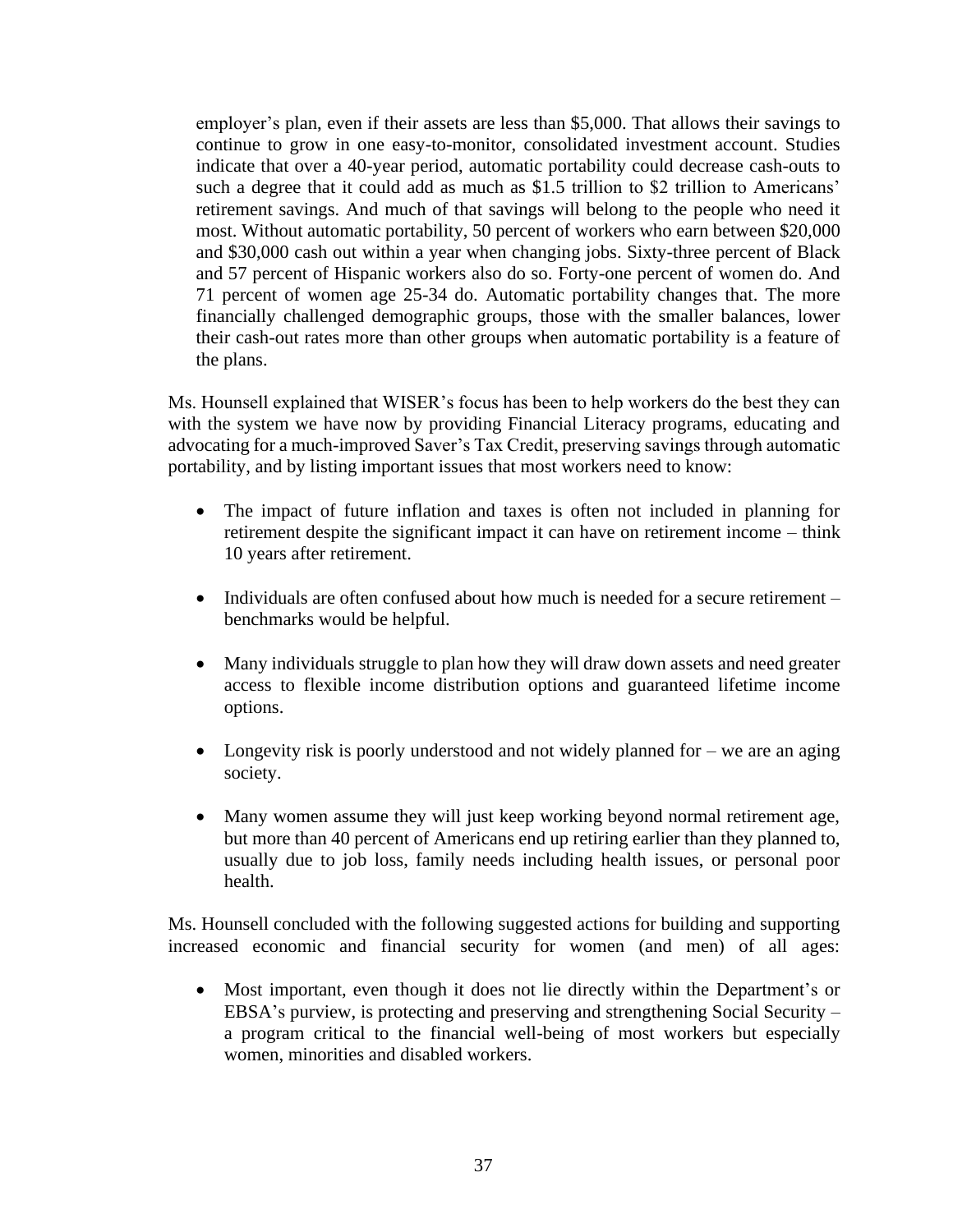- EBSA could work with employers and plan sponsors to offer and revive their successful financial education program on demystifying retirement planning.
- EBSA could consider providing basic benchmarks so people are not confused about their full Social Security retirement age and when and how to sign up for Medicare
- EBSA could also help employers educate workers about the Savers Tax Credit while making it a staple of retirement for middle-income as well as for moderateand low-income workers, while we are awaiting the improved version to pass legislatively.
- Financial Capability target women as caregivers, as well as women employees. Experience and research shows that relevant financial information can dramatically increase total net worth by nearly one-third for those with the lowest income and 18 percent for those with moderate income.

Ms. Matsui noted that even before the COVID-19 pandemic, women of color and women more generally faced greater risk of economic insecurity throughout their lives, experiencing racial and gender income and wealth gaps, lack of caregiving supports that make it difficult to meet work and family responsibilities, and other barriers to building wealth. This risk persists for older women, in part because these trends culminate in lower levels of retirement savings – which is doubly unfortunate because women, who live longer on average than men, need *more*, rather than less, retirement savings to ensure a secure retirement.

The pandemic has upended the financial security of women, and especially women of color, which will have reverberating effects on their retirement savings. Women who have lost hours of work or their job during the economic downturn or who left the workforce altogether because of caregiving responsibilities, will not only face current financial straits, but will also be unable to accumulate retirement savings while they are not working. They may also have dipped into any savings they have, including retirement savings, which they may have difficulty replenishing. While some women will be able to rejoin the labor force once schools start again and child care providers slowly reopen, others who have lost their jobs may be unable to quickly find a new one. Some may even be forced into retirement earlier than planned, which will lock them into lower Social Security and pension benefits for life, and forestall additional retirement savings.

As we contemplate the policies underlying an equitable economic recovery, we need to ensure that women, and especially women of color, can experience greater economic security and build towards a secure retirement. This will require robust investments in supports that enable women to succeed in our economy throughout their lives and broad changes to our retirement systems. In addition, and especially as women of color lag behind in the recovery, we need to make investments and policy changes to boost women's retirement security overall.

Because the primary sources of retirement income, Social Security, employer-sponsored pensions, and tax-favored retirement savings accounts are based on employment and earnings, women of color and women more generally face greater barriers to attaining retirement security. Being paid less than men means that women have fewer resources to save for retirement, and lower Social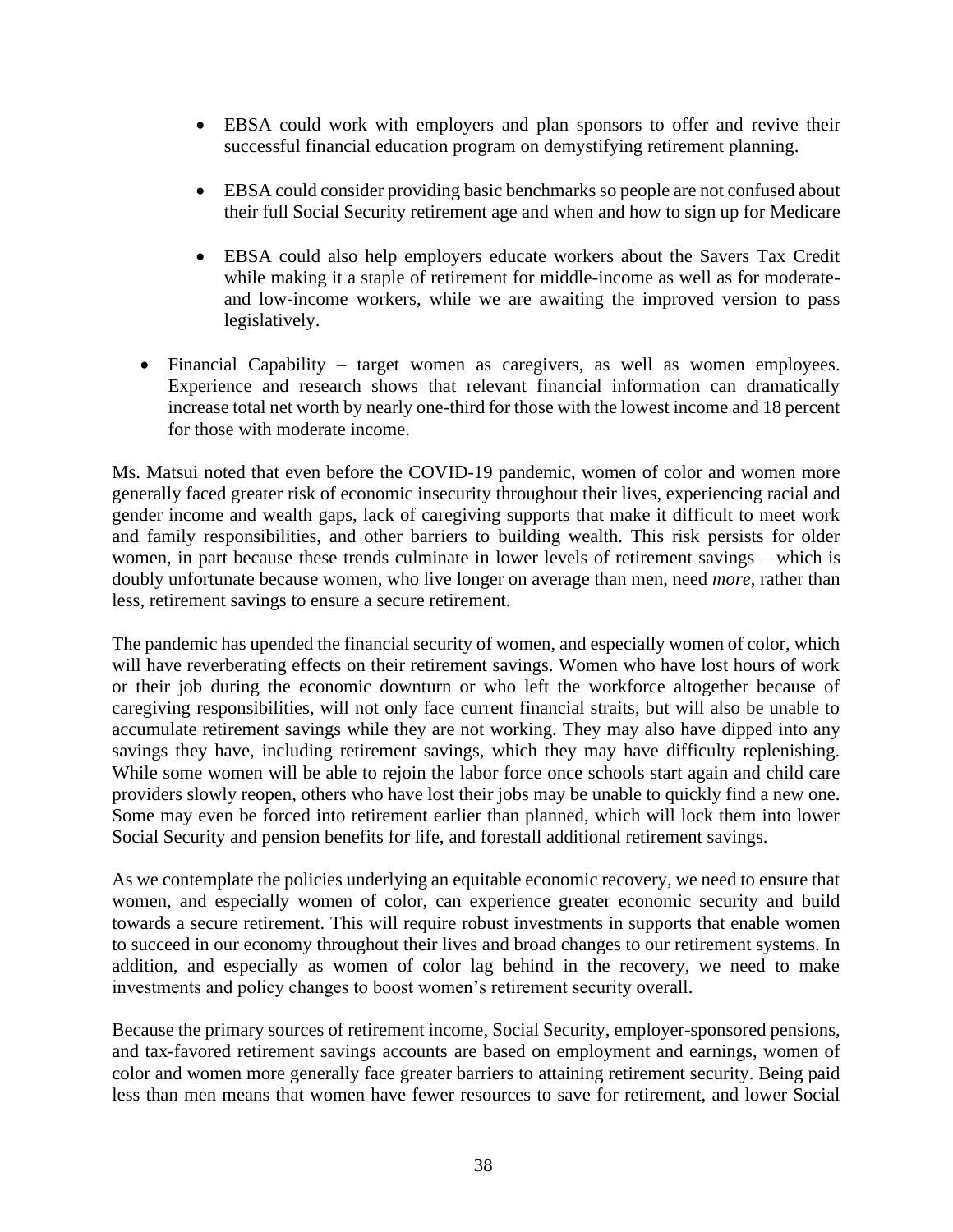Security and pension benefits in their own right as workers. Taking time out of the workforce likewise reduces the earnings that women can contribute to retirement savings accounts and that are used to calculate Social Security and pension benefits. This lifetime impact falls most severely on women of color, who have the largest wage disparities and are more likely to act as caregivers. Married women can receive Social Security retirement benefits based on their spouses' benefits (if those benefits would be higher than benefits based on their own work history), and can also receive traditional pension benefits as a surviving spouse. But they may have limited control over assets in their spouses' retirement savings accounts during an intact marriage. And while divorced spouses automatically qualify for spousal Social Security benefits if the marriage lasted for at least 10 years, the division of pensions and retirement savings during a divorce, and the effectuation of that division, can be complicated and result in lower retirement wealth for women.

Women need retirement income from employer-sponsored pensions and retirement savings plans (like 401(k)s) to supplement Social Security benefits in order to experience a secure and dignified retirement. Traditional, defined benefit pensions provide retirement benefits in the form of annuities, and married workers' surviving spouses (including divorced spouses) can also receive pension benefits based on the worker-spouse's pension. Eligible workers are automatically enrolled in defined benefit pensions and, in the private sector, are not required to contribute. Traditional pension benefits have been shown to help keep lower-income workers out of poverty. However, the share of workers who have a traditional pension has steeply declined in recent years, with employers shifting to defined contribution retirement savings plans. This shift has been particularly detrimental to women, who have longer average lifespans than men, because, unlike pensions, retirement savings accounts do not provide a default steady and fixed stream of lifetime income. This shift also contributes to racial disparities in retirement income, because access to 401(k)s is less equitably distributed than pensions: in 2016, 51 percent of White workers participated in defined contribution plans, such as 401(k)s, compared to 33 percent of Black and 28 percent of Latinx workers.

While more employers offer defined contribution retirement savings plans (like  $401(k)$  or  $403(b)$ ) plans), women, workers of color, and lower-income workers may lack access to retirement savings accounts at work. Poorly paid jobs, in which women of color predominate, are especially unlikely to offer retirement benefits. Even if women work for an employer that offers a retirement savings plan, they must meet minimum service requirements to be eligible to participate. And until recently, employers were not required to offer retirement savings plans to any part-time workers, and women are more likely to work part-time than men.

COVID-19 will likely further widen existing disparities, especially among women of color. Increased caregiving responsibilities, whether due to closed schools and the lack of child care or elder care providers or the illness of family members, fell largely on women. Women of color are overrepresented in the front-line workforce, risking their lives to provide health care, child care, and other essential services. And sectors in which women workers predominate and women of color are also overrepresented suffered heavy job losses. The pandemic will likely have long-term negative effects on the lifetime incomes, wealth, and retirement security of women of color, who tend to recover more slowly from recessions, and women more generally.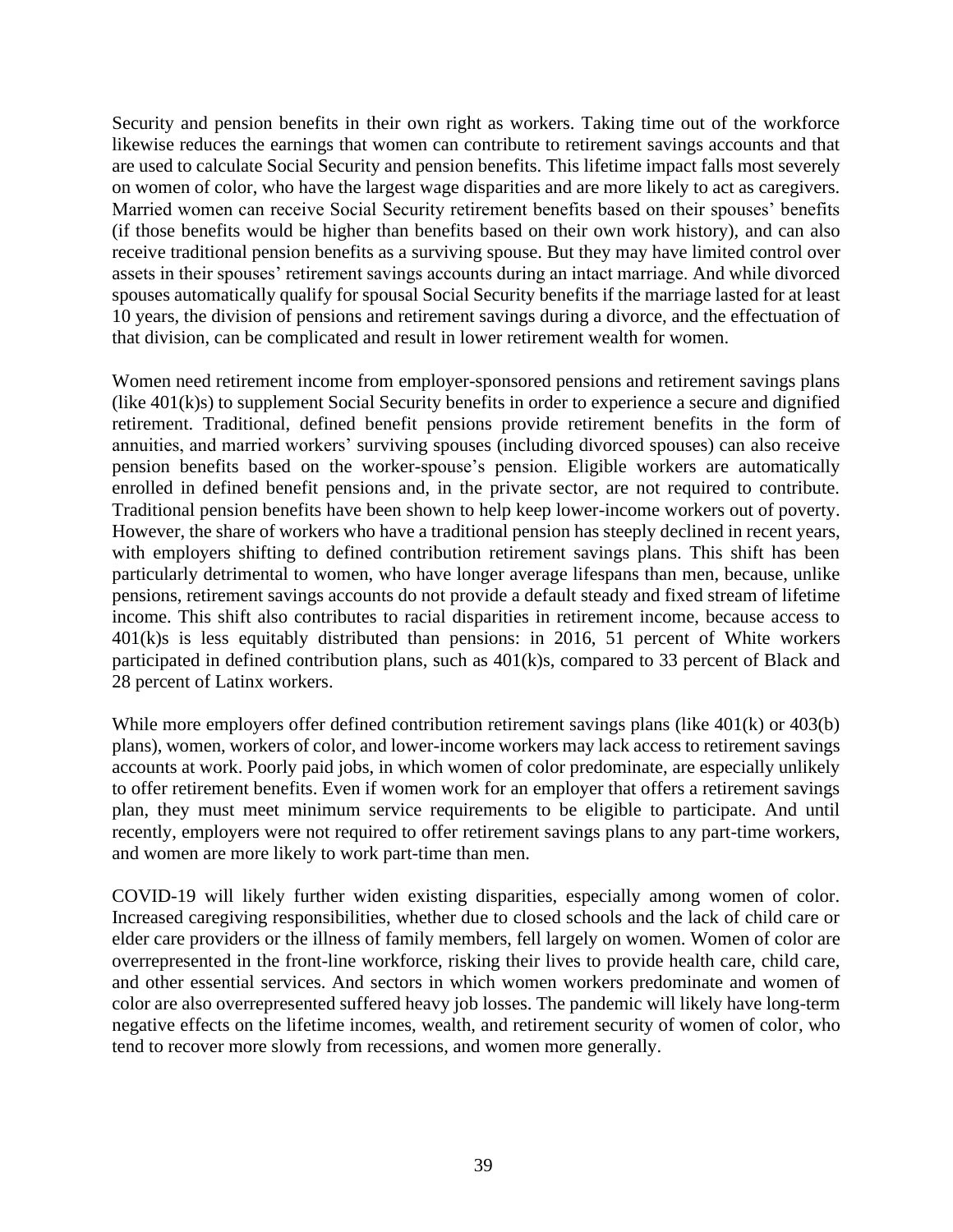In addition, workers who have lost their jobs who have accumulated retirement savings will need to keep track of retirement savings accounts associated with their former employers. In addition, if they do not have an immediate need for those funds, *and* if they find a new job that offers a retirement savings plan, they will need to decide whether to roll over any retirement savings to an account with their new employer or to an Individual Retirement Account ("IRA"), a decision which can have consequences in terms of fees, investment options, and options at distribution.

Ms. Matsui described some policies that could help narrow gender and racial retirement savings gaps:

- First and foremost, she suggested that broad systemic changes that increase the economic security of women of color, and women more generally, are needed, to address some of the root causes of racial and gender retirement savings disparities. Measures such as raising the minimum wage would close gender and racial wage gaps and boost lifetime wages of women of color and women more generally, who are overrepresented in the low-paid workforce. Investing in the care infrastructure, including providing access to affordable, high-quality child care, comprehensive paid family and medical leave, and home- and community-based services, would also increase women's economic security, as well as boost their retirement savings
- Second, a broad array of policies that bolster women's ability to build wealth overall are needed, so that women can pay education costs (for themselves and their families), buy homes, meet emergency expenses, *and* save for their future retirement. Alleviating student loan debt (which most burdens Black women), helping renters save to buy their own home (rather than rewarding households who can afford to do so, with income tax deductions), and potentially transformational policies like "baby bonds" would all make it easier for women to build wealth. Addressing disparities in credit, predatory lending practices, and curbing the impact of State and local fines and fees that especially impact women, or increasing access to low-cost banking services, could also boost women's wealth, and thus, make it easier for women to save for their own retirement.
- Third, there are policy changes that would improve women's overall retirement security, making them less reliant on retirement savings. These include improving Social Security, the foundation of women's retirement security, with measures such as increasing benefit amounts, providing credits to caregivers in the benefit formula, and improving the Special Minimum Benefit for workers who spent their careers in poorly paid jobs. These also include encouraging the retention of defined benefit pensions and making lifetime income options more available in defined contribution plans and IRAs.
- Fourth, there are policy changes that could give more women the ability to save for retirement in employer-sponsored defined contribution plans, and maximize their retirement savings. Lowering the threshold for part-time workers to participate in defined contribution plans (as the Women's Retirement Protection Act of 2021 would do) would allow more women workers, who are almost twice as likely as men to work part-time, to have access to retirement savings plans at work. Expanding the Savers' Credit, including by making the credit refundable and allowing the refund to be added to retirement savings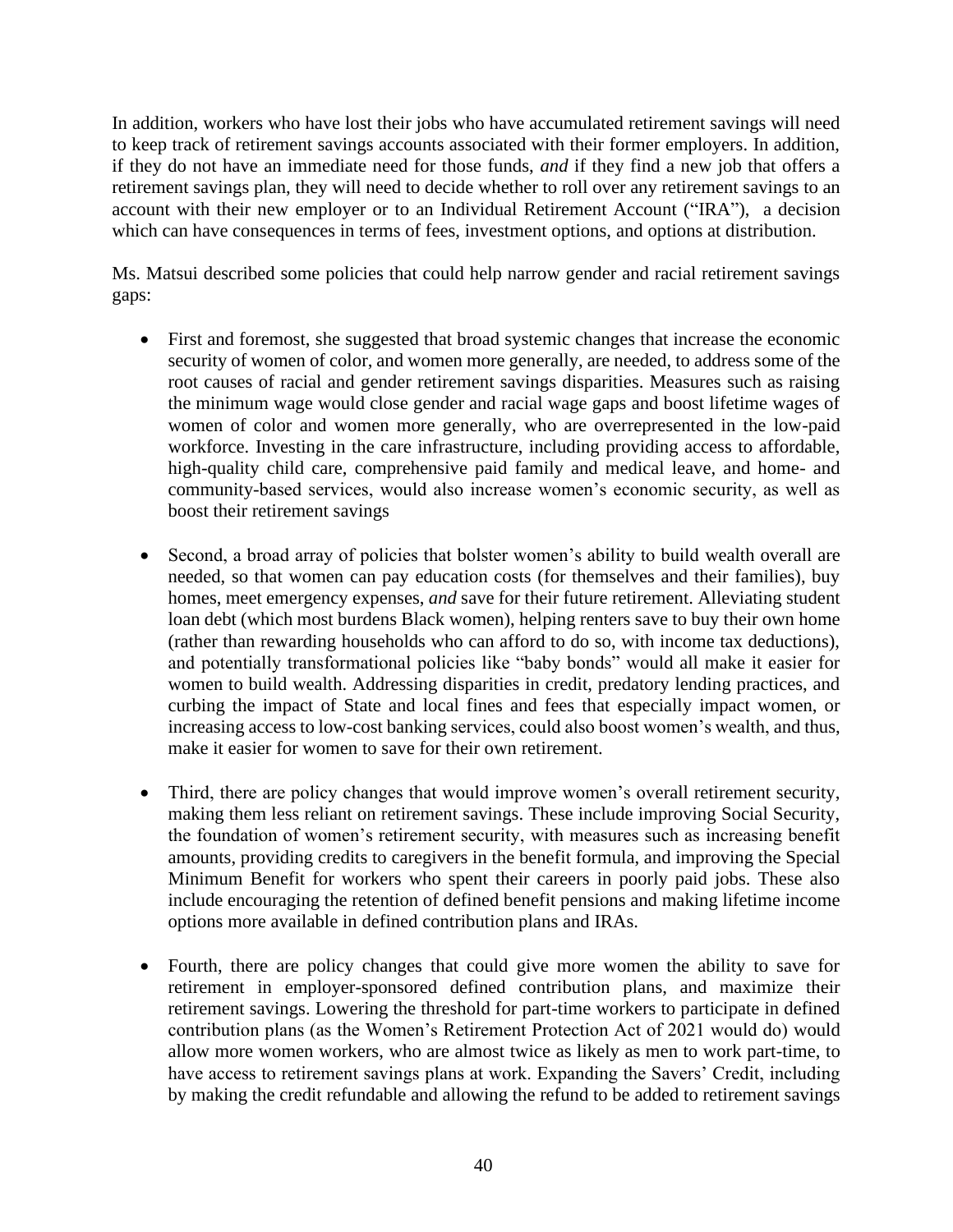accounts as an effective government-sponsored match, would also boost retirement savings for lower-income workers. Increasing spousal protections in defined contribution plans (and IRAs) to be commensurate with those in defined benefit plans (and the Federal Thrift Savings Plan) would give spouses a greater ability to participate in decisions around marital retirement savings, which may be one of the largest assets in a marriage and upon which women are more likely to rely than men.

Other policy options for boosting women's retirement savings are especially critical as the COVID-19 economic crisis slowly, and unevenly, is resolved. It will be important for the Department to ensure that its public education materials are clear and understandable and to engage in outreach to the public, to make it easier for workers to keep track of their retirement savings accounts and, if appropriate, roll account balances over into new employer accounts. Divorcing women would also benefit from accessible public education materials around the process of dividing retirement assets through QDROs. Other measures, including training and education around QDROs for family law practitioners and family court judges, and the development of model QDROs, would also improve the process of dividing retirement assets at divorce. In addition, it is important not to further undermine spousal protections by extending temporary emergency procedures implemented earlier in the pandemic.

**Anqi (Angie) Chen**, Research Economist and Assistant Director of Savings Research at the Center for Retirement Research at Boston College, **Teresa Ghilarducci, PhD**, Director of the Schwartz Center for Economic Policy Analysis at the New School for Social Research, and **Siavash Radpour, PhD**, Associate Research Director of ReLab spoke as a panel.

Ms. Chen started her testimony by emphasizing that most of the U.S. retirement system is voluntary; only half of employers provide plans. She also described the shift from defined benefit to defined contribution plans that has occurred over the last few decades. In theory, defined contribution plans could generate significant wealth, but that requires steady contributions and low fees. 401(k) plans are too recent, and people do not regularly contribute. And leakage (cash-outs, early withdrawals, and loans) erodes 401(k) accumulations. Congress tried to discourage withdrawals through penalties.

Inconsistent coverage and contributions result in lower balances. Lower-wage workers are more likely to work part time and for employers without a plan. Most of these lower-wage workers are minority and /or women.

Policies that are/would be helpful for closing the gap include savings incentives, like matching contributions, and automatic enrollment. However, those helpful features are mostly voluntary. Some States have implemented mandatory Auto-IRAs. In the absence of major federal action, the voluntary features seem to have had little impact on the participation rate, availability, and savings rates for low-income workers. The mandatory features seem to be more effective. Making savings credits refundable would help.

Dr. Radpour emphasized Ms. Chen's observation that the main cause of the gap is the voluntary aspect of the system. Lower take up rates are mostly explained by employees earning lower wages;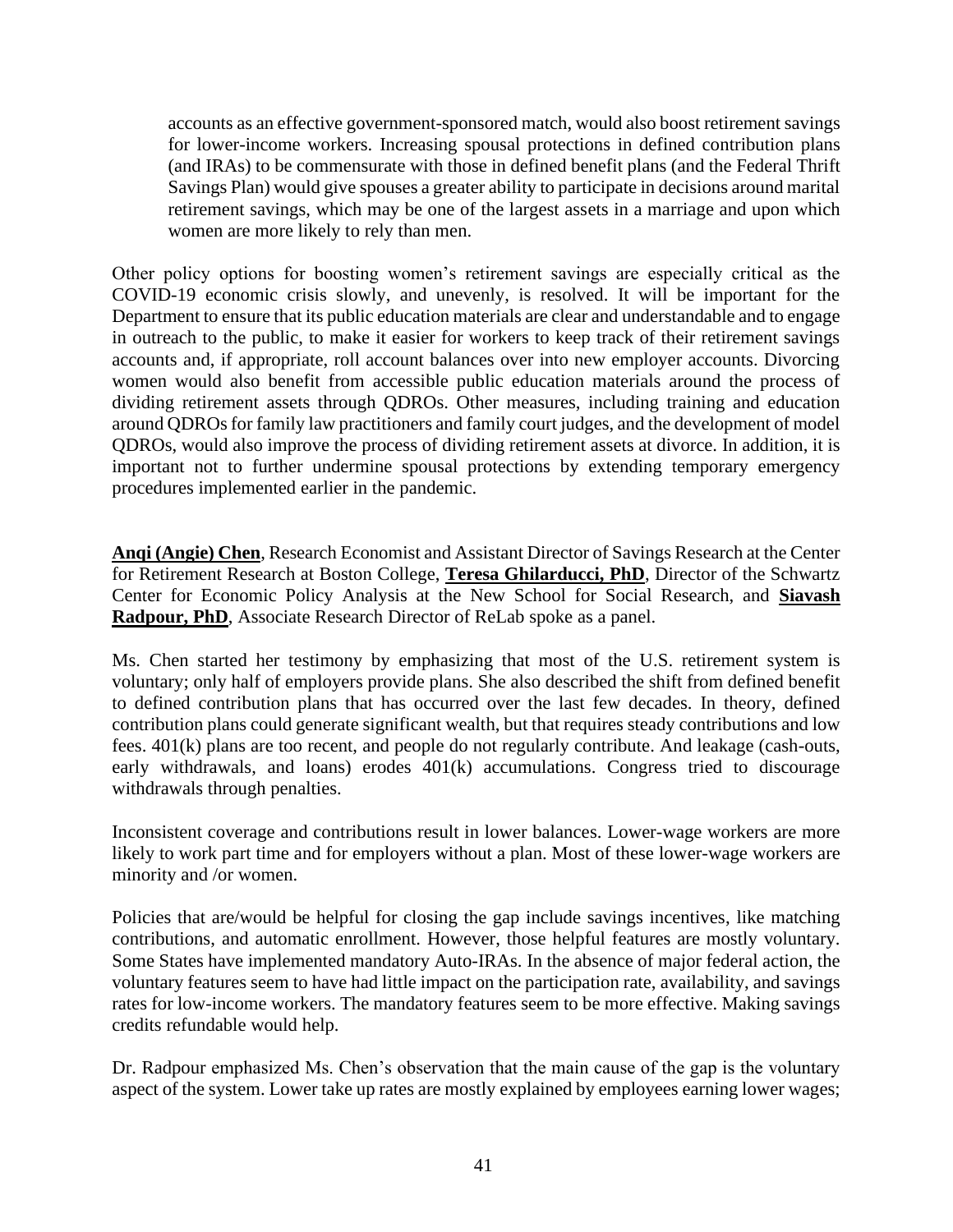they are unable to set aside money in these plans. Other systemic factors include less job security, higher unemployment rates, less access to credits, lower emergency savings. More importantly, he pointed out, low-income workers are not incentivized to save for the future. Low-income workers also tend to keep money in a savings account and not put it in a retirement account because their low marginal tax rates now are not different than future rates. This is especially true if there is no employer match. Employment shocks are a major cause, and early withdrawals and losing a job result in less time contributing. When low-wage earners are finally rehired, they need to satisfy yet a new waiting period. So, the lack of job security and the high risk of job loss, and lack of emergency savings or access to credit, is a major factor that also contributes to inequality in retirement assets.

Dr. Ghilarducci noted that EBSA has limitations of what it can do. Many of the reforms proposed by witnesses are much broader than EBSA's purview. In the past, Social Security combined with defined benefit pensions closed the gap between different groups after retirement, but with the rise in defined contribution plans and decline in defined benefit plans, the wealth gap experienced during employment between groups persists and often worsens after retirement. The current defined contribution system also makes it more likely that there will be predation, especially for low-wage earners.

Dr. Ghilarducci stated that EBSA has focused on educating individuals about financial matters, but the root of the problem is the voluntary nature of the plan and the lack of advocacy, such as by unions, for such plans

She pointed out that current and proposed legislation would make it easier for employers to provide plans, but it would make it easier to help mostly the wealthier people. She then listed three common proposals that would not help the lower paid workers:

- Lower safe harbor contributions would make the gap larger
- Raising the age for required minimum distributions no favors to lower paid, helps only the wealthier
- Ease nondiscrimination  $-$  increases the gap

Helpful policies would include:

- Making it easier to have a rainy-day fund
- Having EBSA reduce roadblocks to State plans and Auto-IRAs. Expanding Auto-IRAs may not address some of the major underlying causes for the disparities, but it would extend participation to the groups who are least likely to contribute to a savings plan.
- Having EBSA encourage meeting with other agencies and government entities, such as Treasury, the Social Security Administration and Congress, to scrub existing regulation to reduce inequality.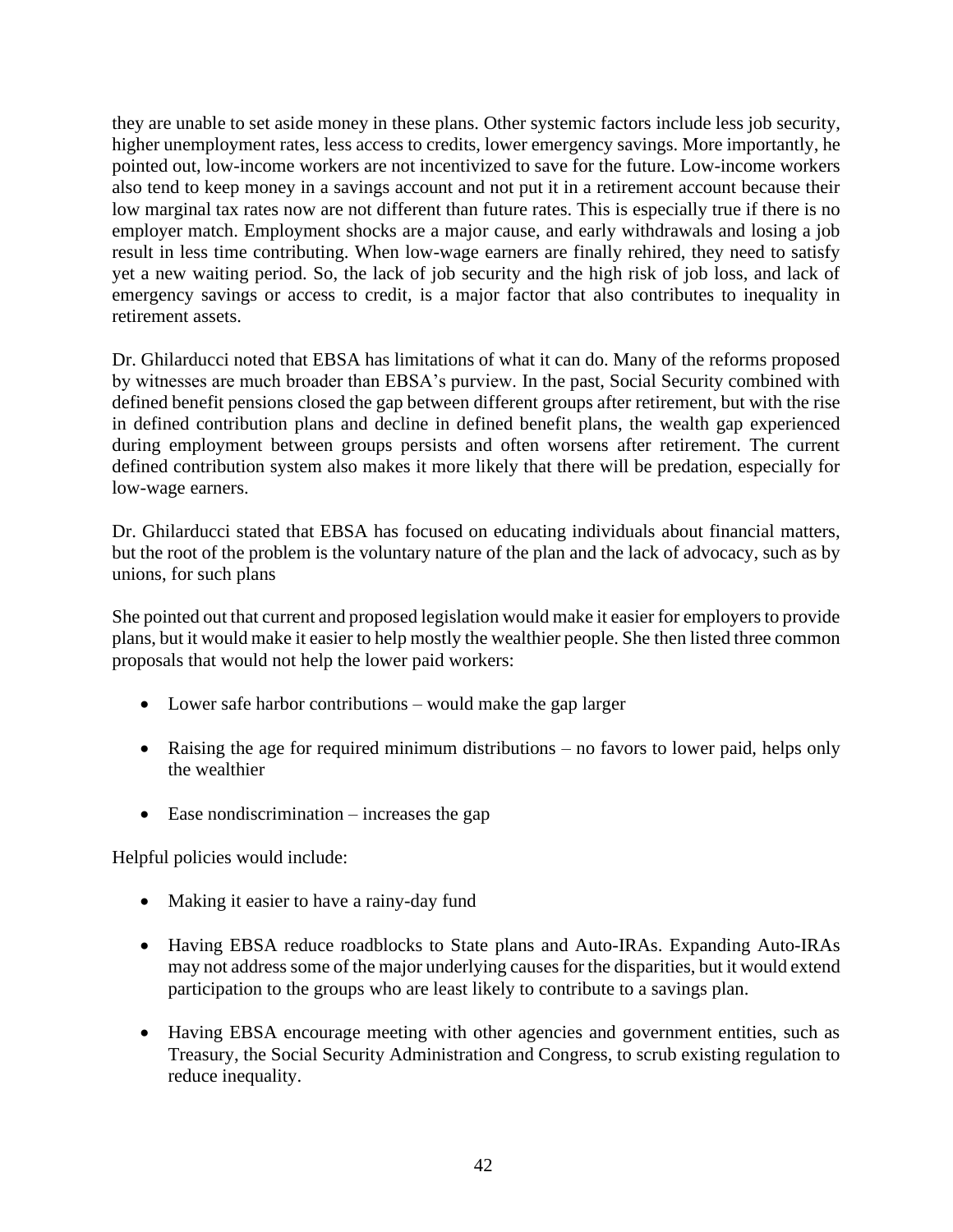**Barbara Hogg, FSA**, a partner in Aon's retirement practice, and a team from Morningstar's Behavioral Insights and Public Policy group, including **Steve Wendel**, **Samantha Lamas**, **Lia Mitchell**, **Michael Thompson**, and **Stan Treger** presented their testimony as a panel.

Ms. Hogg started by acknowledging the disparities that exist and emphasizing how to close the gaps. She focused on workplace benefits because that is what she works with, but she pointed out that closing the gap will take a much a broader approach and must address government programs, community support, consumer protection, and personal savings opportunities.

In her experience, Ms. Hogg has seen four major factors that disproportionately affect minorities and women:

- Lack of access to programs and plans
- Wealth disparities, which leads to less financial flexibility
- Debt, which makes it hard to save
- Specific to women, fewer working years and greater longevity

Ms. Hogg's proposed eight specific actions to address the gaps:

- The first action is to encourage employers to address employees' immediate financial needs; people cannot save otherwise. Employers are already providing education and counseling. If employers, or the government, created some programs for emergency savings, lower wage workers would be less likely to need a payday loan to make ends meet. The U.S. retirement system would also work better if there were community services and consumer protection vehicles.
- Second, it would help to improve after-tax savings that can serve as emergency savings, and reduce financial penalties for emergency withdrawals to encourage savings. Plan features need to be easy for employees and plans. Retirement savings could default to a target date fund. Emergency savings would be more short-term and liquid. It would also help to eliminate another barrier; old pre-ERISA rules put barriers on after-tax matching contributions. For low-wage earners who are currently in a low marginal tax rate bracket, after-tax matching contributions could provide flexibility and liquidity.
- Third, U.S. retirement policy should reconsider the current automatic enrollment features. For most private employers, their plans offer automatic enrollment of pre-tax contributions. Those contributions are not accessible; they are subject to the 10 percent penalty for early withdrawal. The States' Auto-IRAs, in contrast, mostly use after-tax Roth IRA contributions. It would be helpful if the Department or other appropriate agency could provide more guidance and confirm that a post-tax default automatic enrollment is feasible for plans sponsored by private employers.
- Fourth, encourage plan sponsors to provide more non-elective employer contributions that do not rely on employee contributions in retirement plans. Consider adapting the ADP/ACP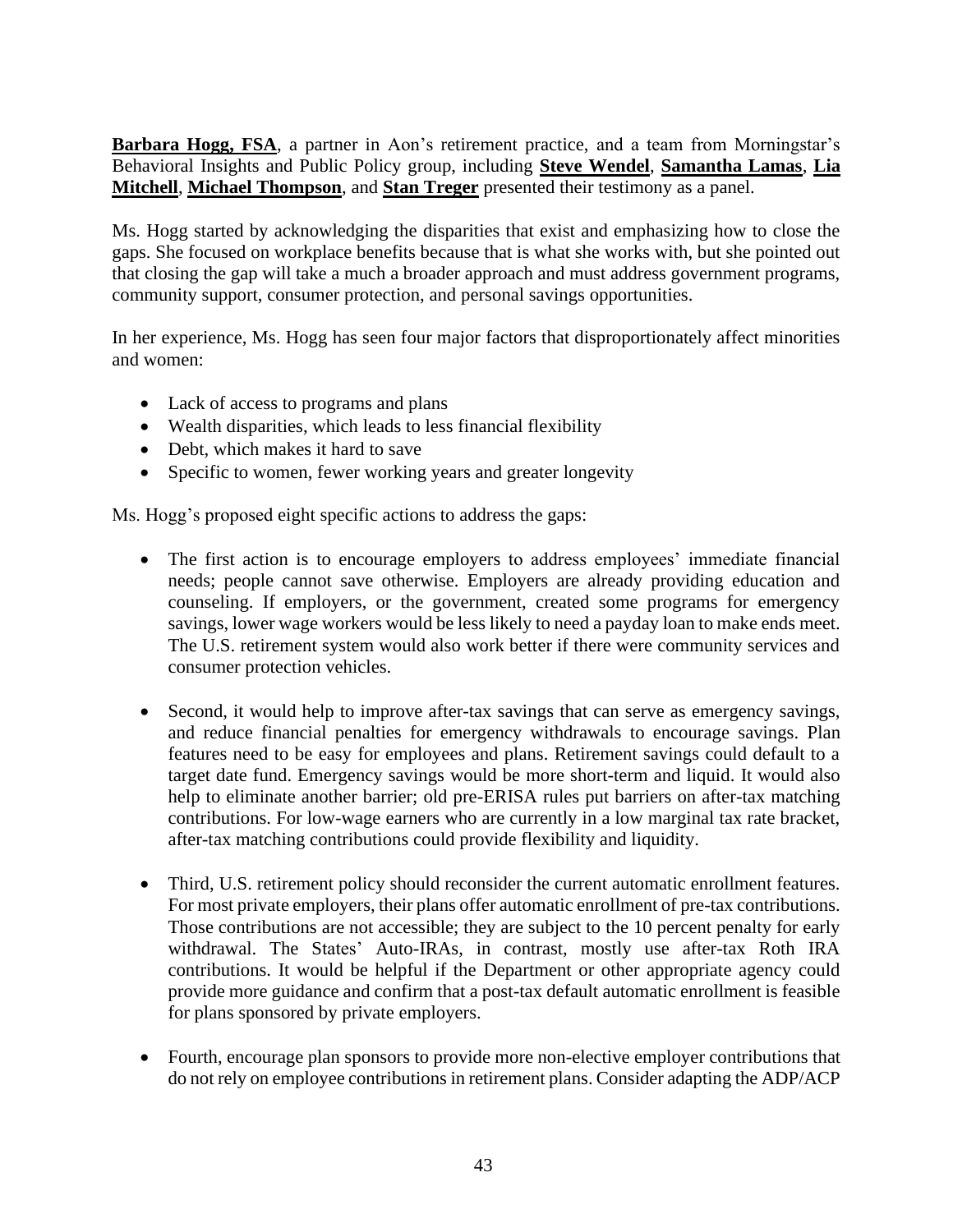safe harbor rules to accommodate more combinations of flat dollar contributions, nonelective contributions and hybrids of elective/non-elective/flat dollar.

- Fifth, encourage automatic "backsweep" programs. Even when automatically enrolled, the most vulnerable employees still opt out in disproportionate numbers. Circumstances change with longer steadier employment. Every two or three years, it would be helpful if employers would go back and automatically enroll those employees again. A backsweep automatic enrollment option could use a lower default percentage. Could employers adopt this approach? If so, could the Department encourage it?
- Sixth, expand accessibility and curtail leakage. For example, the SECURE Act could address long-term part-time employees. Establish and encourage cost-effective vehicles for people to enroll in rather than expensive retail accounts. Encourage more PEPs to improve the economies of scale when participants are pooled together. Concentrate on having a PEP for inactive/former/retired employees to participate in.
- Seventh, remove barriers for employees to offer lifetime income distribution options. Encourage a default investment for a portion of a target date fund to provide lifetime income. Perhaps offer a tax incentive for participants to elect a lifetime income which may have a dollar limit and phase out for highly paid employees.
- Eighth, simplify employee education information, and communication. Plans are complex. Communications need to cover all factors for all employees. Different forms of communications to meet different learning styles would be helpful.

Mr. Thompson and Ms. Lamas of Morningstar talked about recent research on the Hispanic community. Morningstar's research, which is described with links in the written testimony, confirms much of what earlier witnesses had observed. Hispanics have lower savings, lower wages and lower wealth. Ms. Lamas noted that Hispanic wealth is often held at the family level, rather than individually, and that home and vehicle ownership are a large proportion of that wealth. Retirement accounts and liquid savings are not as significant, and when there are retirement savings, they are less likely to be in equities and more likely to be held in conservative, low-growth securities or in cash. This is especially true of the immigrant population.

Ms. Lamas also noted that the Hispanic community is diverse. There is a significant split in the behaviors and wealth between U.S. born and immigrants. In many respects, U.S. born Hispanics resemble White households. As a result of the spilt, there is large variation among the various Hispanic groups for account balances.

Mr. Thompson notes that statistics show that savings rates for Hispanics tend to improve faster than those of Whites by a great amount as education and income improve. Rural Hispanics save more than their urban counterparts, which is not the case with White households.

Mr. Treger, and the Morningstar team, made several suggestions to improve the future financial security of Hispanics and of other groups who experience a savings disparity: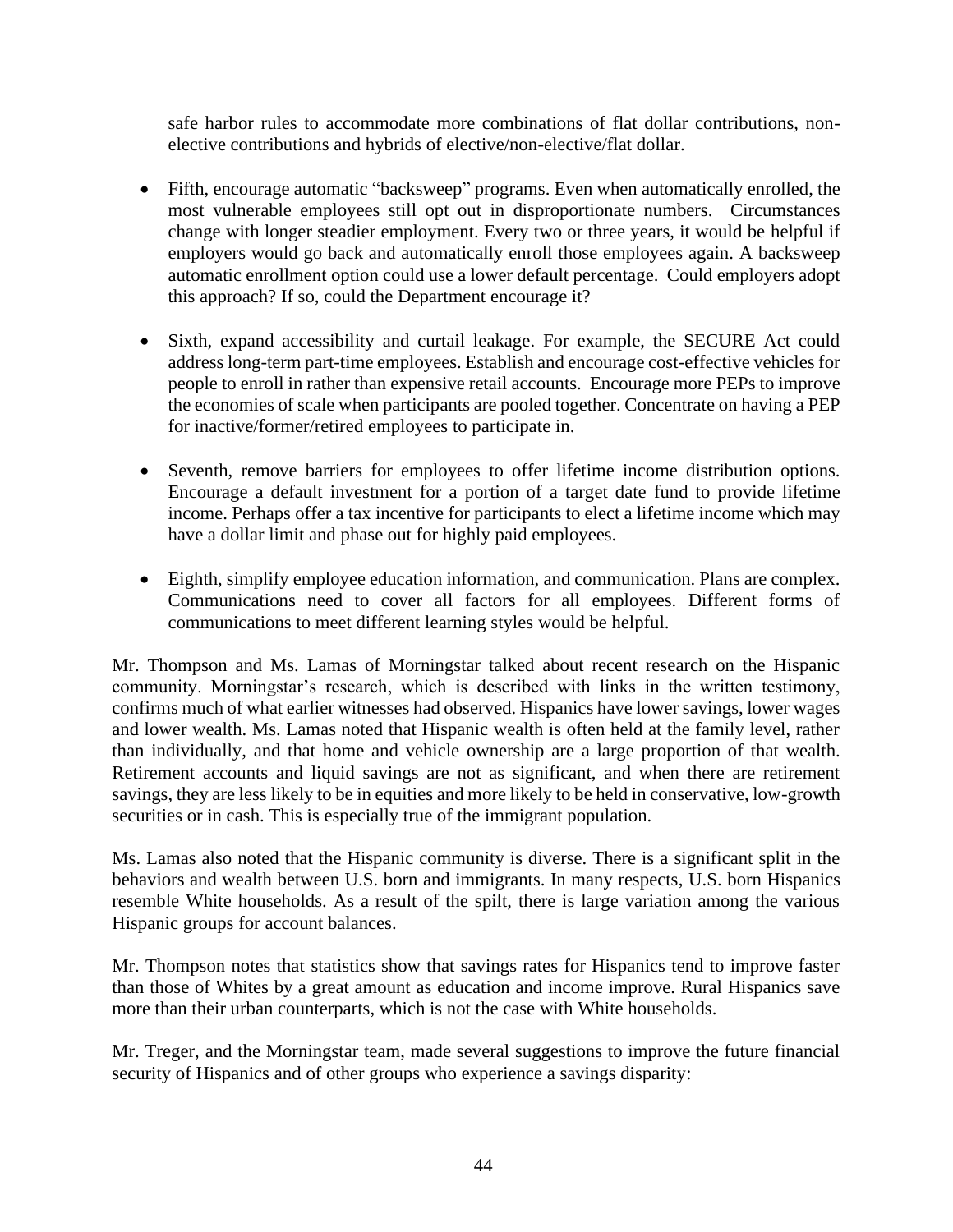- Keep encouraging automatic enrollment. Some plans offer automatic escalation too, which could help. Plan sponsors could also offer enhanced choices, not through automatic enrollment but through reaching out to employees.
- Put in emergency savings plans
- Custom tailor communications for navigating funds, bonds, and annuities. Even if the messages are the same, it still would be better to be customized. Encourage situational workshops, e.g., for women getting divorced, for multigenerational households to address current situations. Spoon-feed the information based on interactive choices. Information could be designed to reach specific communities and to address needs at different points in life. Information delivered by members of the employees' community was better received.
- Encourage programs that provide liquid savings. Recent research shows liquid savings were instrumental in helping employees pay their bills in an emergency and avoid additional debt. More liquid savings means employees will be less likely to tap their retirement fund. Having at least \$1,000 available makes a huge difference.
- Address medical and student debt through education and programs. Medical debt of any amount means sixty-nine percent less savings overall.

Ms. Mitchell of the Morningstar team followed up the discussion of solutions with a description of additional structural/policy changes that would help close the gap:

- Baby bonds, as described in Morningstar's presentation that is part of the written testimony, would be an account created at birth and provide money available to a child at age 18. Baby bonds would promote wealth for home ownership or education and increase liquid assets in adulthood.
- Expansion of the Saver's Credit would help close the gap among minority households and help lower-income households more. Morningstar modeled the recent Senate and House proposals in this area and concluded that these could have an even larger impact if expanded and if the Department helped employers communicate it to their employees.

**Sara Raposo, PhD**, Director of Behavioral Research at Fidelity Investments, and **Kai Walker**, head of Inclusion Transformation at Bank of America presented their experience and recommendations in a panel.

Dr. Raposo opened by exploring Fidelity's research on this topic. Fidelity found many reasons employees might not participate in workplace retirement accounts. Fundamentally, she notes, systemic factors have "likely" played into many of the disparities in retirement security. Systemic factors include unequal access to retirement plans, affordable housing, healthcare and education, and even discriminatory practices such as redlining. These factors create barriers to Black and Hispanic families in accumulating wealth and therefore in participating in workplace retirement savings accounts.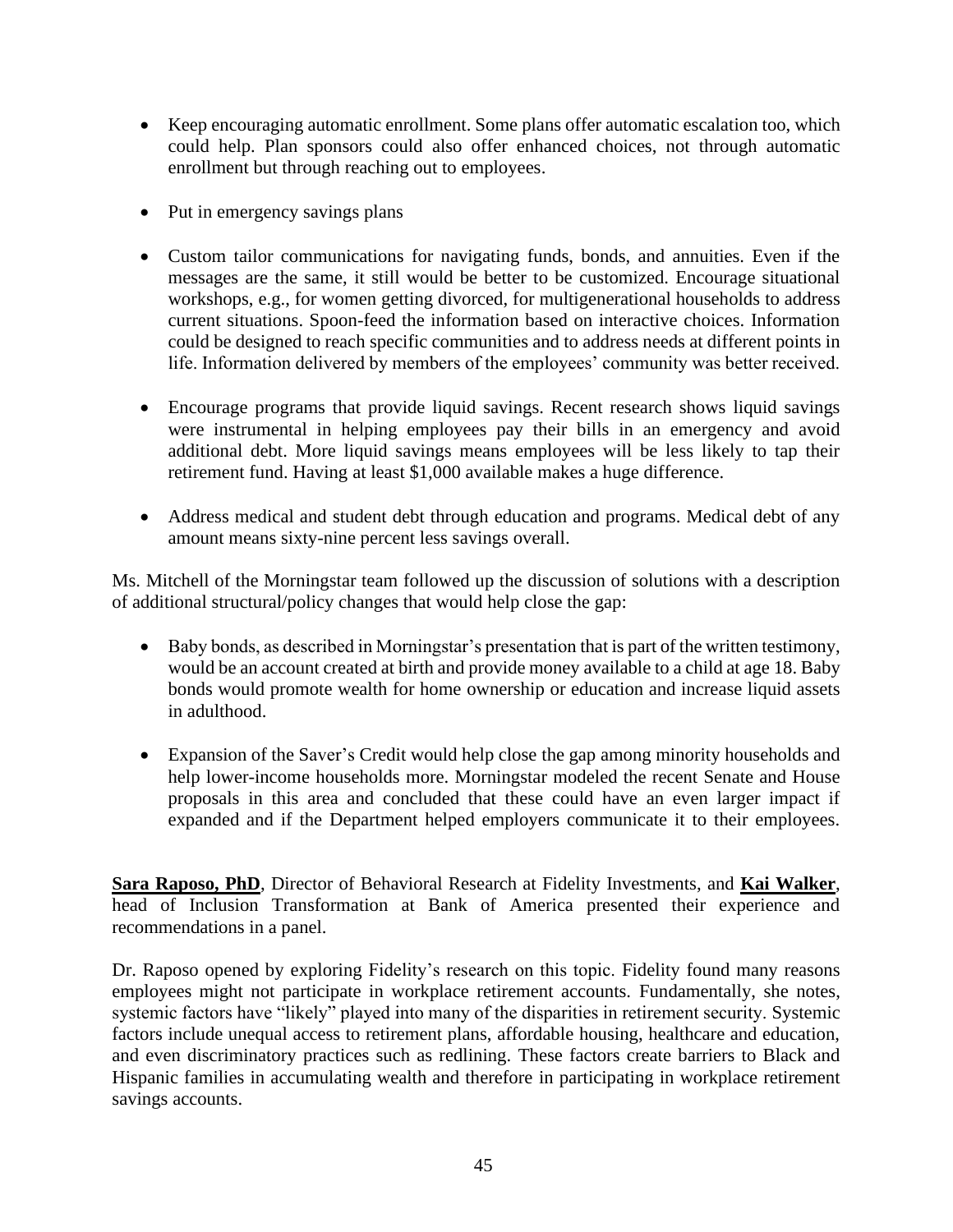One important reason for Black and Hispanic lack of participation in workplace retirement funds is a lack of trust, both of their workplace retirement providers and the financial services industry more broadly due to feelings of being excluded, misunderstood, or programs to which they have access not meeting their financial needs. Women in general were less likely to trust professional plan providers, instead relying on social networks of family and friends. Dr. Raposo posits that more "inclusive benefits" that meet the employees where they are might be a way of building more trust.

Another barrier to enrolling in workplace retirement plans is lack of funds due to other financial needs. With less savings, higher student loan debt, and more medical debt, people of color have fewer resources to devote to retirement plans. Among workers who do participate in workplace retirement plans, Latinx, Black, and Asian employees are more likely than their White peers to have provided financial support to family members outside of their household. And Black participants are most likely to have provided financial support to a religious organization over the past year. For women, particularly Black women, all these factors are even more pronounced.

Dr. Raposo suggests that the motivation to save for the long-term is similar across all of these groups, and that their sense of financial confidence may be as important as their financial knowledge. She suggests that a more effective way to increase enrollment might be to help employees address issues around their immediate financial priorities and needs, trust, confidence and inclusivity, and help them be better financially prepared. However, she noted that this is an area for future research.

Mr. Walker indicated that the Bank of America research shows that the majority of employers understand that helping their employees on a path to financial wellness is an integral part of attracting and retaining talent and ensuring a workplace that is productive and can thrive. Employers recognize that different employees may need different support. So, they recommend a strong financial wellness program for their clients to promote good financial habits and positive financial decision making to face the changing and challenging situations. They found that access to financial advisors and financial websites were the major sources valued by ethnic minority employees. And they recommend an end-to-end holistic, personalized and actionable financial wellness framework is needed.

To address the large segment of employees not participating, automatic enrollment and automatic escalation programs may work. However, it is important to recognize that financially challenged individuals have more immediate needs and pressing priorities, such as debt, family needs and care, and simply living from paycheck to paycheck to cover basic needs. Therefore, employers are seeing the need to provide support and solutions across the full spectrum of employees' lives and encouraging good financial behavior.

In Bank of America's survey, employers in 2020 feel an increased responsibility to help support their employees to address financial wellness and sustaining assets through retirement. Their clients expressed interest in analyzing plan demographic data to identify disparities in plan utilization and outcomes, and to the extent possible, take specific actions to help target and mitigate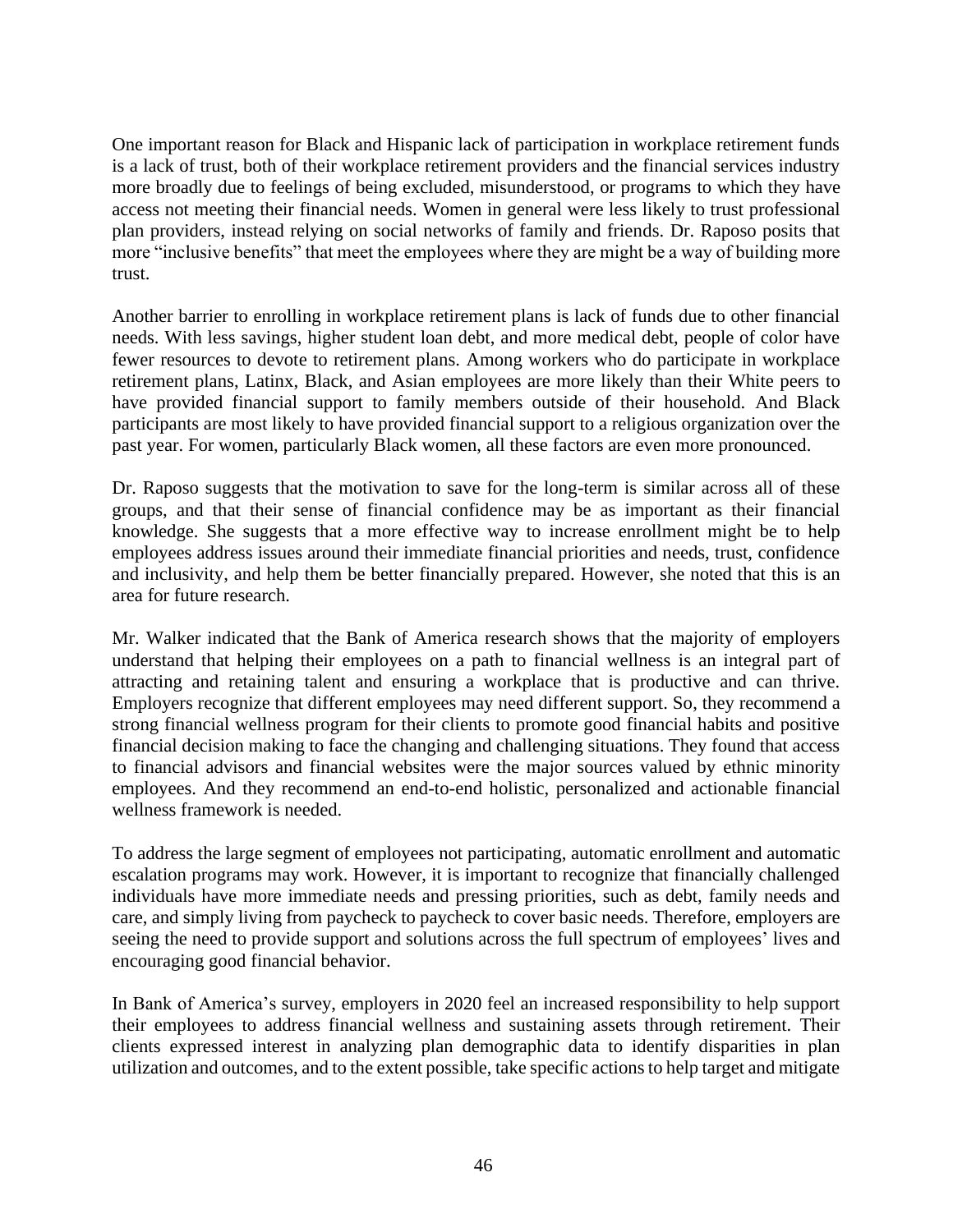the identified disparities and enhance retirement security for all. The challenge remains that plan sponsors are limited in the actions they can take. So, it recommends:

- The industry must acknowledge an individual's race, ethnicity and gender and consider it as part of the planning tools and information that are developed and rolled out.
- Retirement security for these groups has been on a decline, yet all agree retirement preparedness is a priority and employer based financial wellness programs can play a significant role.
- Plan sponsors should:
	- Provide access to personalized tools and resources tailored to the individual's specific priorities
	- Take a holistic view to benefits considered for short- and long-term needs
	- Include resources that are personal and actionable
	- Commit to being a diverse and inclusive workplace offer programs that deliver resources and support employees across all life stages, genders, ethnicities and experiences
	- Consider that employees are willing to use financial tools provided by a third party through their employer

Bank of America has implemented a program to provide employers the ability to extend financial education to their employees. This program identifies behavioral change as the key element to addressing people's financial struggles, allowing them to better address their day-to-day finances and manage their debt. Their goal is "financial wellness;" which the program defines as one who can:

- Manage day-to-day expenses
- Handle personal and household debt
- Save for the future, with a cushion for the unexpected

Mr. Walker does note that behavioral change alone cannot address the true root of the problem: lack of financial resources. Financial challenges including assisting family members, tending to caregiving responsibilities, or low wages are more fundamental to financial struggles.

In its own surveys, Bank of America found that, over time, the number of employees who selfrated their financial wellness as good or excellent has been declining, especially for women and people of color. Mr. Walker reported that an increasing number of employers feel an "extreme responsibility" to help their employees feel financially well. Employers also identified helping their employees in this way as an important talent retention tool. In Bank of America's surveys, it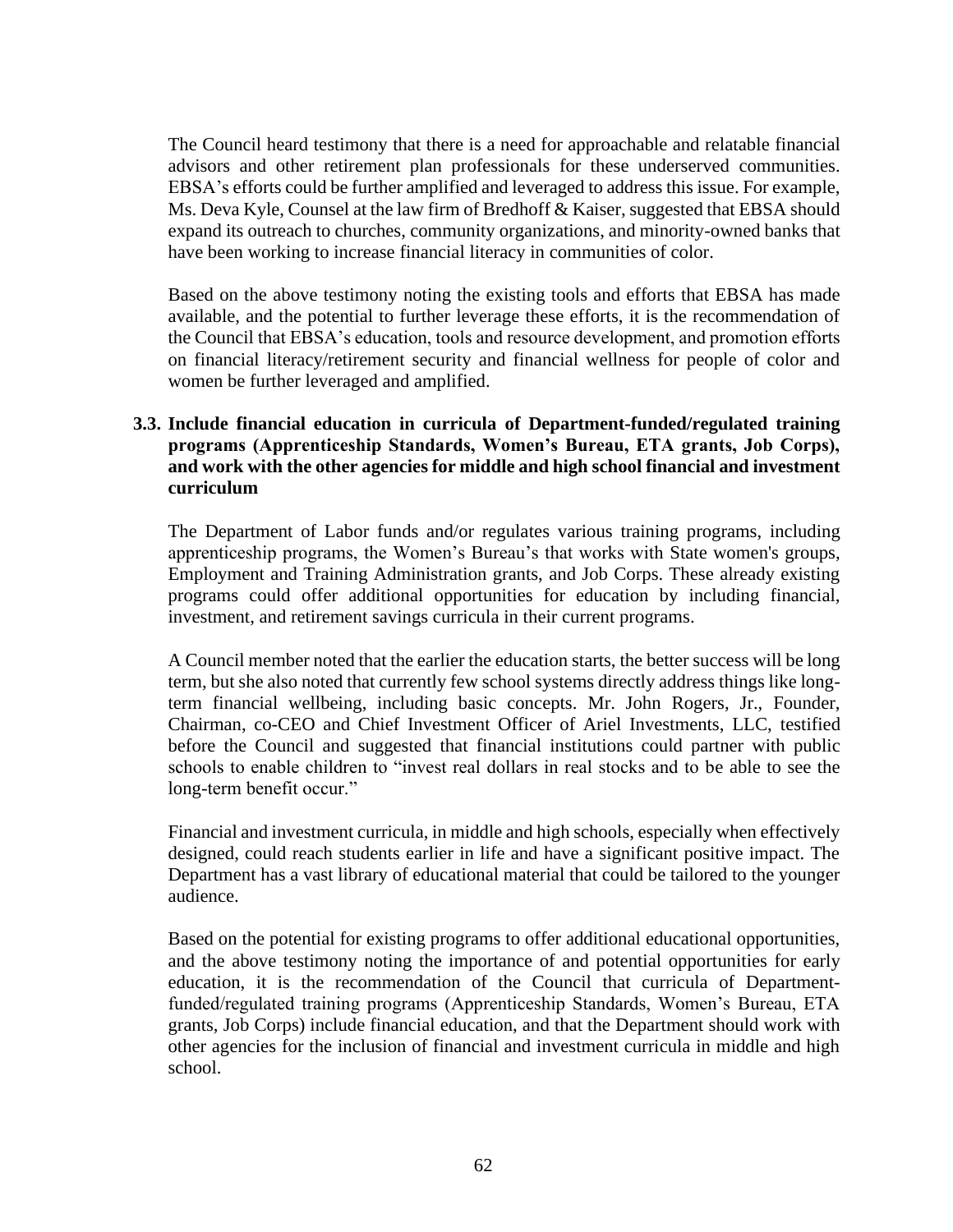#### **4. Women are more likely to have lower retirement benefits:**

## **4.1. Leverage the Department's resources to address QDRO issues by working with and educating State bars, family court judiciary on the importance of QDROs to retirement security of women and reduce impediments to obtaining QDROs**

As divorce is a common cause of women's lower retirement benefits, addressing the equitable division of retirement benefits at divorce would improve the retirement assets and retirement security of women. Several speakers noted the importance of Qualified Domestic Relations Orders ("QDROs") in achieving this goal. Not only are individuals often unaware of QDROs and their importance in accessing retirement assets acquired during a marriage, State Court Judiciary and family law practitioners are also unaware of the importance of an efficient QDRO adjudication to the retirement security of women. Ms. Cindy Hounsell from the Women's Institute for a Secure Retirement ("WISER") noted the complete lack of information on QDROs for women as they enter into divorce proceedings. This lack of knowledge was reiterated by Professor Norman Stein on behalf of the Pension Rights Center in his comments as well.

The lack of familiarity with QDROs plays out in the small numbers of divorces with QDROs. Kris Nguyen, Director of the Government Accountability Office's Education Workforce and Income Security Team, noted for the Council that the GAO's 2020 report, "Divorce and Dividing Savings", described how few people seek and obtain QDROs. GAO's analysis of PBGC data from 2019 showed that only about one-half of one percent (0.6 percent) of participants had approved QDROs.

From the testimony before the Council, due to the general lack of knowledge about QDROs not only among those litigants in divorce proceedings, but also the State Court Judiciary and divorce counsel, it is the recommendation of the Council that the Agency do more educational outreach and provide more materials on the importance of QDROs to the retirement security of women to the legal community.

## **4.2. Working with plan sponsors and all stakeholders, EBSA to develop simplified model standard QDRO templates for defined contribution plans to help reduce the cost of interaction with the court system**

As noted above, divorce is a common cause of women's lower retirement benefits and, addressing the equitable division of retirement benefits would improve women's retirement assets. As also noted above, GAO's analysis of PBGC data from 2019 showed that only about one-half of one percent (0.6 percent) of participants had approved QDROs.

This low prevalence is partly a function of design. Testimony from Professor Norman Stein on behalf of the Pension Rights Center noted that ERISA, the governing statute for employee retirement benefits, was written in 1974, and had in mind only a full-time, male, single-earner model. It was not until ERISA was amended by Congress in the Retirement Equity Act ("REA") in 1984 that QDROs were created to overcome the impact that ERISA's anti-alienation provisions had on women in divorce. As QDRO language was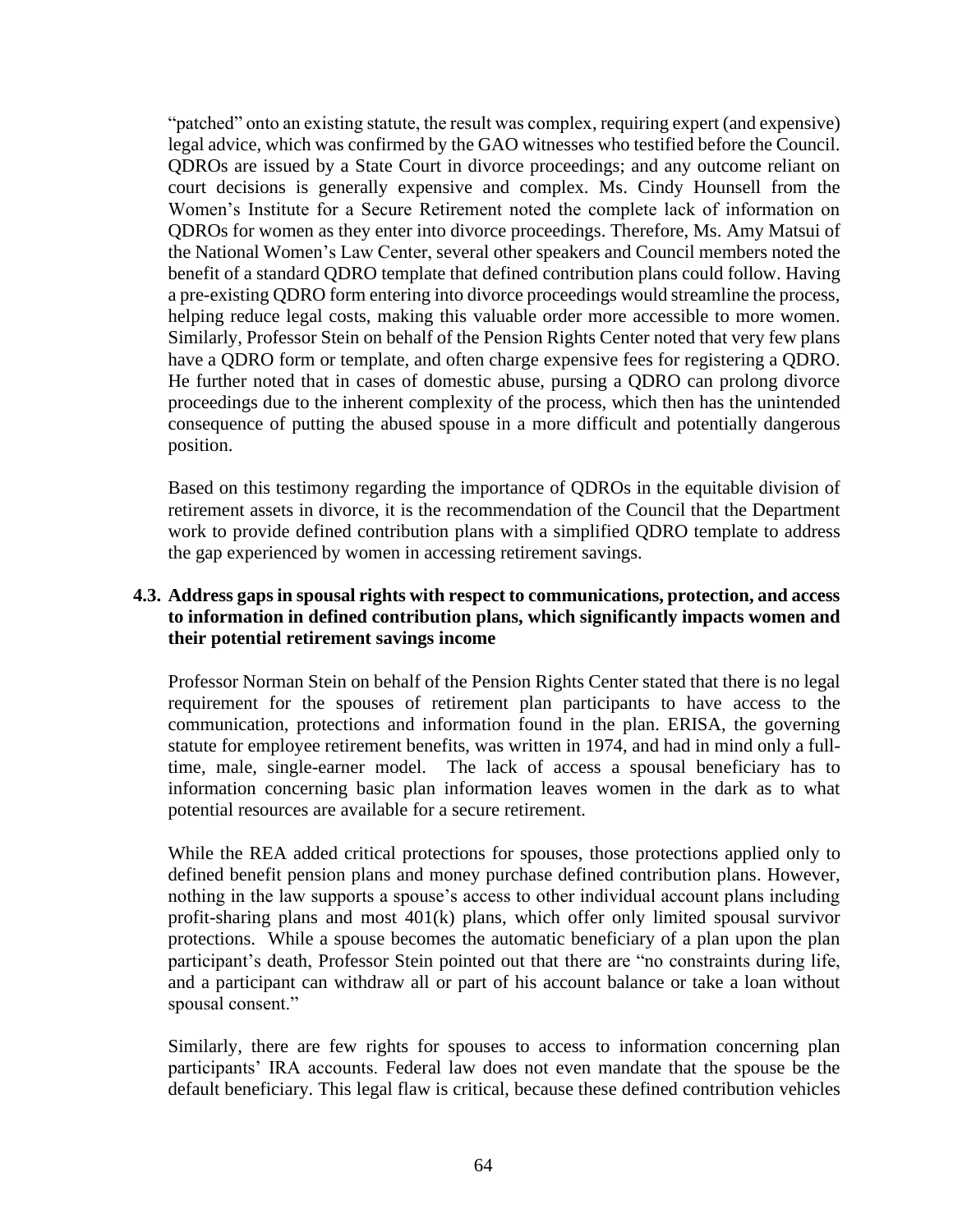hold the vast majority of retirement assets in this country. Professor Stein called it "a major defect in our retirement system that IRAs and most individual account plans provide so little recognition of the reality that retirement plans of married couples were in effect created by both parties of the marriage, not simply the participant."

The testimony heard by the Council on the significant lack of spousal rights to retirement savings income, coupled with the overwhelming prevalence of defined contribution retirement points to the need for updated laws. Therefore, it is the recommendation of the Council to clarify existing regulations to give spousal beneficiaries improved access to information concerning the retirement plans their participant-spouses accrue or accumulate during their lives.

Some Council members objected to this recommendation noting that access to certain information would or could violate privacy laws as the participant is the account owner. It is also unclear the extent to which ERISA would permit providing certain information to a spouse who is not otherwise a designated beneficiary. These members believe that this recommendation may create an unworkable burden.

## **4.4. Encourage plan sponsors to treat absences of up to twelve weeks for caregiving as continuous service so as to prevent a break in service**

Overall, women, regardless of marital status, are more likely to have lower retirement benefits due to gaps in employment for family caregiving.

Several presenters noted that women are more likely to take time away from the workforce to care for family members. Ms. Anqi Chen from Boston College's Center for Retirement Research noted that women were more likely to take time off for childcare and other caregiving duties. Manny Pastriech, Secretary-Treasurer of SEIU Local 32BJ mentioned how these breaks early on in women's careers to care for children means their wages grow more slowly, negatively impacting retirement savings. Indeed, Mr. Leppälä from Pensions Europe cited that organization's "2021 Pension Adequacy Report" showing that the majority of caregiving work in Europe is provided by women.

To address this serious gap, Mr. Leppälä noted that giving credit for career breaks "…is seen as an effective policy measure to protect women's pension rights." European Union Member States are addressing disparities in retirement through its Gender Equality Strategy. The policy document states that in order to "protect pension rights, the commission will explore with Member States and stakeholders the provision of pension credits for care-related career breaks in occupational pension schemes."

Additional examples from Europe were provided by Dr. Francesco Briganti of the World Pension Alliance. He noted that several countries have policies in place that provide pension credits for workers who take time away from the workforce to care for family. These policies exist in Ireland, Lithuania, Norway, Spain, Belgium, and Croatia. Testimony from Professor Stein on behalf of the Pension Rights Center noted that, as women tend to live longer, more retirement assets are needed to stay out of poverty. Pensions Europe noted